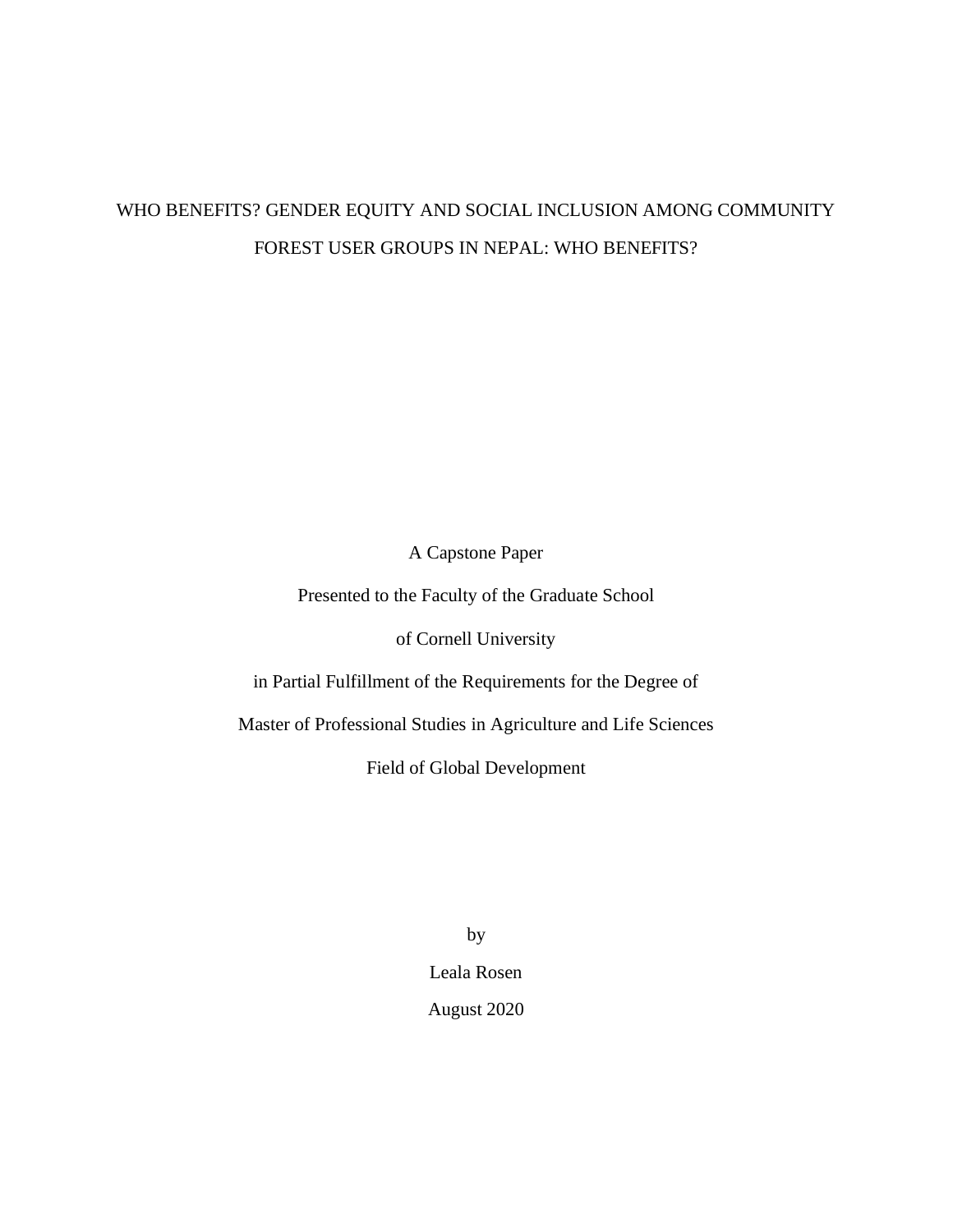© 2020 Leala Rosen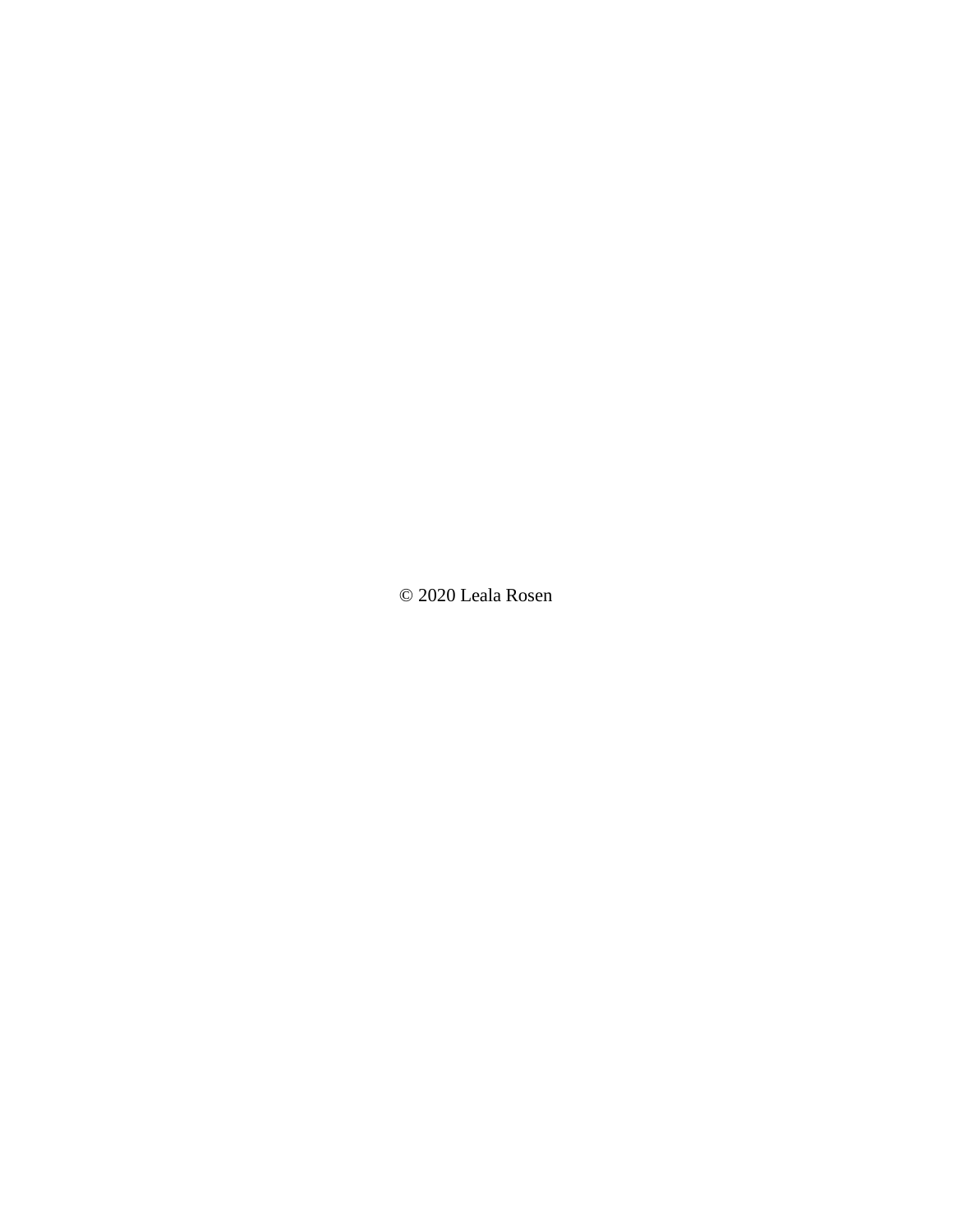## ABSTRACT

Community forestry programs in Nepal have been incredibly successful in terms of carbon sequestration, reforestation, and localized environmental conservation practices. Nepal's community forest initiatives are managed by national policies and a decentralized method of community-based natural resource management, community forest monitoring, and local leadership. The decentralized governance model of Nepal's community forestry initiatives has been replicated in several other developing countries, and there are numerous environmental benefits. However, the role of gender equity and social inclusion among these groups is unclear. Although substantial efforts in terms of gender mainstreaming and social inclusion initiatives have been undertaken and women participate in and lead community forest user groups (CFUGs), barriers to group entry limit social inclusion. This paper analyzes the socioeconomic and environmental benefits of participation in community forest user groups in Nepal, with a critical lens of gender equity and social inclusion.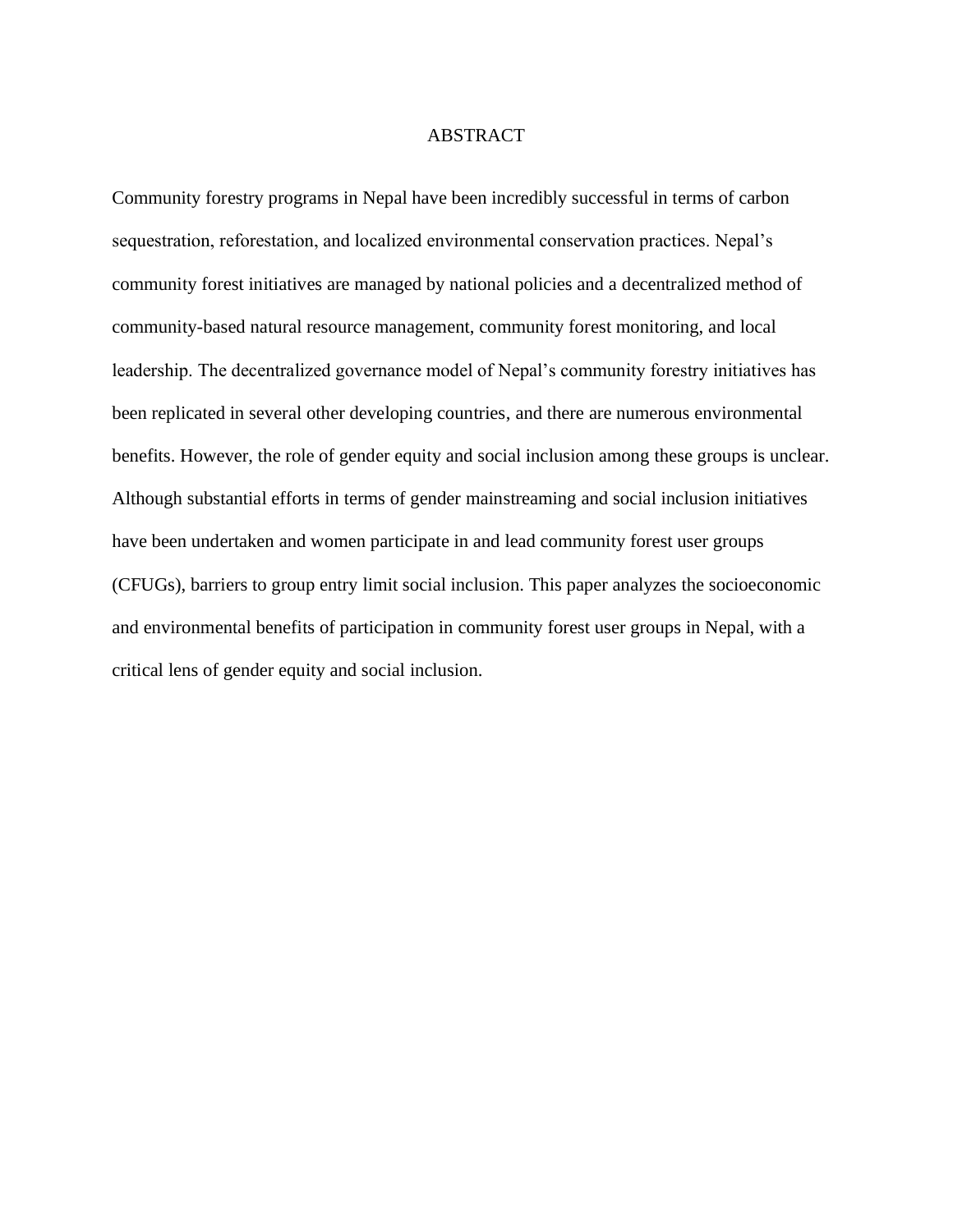## BIOGRAPHICAL SKETCH

Leala Rosen is from Dallas, Texas, and holds a Bachelor's of Arts in Sociology/Anthropology with a concentration in Environmental Studies from Hendrix College. Her deep love of nature, conservation, and sustainable food systems comes from her time as an undergraduate, where she

fell in love with camping, hiking, traveling, and community gardening. After managing a demonstration garden at Heifer International, she served as a Peace Corps Volunteer in Nepal on a food security project, and chaired the Gender and Development (GAD) committee. She then worked in community development at non-profit organizations in Dallas, working primarily with marginalized populations in agricultural food systems, youth leadership capacity building, and business development for smallholder farmers. These experiences led her to pursue an MPS in International Agriculture & Rural Development at Cornell University, where she focused her studies on the intersection of community-based natural resource management, gender equity and social inclusion, and sustainable food systems. Passionate about environmental conservation, she enjoys birdwatching, hiking, foraging, cooking, and sustainable travel.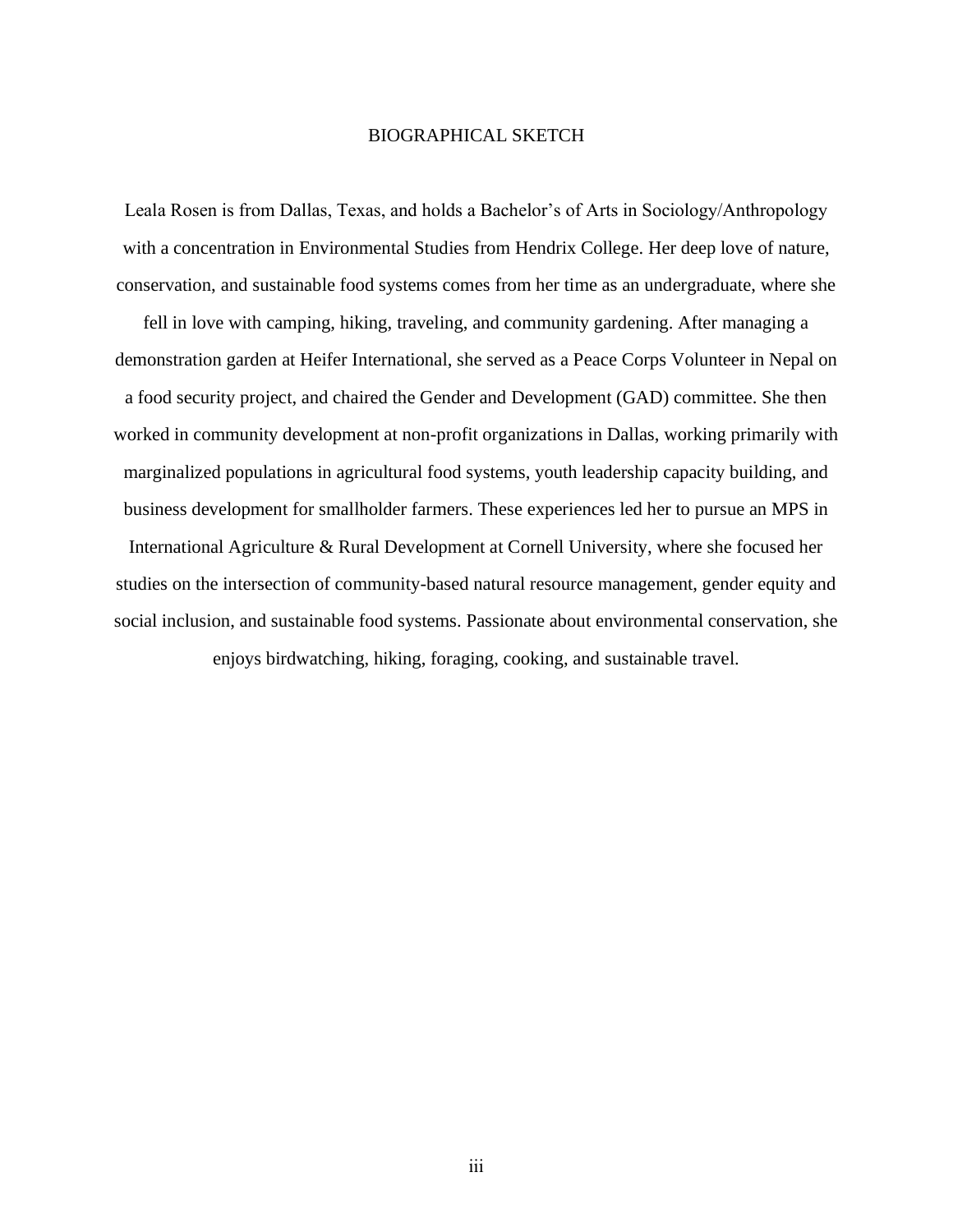This paper is dedicated to my friends and family, both in the U.S. and Nepal - thank you for your support. I cannot express in words how much I appreciate you.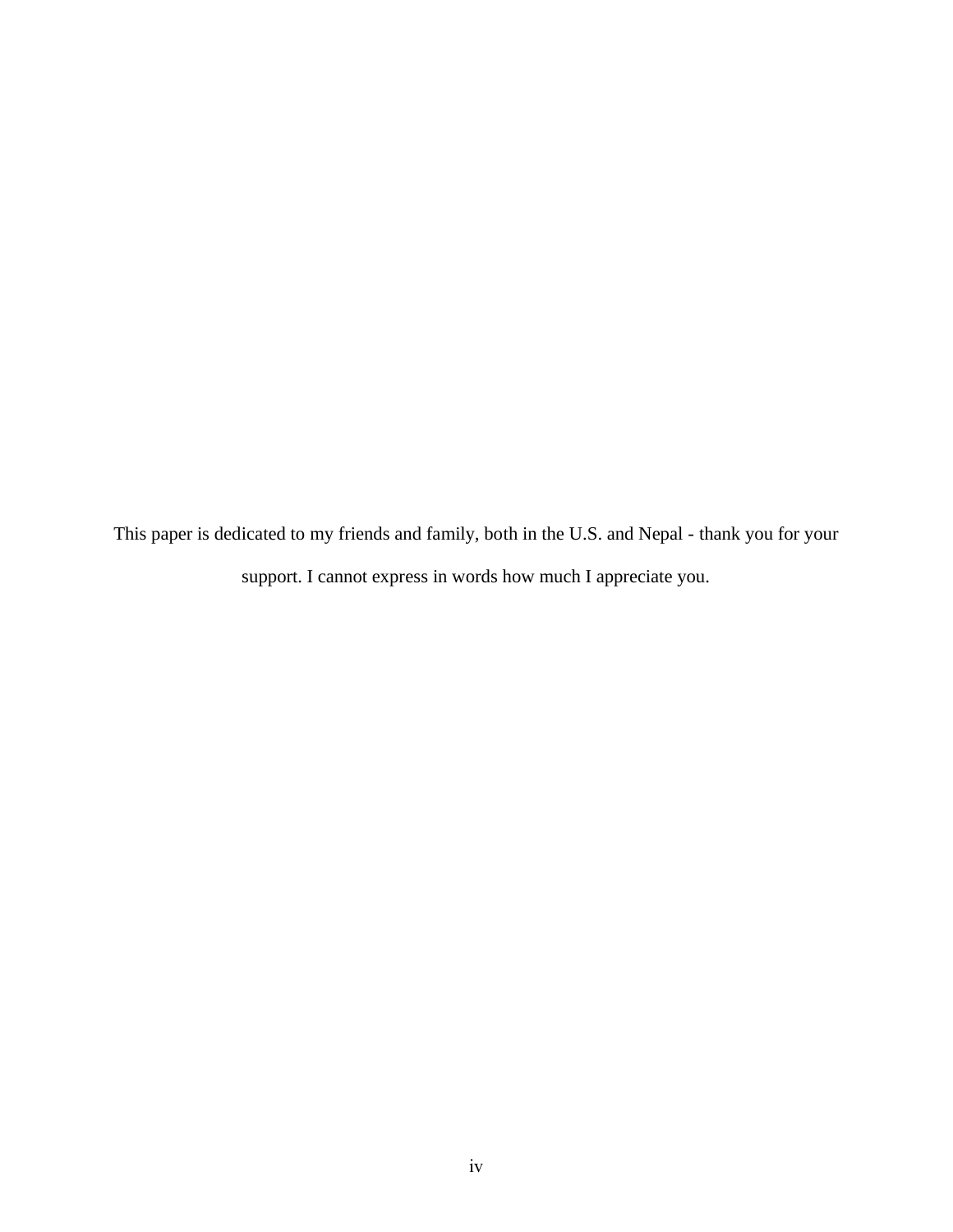## ACKNOWLEDGMENTS

This paper would not have been possible without the generous support of the Advancing Women in Agriculture through Research and Education (AWARE) program at Cornell-CALS, the Engaged Cornell program, and Cornell-CALS MPS International Programs. I would also like to recognize Cornell's South Asia Program and the Foreign Language Area Studies program, which allowed me to take Nepali courses throughout the year. I would like to express my gratitude to Dr. Sarah Giroux, my graduate advisor and sounding board - thank you for your guidance both with this project and throughout my degree, and our continued chats about any and all things. Thank you to Dr. Lori Leonard and Dr. Terry Tucker for your support and guidance throughout the MPS program, as well as for challenging me to critique international development, and be open-minded to divergent perspectives. Most importantly - thank you to the community of Besisahar-11, Lamjung, Nepal; I have learned so much from you. Thank you to my friend and research assistant Ramila - you are such an inspiration to me. Thank you to my host family in Lamjung, for being my home away from home. Also, thank you to Professor Hom Acharya - my Nepali language skills greatly benefited the fieldwork portion of this paper. This paper is for those in Nepal specifically, for those I have had the privilege to work with, to celebrate holidays with, and befriend in the community of Besisahar-11, Lamjung.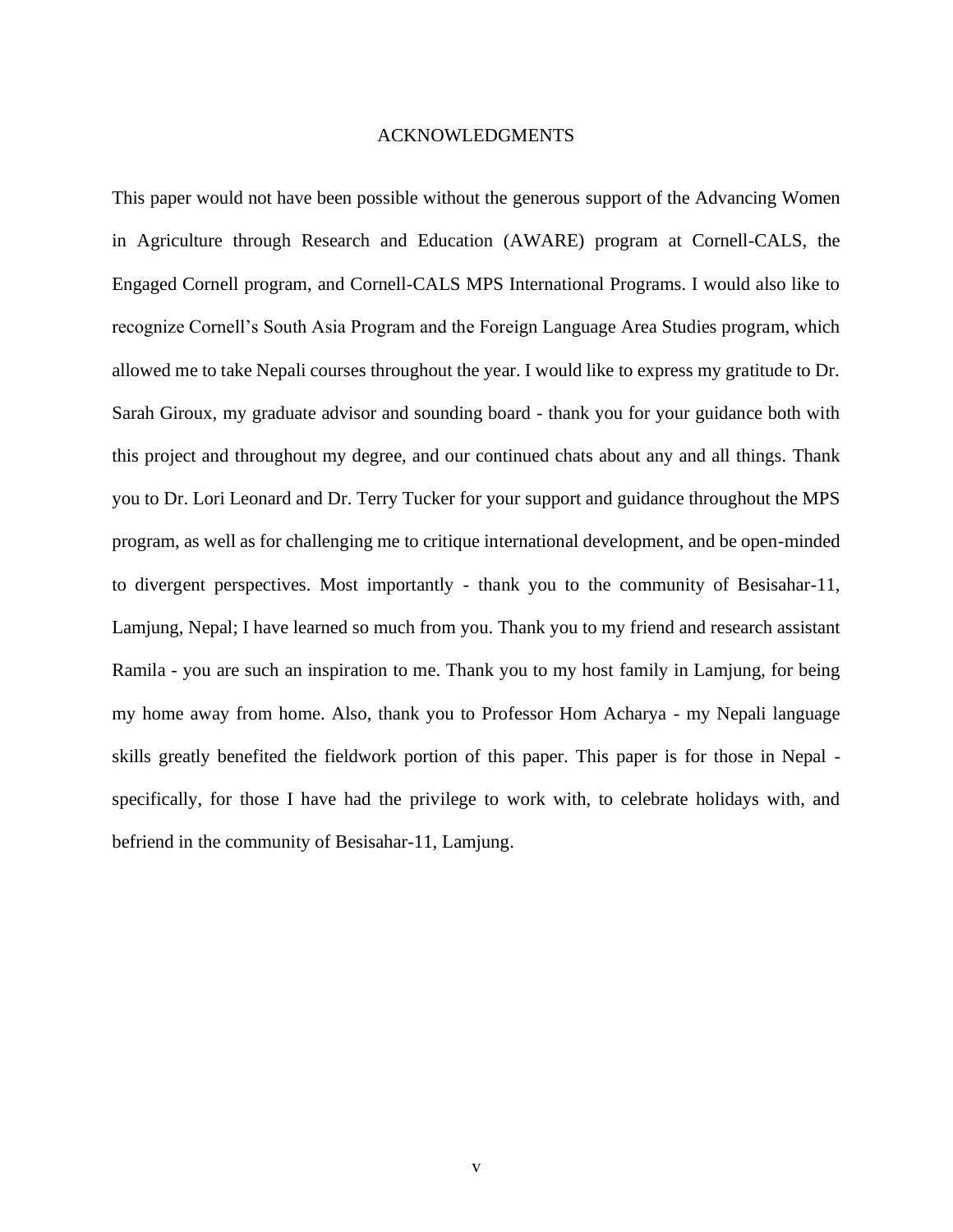| L<br>II<br>III.<br>IV.                                                         |  |
|--------------------------------------------------------------------------------|--|
|                                                                                |  |
|                                                                                |  |
| ELITE CAPTURE AND SOCIAL DISPARITIES IN NEPAL'S COMMUNITY FORESTRY PROGRAMS 19 |  |
|                                                                                |  |
| L<br>II.<br>III.                                                               |  |
|                                                                                |  |
| L-<br>II.<br>III.                                                              |  |
|                                                                                |  |
|                                                                                |  |
|                                                                                |  |

## TABLE OF CONTENTS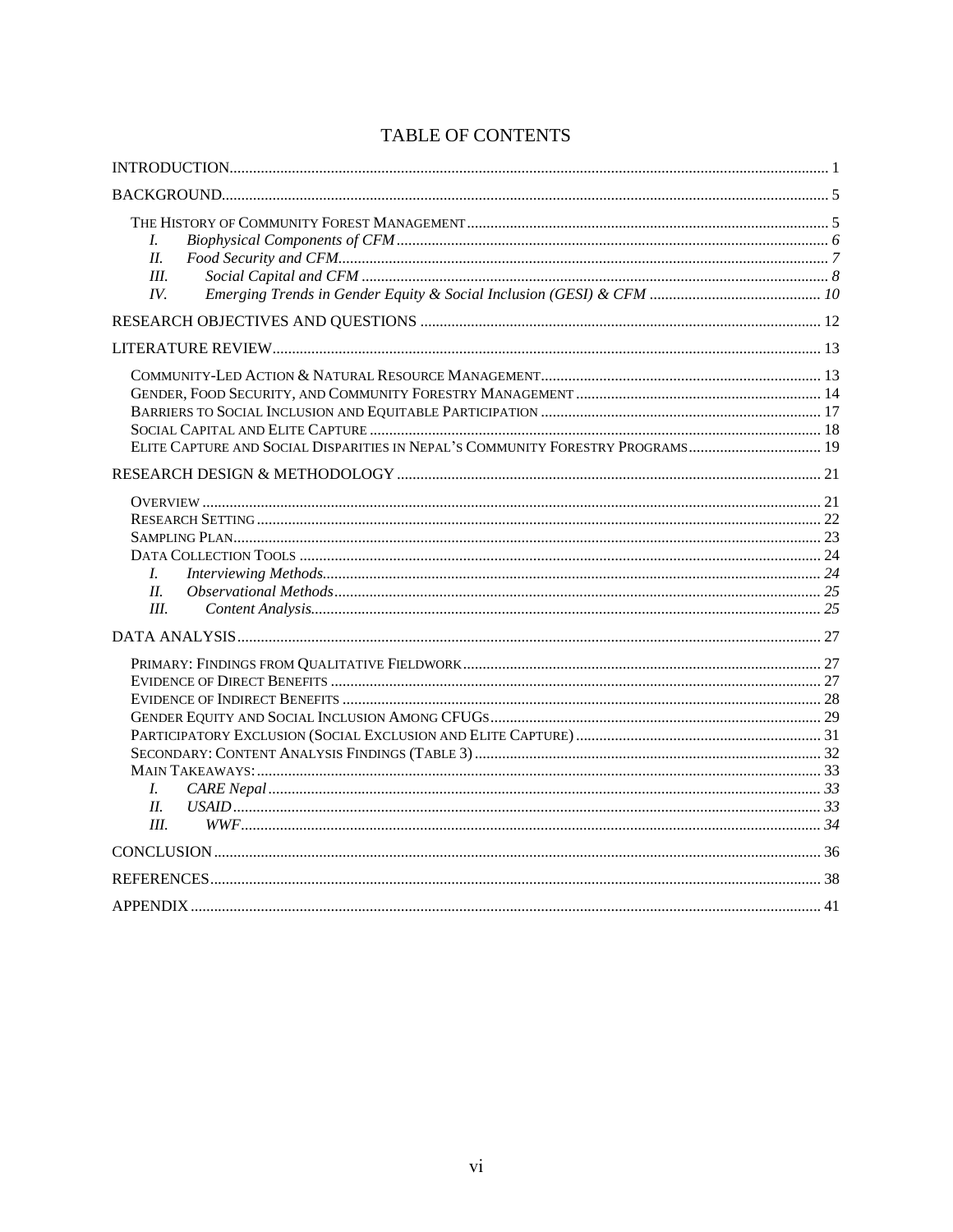## LIST OF ABBREVIATIONS

CARE - Cooperative for Assistance and Relief Everywhere CFM - Community Forest Management CFUG - Community Forest User Group FAO - Food and Agriculture Organization of the United Nations FECOFUN - Federation of Community Forestry Users Nepal GESI - Gender Equity and Social Inclusion NRM - Natural Resource Management NTFP - Non-Timber Forestry Product NTNC - National Center for Nature Conservation USAID - United States Agency for International Development

WWF - World Wildlife Fund for Nature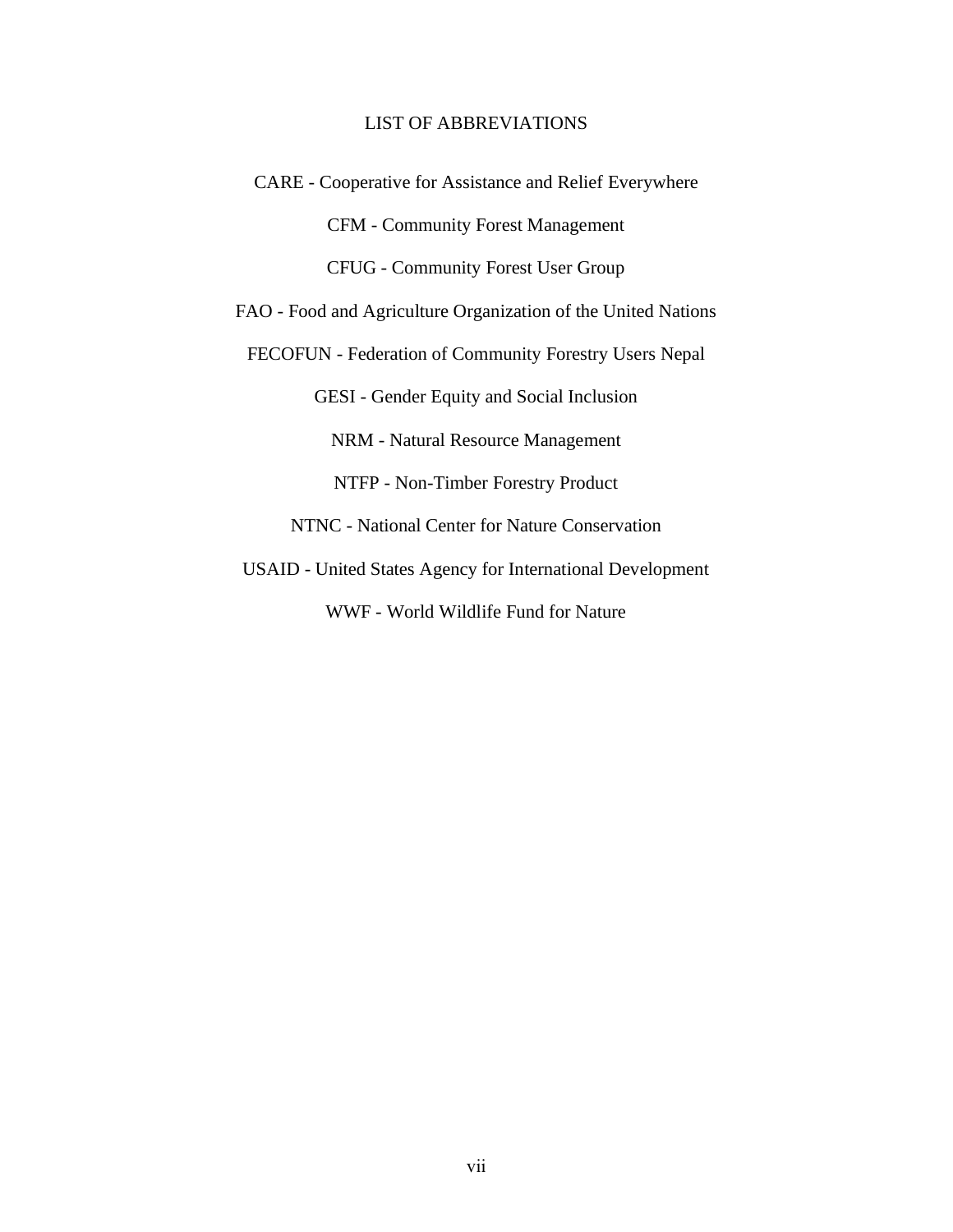## INTRODUCTION

<span id="page-8-0"></span>Community forestry programs in Nepal have been incredibly successful in terms of carbon sequestration, reforestation, and the transfer of knowledge about the importance of environmental conservation practices that rural populations can engage in. Nepal's community forest initiatives have been propelled by a mixture of national policies and PSAs over the radio and television, coupled with a decentralized method of community-based natural resource management, community forest monitoring, and participatory leadership at the local governance level.

The decentralized governance model of Nepal's community forestry initiatives has been replicated in several other developing countries, and the overall environmental benefits are numerous. However, the role of gender equity and social inclusion among these groups, as well as impacts on household food security outcomes, is less clear. Although substantial efforts in terms of gender mainstreaming and social inclusion initiatives have been undertaken, and women can actively participate in community forest user groups (CFUGs) as well as hold leadership positions, barriers to group entry limit social inclusion. While female and marginalized caste groups can participate and make decisions in CFUGs, social differences need to be considered. Otherwise, ignoring the intersectionality of class, caste, and gender among CFUGs makes elite capture more likely, furthering systemic inequality and excluding traditionally marginalized groups.

Most Nepalese are small-holder farmers, and 80% of the population is rural (Nepal DHS, 2016). With socioeconomic drivers such as migration and the flow of remittances, female-headed households are the norm for agrarian regions. As female-headed households have more responsibilities for education, household nutrition, and subsistence agriculture, this also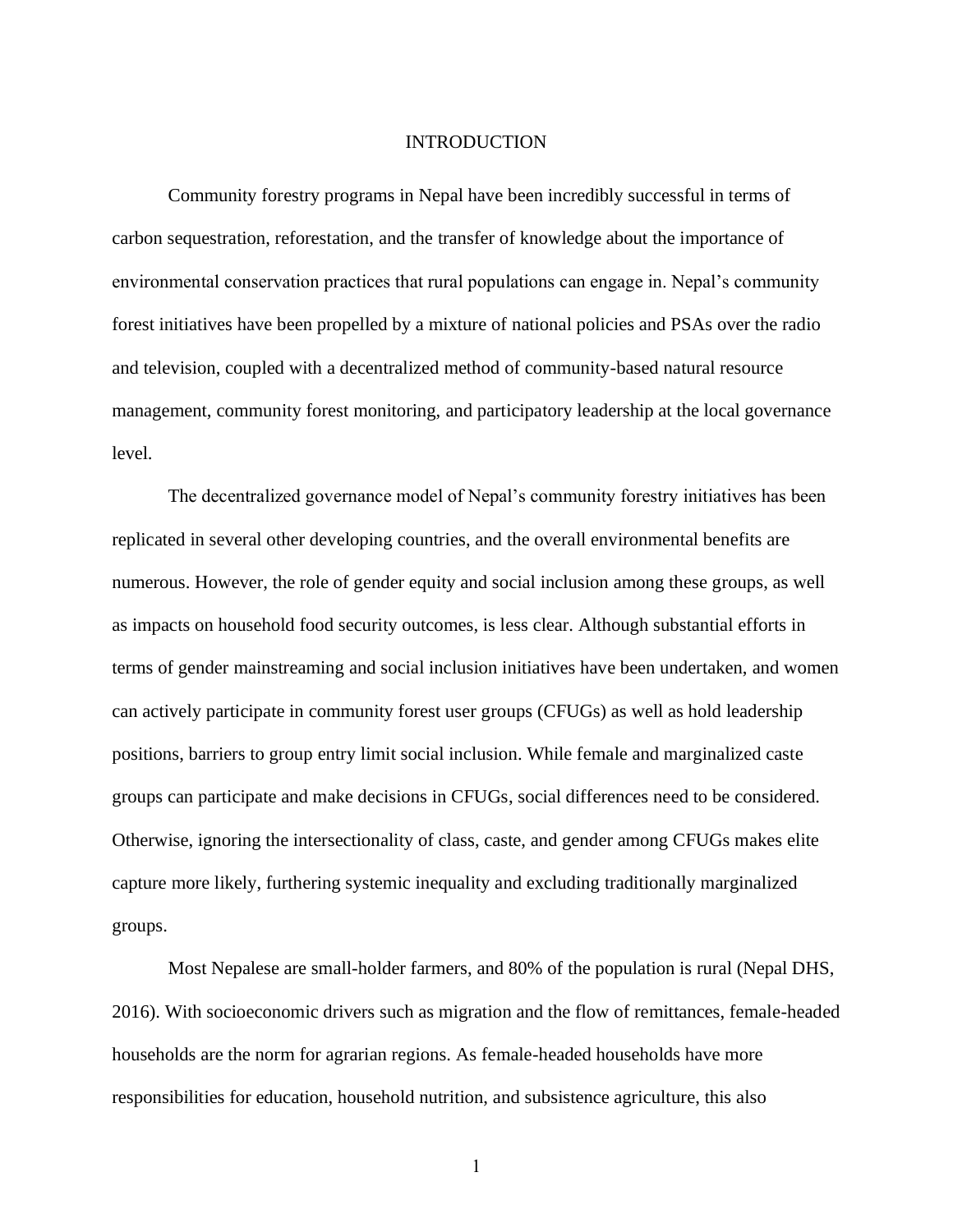contributes to the "double bind" these women face – increased decision-making and responsibility, but a lack of power within Nepali society. Although many gender-mainstreaming development projects seek to empower women – and many community groups consist primarily of women – women are still excluded from access to cash crop production and markets, formal agricultural training, and land ownership.

Largely due to increased rates of out-migration, more and more private land is becoming fallow, but landless workers still do not have access to agricultural land. According to Demographic Health Survey (DHS) data from the 2011 Nepal census, 89% of rural women in Nepal do not own land (Nepal DHS, 2016). At the local level, rural populations are increasingly excluded from accessing land, which impacts their food security. Gender, caste, and ethnicitybased forms of social exclusion exacerbate this problem. The result: marginalized populations having a greater likelihood of household food insecurity (Pain et. al, 2014:235).

Public forest management is another key piece to land use, food security, and gender. Community forest user groups (CFUGs), which are found in 74 of the 75 districts in Nepal, are allowed to harvest non-timber forest products for fuel and fodder for animals, resulting in indirect linkages to food security/household nutrition. Nepal and India were the first countries to form community forest user groups in the early 1980s to protect against poaching, deforestation, and illegal logging (Skutsch and McCall, 2011:10). Community forestry in Nepal developed in response to rural poverty, with the notion of "forests for the people" (ClientEarth, 2018). At the village level, individuals form CFUGs in order to practice sustainable forest management. Their main incentive to join these groups is access to fodder for their livestock and the use of non-timber forestry products such as fiddlehead ferns, gooseberries, stinging nettle, and other wild edibles and medicinal plants (WWF, 2019). Fodder and other natural resources have proven to be a more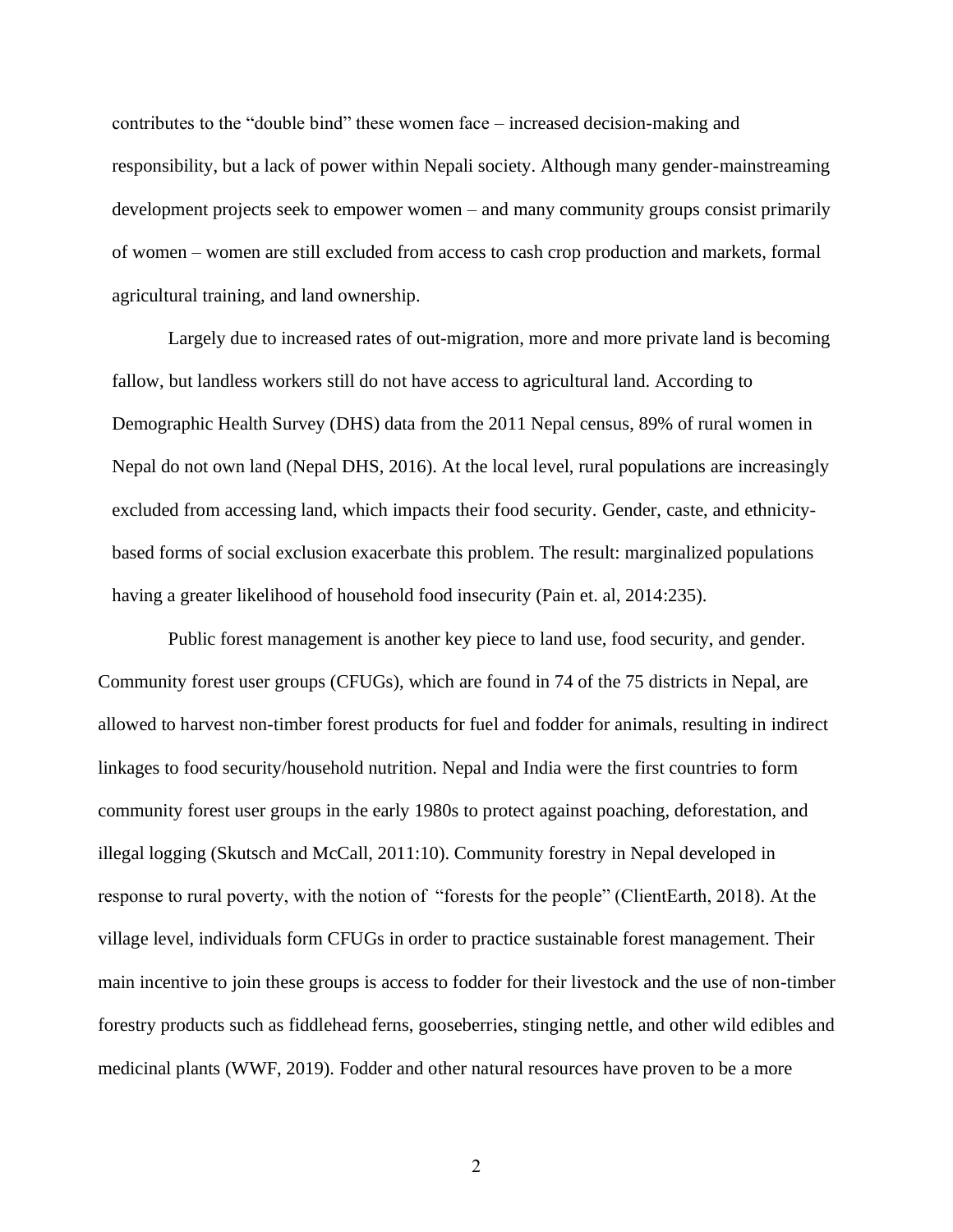equitable method of creating buy-in for CFUGs and distributing resources among participants (Karky and Rasul, 2011:113).

In Nepal, climatic variability of periodic droughts and flooding leaves smallholder farmers in the mid-hills and mountainous regions particularly vulnerable (Katri-Chhetri et. al, 2016). Sustainable land management practices are often implemented by top-down institutions, such as centralized government and non-governmental organization (NGO) stakeholders. In the case of community forestry in Nepal, however, it began from decentralized organization – local farmers at the village level began to form Community forest user groups, which have since been recognized by the government of Nepal and brought in to large-scale landscape management initiatives, such as the *Hariyo Ban,* or "green forest" program implemented by WWF-CARE and funded by USAID (WWF, 2019).

The *Hariyo Ban* program has several projects centered upon community-led natural resource management, conservation, development, agroforestry, rural livelihoods, emerging markets, and climate change mitigation (WWF Nepal, 2018). Community forest user groups, whether in the *Hariyo Ban* program or not, play a key role in climate change mitigation with their community forest management. However, the implications for food security, gender equity and social capital among these groups is unclear.

This paper analyzes the socioeconomic and environmental benefits of participation in community forest user groups in Nepal, within a critical lens of gender equity and social inclusion. Drawing on qualitative fieldwork completed in December and January of 2019-2020, information was gathered through observation and focus groups with female community forest user group members in Lamjung, Western Nepal. A thorough literature review and content analysis of GESI components based on work of the main implementing partners of the *Hariyo Ban* program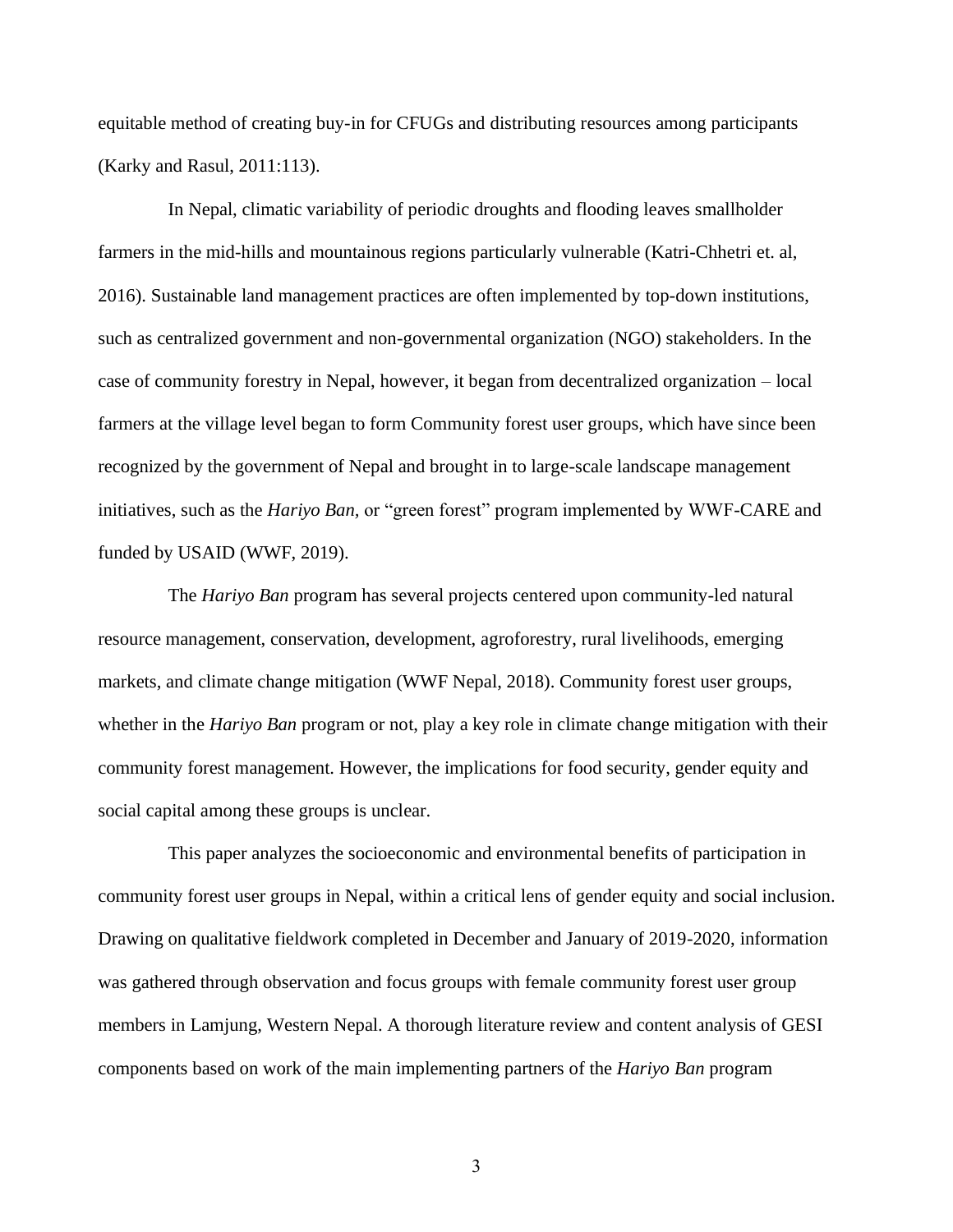followed. The review and analysis substantiate the fieldwork as a case study within the theoretical framework.

The next sections of the paper will give a background of community forestry in Nepal, cover the socioeconomic and environmental outcomes of Nepal's community forestry program, outline the barriers to social inclusion and equitable participation among CFUGs, and analyze the indirect and direct benefits of CFUG participation on gender equity and social inclusion, food security, and livelihoods for rural women in Nepal. These sections will offer recommendations for more inclusive participation of marginalized populations such as landless tenants, ethnic minorities, and the ultra-poor.



Source: USAID Nepal. 2015. "Mid-Term Performance Evaluation of the Hariyo Ban Project."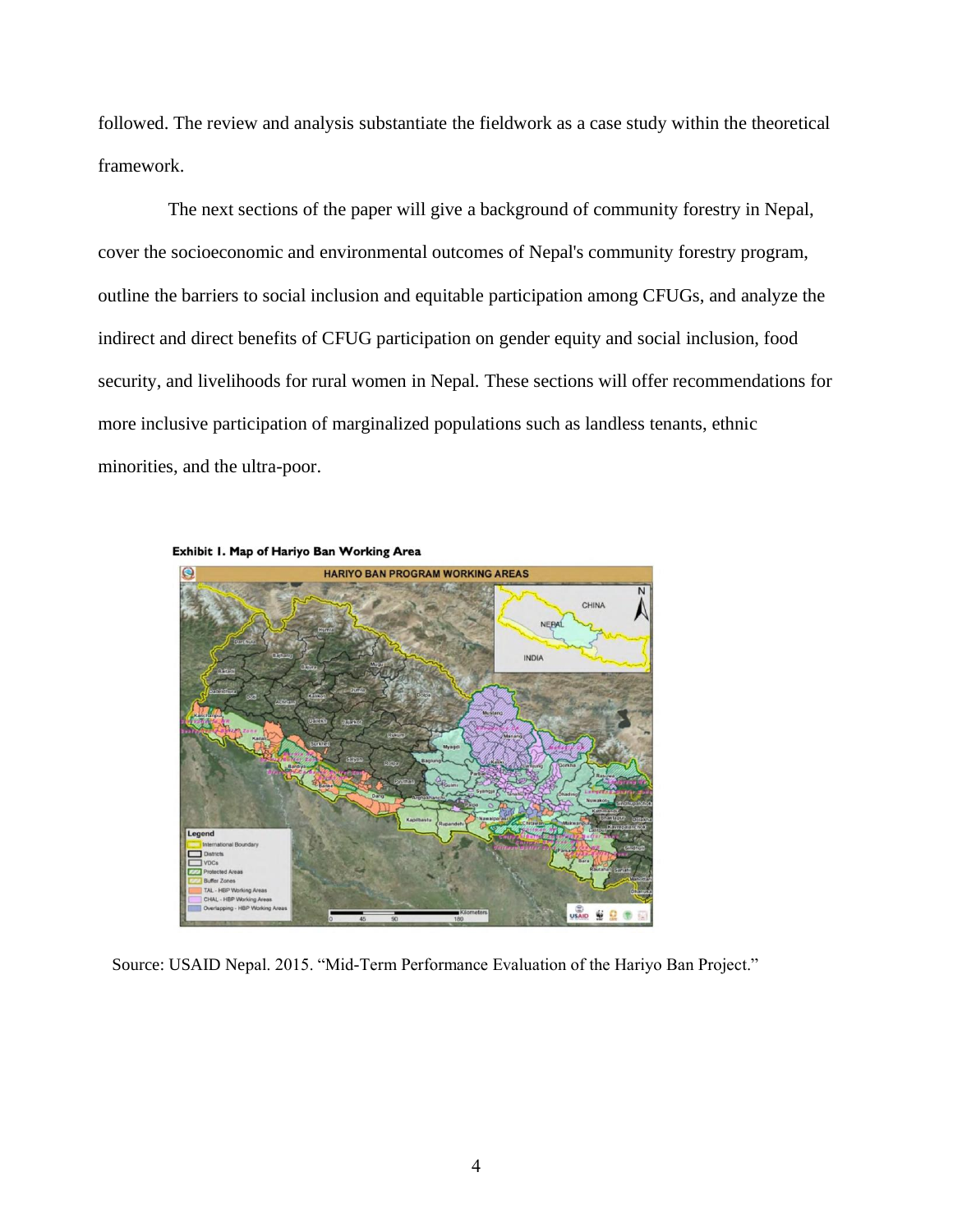## **BACKGROUND**

#### <span id="page-12-1"></span><span id="page-12-0"></span>The History of Community Forest Management

Community forest management (CFM) is a component of the community-based natural resource management practices formally introduced globally in the 1970s to promote forest management in partnership with local communities using the forest. These communities are often indigenous, rural populations. According to Pelletier et. al, 2016, the main components of community forest management include:

- the involvement of local people in forest governance and management
- sustainable forest management for wood or non-timber forest products for ecological or social value
- the recognized use of forest products for subsistence and income-generating activities among indigenous populations and local communities

Community forest management was created to increase reforestation efforts and rates of carbon sequestration around the world, and empower the poor through income-generating sustainable forestry activities at the local level. Nepal in particular is highlighted as a successful model of decentralized community-based natural resource management through the local governance of public forests for both environmental and social benefits (Karky and Rasul, 2011). According to the FAO, there are 3,636,000 hectares of forested land in Nepal, and 14,335,000 hectares of total land (FAO Country Report, 2019). Community forests account for over 1 million hectares of land, spread out across all ecozones and all but one district (Singh and Chapagain, 2005).

While forest governance strategies differ, the CFM governance model in Nepal is seen as participatory in nature. The central government owns forested land and develops contracts with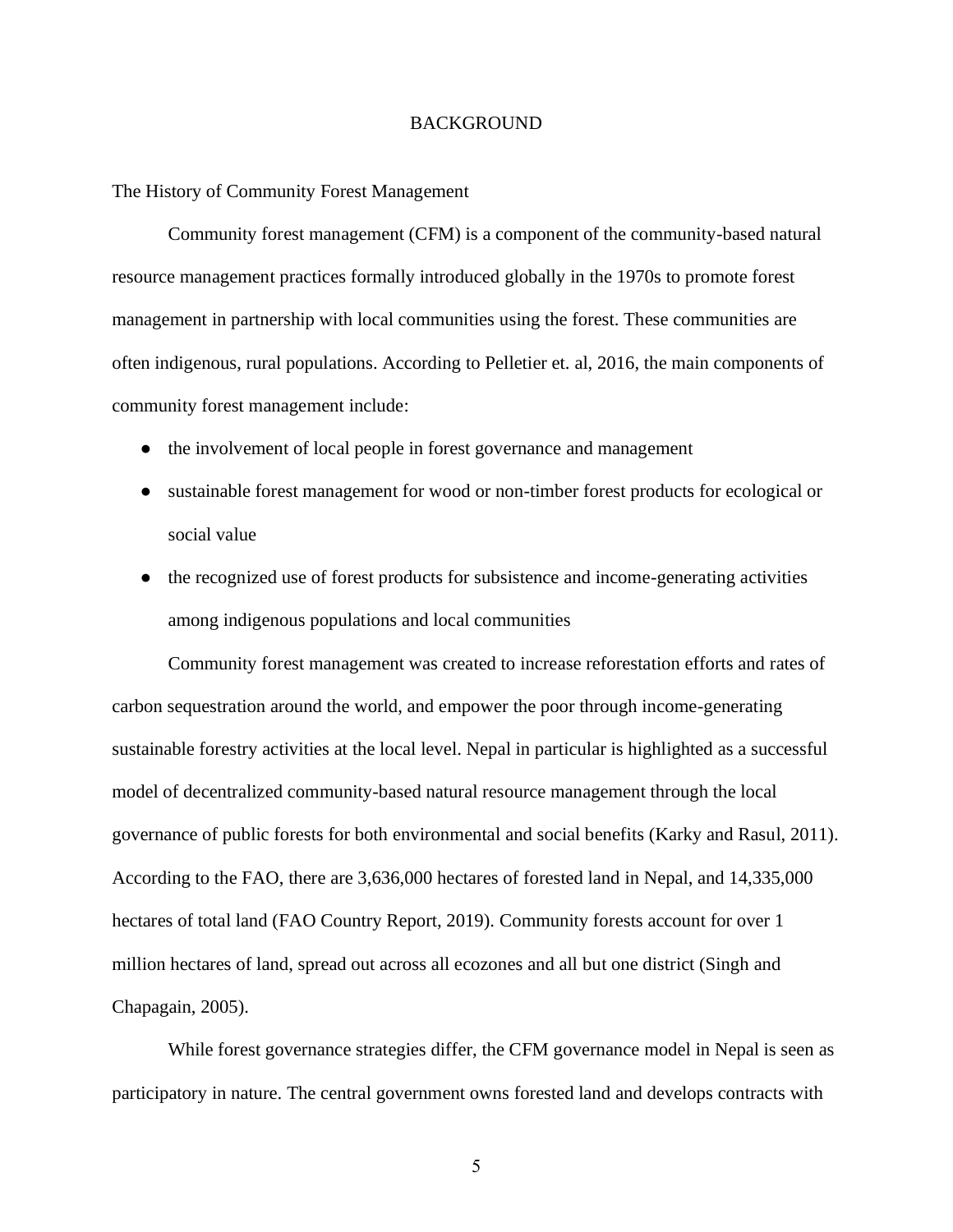local forest user groups in rural villages. These user groups then engage in community forest monitoring, reforestation efforts, knowledge sharing regarding environmental conservation, and climate change adaptation efforts. Local forest user groups are formed at the village level; this decentralized forest management system has significantly improved forest conditions and rural livelihoods (Acharya 2002; Gautam et al. 2004a; Gautam 2009 as cited by Gurung et. al., 2013). The decentralization of forested land in Nepal, which came as a response to central governments' mismanagement of public forests, has enhanced local forest governance and promoted the "recognition of the rights of indigenous peoples and local communities over forest resources and for their greater role in managing local forests" (Pelletier et. al., 2016). Nepal's community forestry model is recognized around the world as a progressive, innovative form of communitybased natural resource management – both for its biophysical benefits and the inclusion of rural, remote villagers throughout the country. Table 1 below gives more detail on the main concepts of community forest management (Pelletier et. al., 2016).

|  |  |  | Table 1. Concepts of community forest management. |  |
|--|--|--|---------------------------------------------------|--|
|--|--|--|---------------------------------------------------|--|

| Definitions, Interpretations and Synonyms                                                                                                                                                                                                                     | Sources                                    |
|---------------------------------------------------------------------------------------------------------------------------------------------------------------------------------------------------------------------------------------------------------------|--------------------------------------------|
| An approach to forestry implying community or local control and management of<br>forest resources                                                                                                                                                             | Glasmeier and<br>Farrigan [20]             |
| Any situation which closely involves local people in forestry activity                                                                                                                                                                                        | <b>FAO</b> [21]                            |
| The sustainable management of the forest for wood, non-timber forest products and<br>other services with a social or environmental value, performed by forest-dependent<br>families or smallholders, community groups and indigenous peoples                  | <b>Growing Forest</b><br>Partnerships [22] |
| Type of management in which communities have some degree of responsibility and<br>authority in forest management that encompasses multiple uses involving subsistence<br>and marketing with the goal to conduct an ecologically sustainable use of the forest | Charnley and<br>Poe [23]                   |
| Associated terms: "community forestry", "community-based forest management",<br>"social forestry", "participatory or collaborative forestry" or "agroforestry"                                                                                                | Arnold [24],<br>Hajjar [25]                |

## <span id="page-13-0"></span>I. Biophysical Components of CFM

Community forests provide a wide variety of environmental services, such as biodiversity conservation, water retention, improved soil health, reduced erosion, increased rates of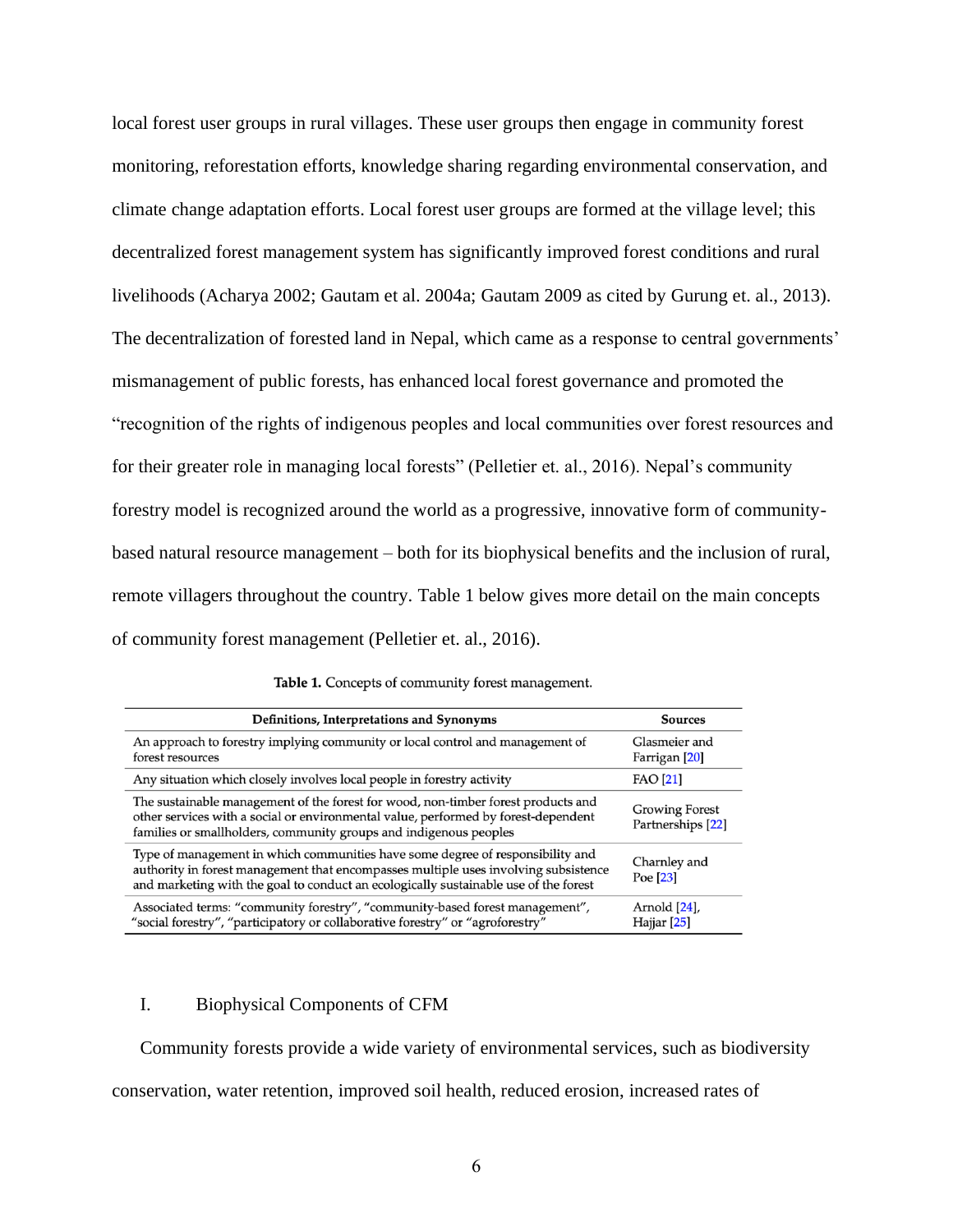reforestation, and overall improved forest conditions (Gurung et. al., 2016). Numerous studies have shown that CFM effectively promotes sustainable forestry landscapes through sustainable forest management, environmental conservation, and reforestation efforts (Pelletier et. al., 2016). CFM has been shown to be effective at reforestation of degraded land, as well as increasing forest cover and carbon stock (Pelletier et. al., 2016).

According to WWF Nepal (WWF Annual Report, 2018), in the past 25 years of their work on community forest governance and environmental conservation in Nepal, 23,000 hectares of forest land were restored and 5,000 community forest user groups attended trainings on forest management, biodiversity conservation, and good governance to facilitate better management of community forests.

## <span id="page-14-0"></span>II. Food Security and CFM

While the past 25 years have seen significant improvements among poverty rates throughout Nepal (Feed the Future, 2018), food insecurity is a major issue that affects over 20% of Nepalese – particularly among marginalized populations such as Dalits, indigenous tribes or *janajati*, and women (Pain et. al., 2014:226). Although current initiatives throughout Nepal seek to improve food security, households lack knowledge on how to attain good nutritional practices through nutrition-sensitive agriculture (Feed the Future, 2018). Gender, caste, and ethnicity-based forms of social exclusion further exacerbate this problem. This results in marginalized populations having a greater likelihood of household food insecurity (Pain et. al., 2014:235).

Forests are an important part of integrated agro-ecological systems, and have traditionally been a place that indigenous ethnic groups of Nepal have foraged for wild edible foods to diversify their diet and gain essential micronutrients (McDougall et. al., 2013). In addition to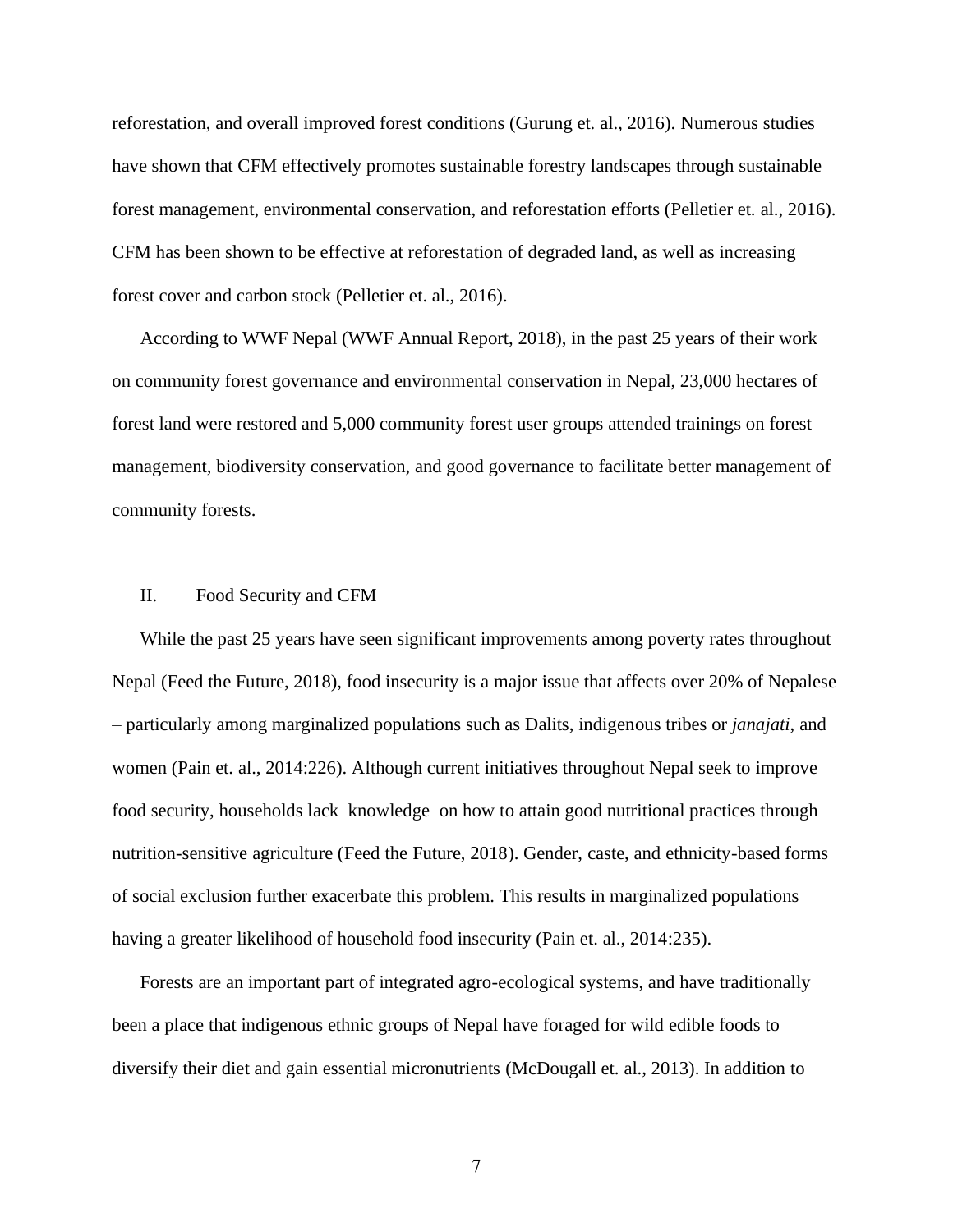direct benefits of forest use on food security outcomes, indirect benefits also contribute. Fodder harvested from the forest feeds livestock. CFUG participants gain knowledge on environmental conservation and sustainable landscape management that can be used when planting trees on their private agricultural land. CFUG members learn about agroforestry practices, such as the intercropping of *Nepalese alder* with cardamom, that generate income, contributing indirectly to food security. CFM contributes to reforestation, increased forest cover, and the reduction of erosion and landslides in the mid-hills of Nepal. CFUG members participate in climate change adaptation and mitigation strategies ranging from planting trees to setting up stone barriers to reduce landslides during the monsoon season.

In addition to impacting food security for smallholder farmers, agroforestry ecosystems contribute to climate change mitigation, reforestation, and promote sustainable forest management (Bhatterai et. al., 2015). Efforts to increase household food security have hit roadblocks due to a lack of coordination between national and district-level agriculture, livestock, and forestry offices, which all have different agendas and stipulations regarding land use in the public or private sector. Adhikari et. al (2016) argue that while community-based land management practices are effective tools of public land management, the lack of coordination among sectors has hurt the nutritional outcomes and rural livelihoods of poor, rural households in Nepal.

## <span id="page-15-0"></span>III. Social Capital and CFM

The primary social and economic benefits of community forest management are incomegenerating activities, enhanced rural livelihoods, increased decision-making power among local communities and traditionally socially excluded populations, and equity. Improved social capital,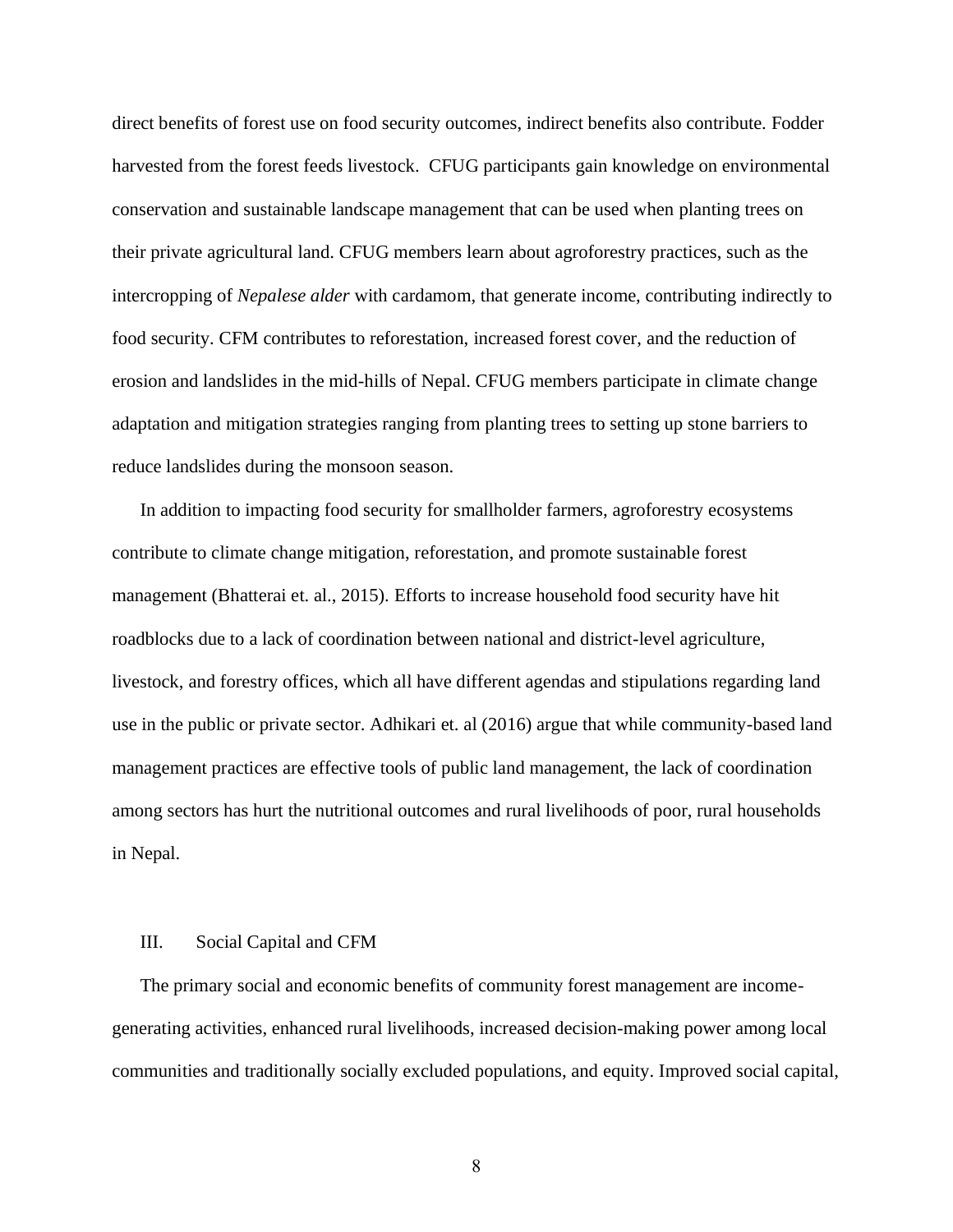namely the inclusion of marginalized populations such as women, low-caste, and low-income populations in Nepal, is another proposed benefit of community forest management. Community forest user groups in Nepal have increased the participation of rural women and low-caste populations, likely improving their social capital at the community level. However, the extent to which community forest management has impacted socially excluded populations such as landless tenants, who are most likely to fall under the category of "ultra-poor," is debatable.

As forests are under local control, the prevailing assumption is that a greater proportion of money from income-generating non-timber forestry products (NTFP) and other benefits will reach formerly excluded marginalized groups (Pelletier et. al, 2016). This assumption is driven by the idea that enhanced local governance will lead to greater social and economic benefits for all those involved in forest communities. Pelletier et. al (2016) state that the logic behind this claim is that, "central governments are more likely to prioritize national interests and industries, while local communities will favor their own interests; local institutions are able to respond to community needs more efficiently than central governments because of better information and accountability; and local control provides more opportunities for marginalized groups to influence policy."

However, this does not take into account that local forest governance in Nepal has also led to social disparity, elite capture, the exclusion of the most marginalized populations, and inequitable benefit-sharing among forest user groups (Gurung et. al, 2013). While Nepal's forest groups have been inclusive of rural women and low-caste groups, restrictions on participation and limitations on firewood, fodder and non-timber forest products that can be harvested from community forests appear to have led to inequitable benefit sharing (Gurung et. al., 2013).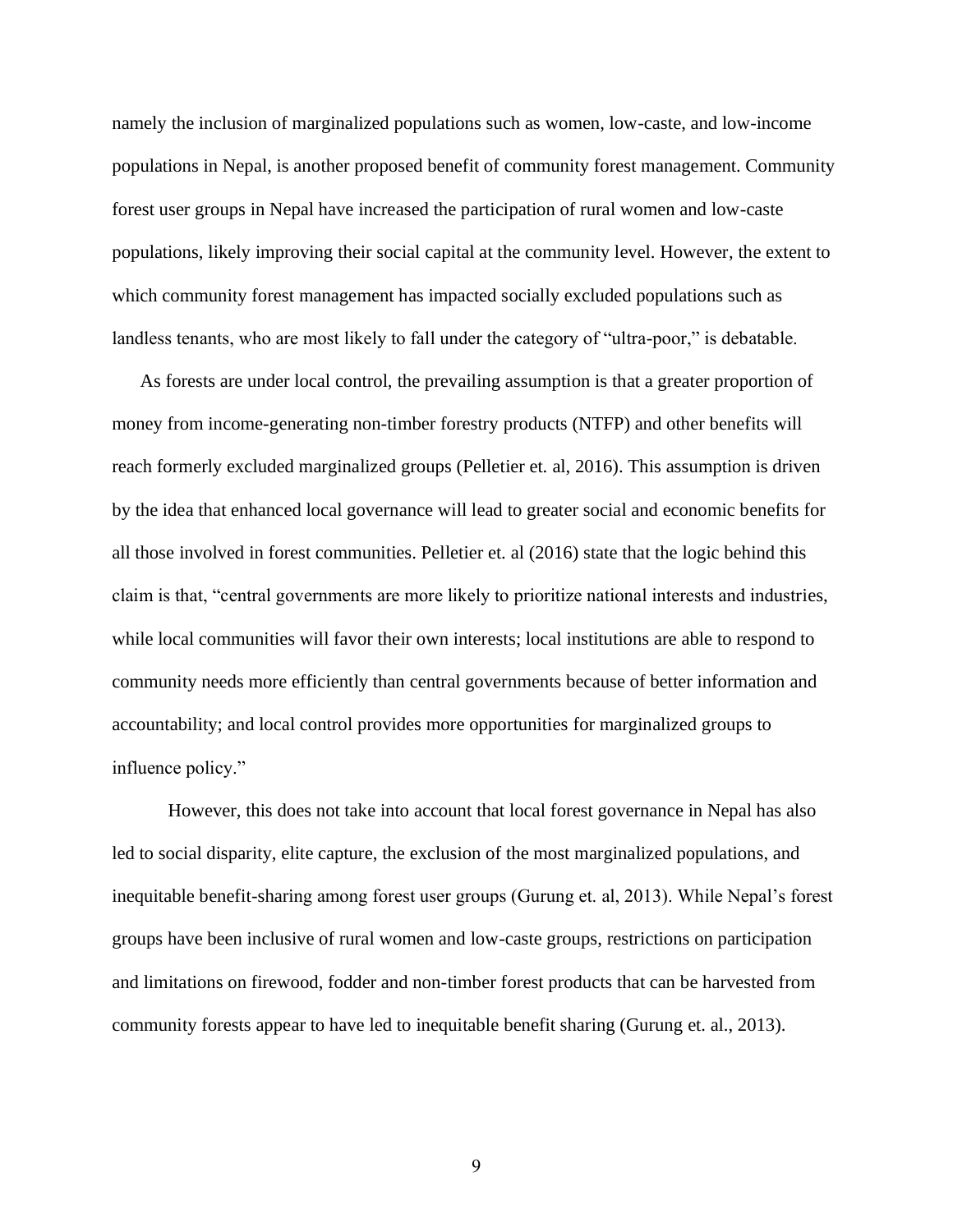Livelihoods of local forest users have not improved to the extent expected, and the funds gained from CFUG participation at the local level are not significant; current community forestry policies do not fully support the market-oriented and environmental management of community forests (Gurung et. al, 2013). Community forest user groups consist of a representative proportion of men and women, and spaces are reserved for Dalits and disadvantaged groups. However, socially inclusive participation and decision-making power in terms of group member selection, leadership, and participation is still unclear. Although CFM may enhance social capital for some community members, more research needs to be done to determine if forest user groups are truly equitable and inclusive for the most marginalized populations in Nepal – the ultra-poor, landless tenants (Gurung et. al, 2013).

## <span id="page-17-0"></span>IV. Emerging Trends in Gender Equity & Social Inclusion (GESI) & CFM

In the 1990s, gender equality and "women's empowerment" were the prevailing development strategies to enhance women's participation and decision-making power in agriculture, education, forestry, governance and other programmatic sectors. In the past 30 years, it has become widely recognized that "women's empowerment" schemes are prone to elite capture and fail to decrease social disparities among rural, marginalized populations. Approaches to women's empowerment sought to be inclusive, but the sole focus on women – at the expense of genderbased programming for men and women – limited their efficacy. Emergent trends in gender and development now prioritize gender equity and social inclusion (GESI) as the primary framework for inclusive development work. Inspired by feminist and intersectionality theories, within the development context GESI centers on including traditionally marginalized, disadvantaged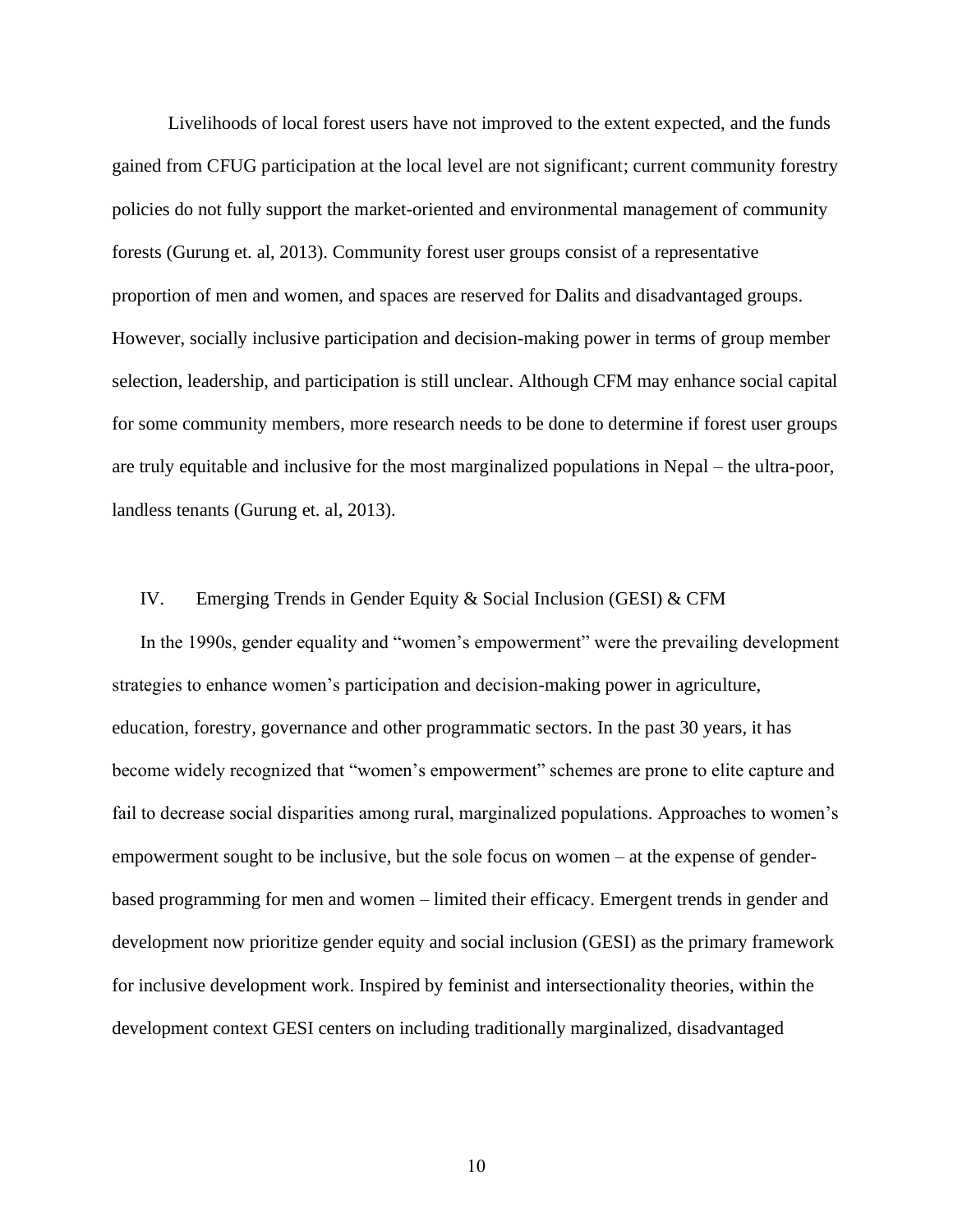populations – going beyond "women's empowerment" to include gender, class, caste, and a variety of other demographic characteristics.

Proponents of GESI state that gender equity and social inclusion can transform community development when GESI programs are context-specific and consider both cultural and historic context (UNDP, 2016). The Government of Nepal committed to following a GESI framework, and seven ministries (Agriculture, Education, Forest, Health, Federal Affairs and Local Development, Urban Development, Water Supply and Sanitation) are implementing GESI policies and guidelines, which are being monitored by specially trained staff in each ministry (UNDP, 2016).

Nepal is a diverse country with over 100 ethnic groups represented. Caste, class, and gender must be considered in development planning and implementation in order to reduce social disparities and the resulting likelihood of elite capture. Otherwise, these development initiatives will be prone to "white washing" their programs, using gender as a shield of inclusiveness.

It is easier to count the number of women in development programs, such as Nepal's community forestry program, then to ensure that all class, caste, and genders are participating equitably – including the most marginalized poor who have traditionally been barred from participation. Structural barriers such as land tenure status further limit equitable participation of the "ultra-poor" from CFUG membership. According to Gurung et. al (2013), many CFUGs are led by elite groups in rural villages; while women participate and are involved in decisionmaking, systemic issues of socioeconomic stratification contribute to the exclusion of poor, marginalized populations from participating in the system altogether.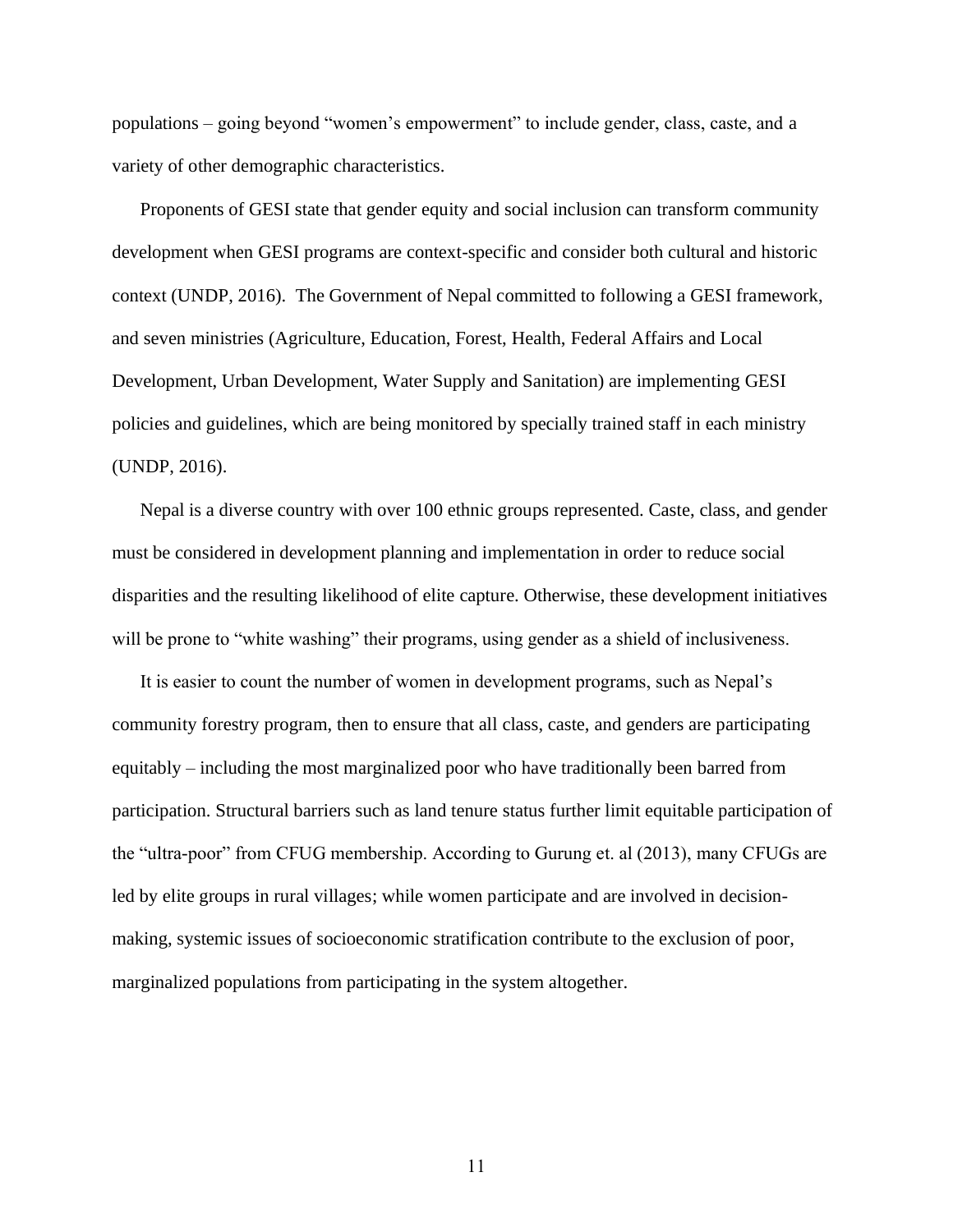## RESEARCH OBJECTIVES AND QUESTIONS

<span id="page-19-0"></span>Community forest user groups and Nepal's *Hariyo Ban* program are often highlighted as success stories within community forest management, primarily for their reported rates of carbon sequestration and reforestation, participatory carbon forest monitoring at the village level, and opportunities for cash crops to be grown as part of agro-ecological forestry models (Karky and Basul, 2011:110). While CFUGs in Nepal serve as successful models for other countries in terms of community-based forest management, the implications for gender equity and social inclusion among these groups is less clear. Previous research indicates that women's participation in community forest user groups increases their decision-making power, but the role of social difference among women participating in these groups – and its resulting impact on elite capture and benefit sharing – has not been studied to the same extent (McDougall et al., 2013).

With regards to gender equity and social inclusion, what are some of the challenges and successes of community forest user groups in Nepal in relation to land management, natural resources (carbon sequestration, reduced effects of land degradation, erosion and deforestation)? How can this program improve social inclusion, and how can this case study shed light on community forest groups, gender equity, and social inclusion for other parts of Nepal? This research will look at the opportunities and constraints of community-based natural resource management, identifying direct and indirect social and environmental benefits of participation in community forest user groups, with a focus on gender equity and social inclusion.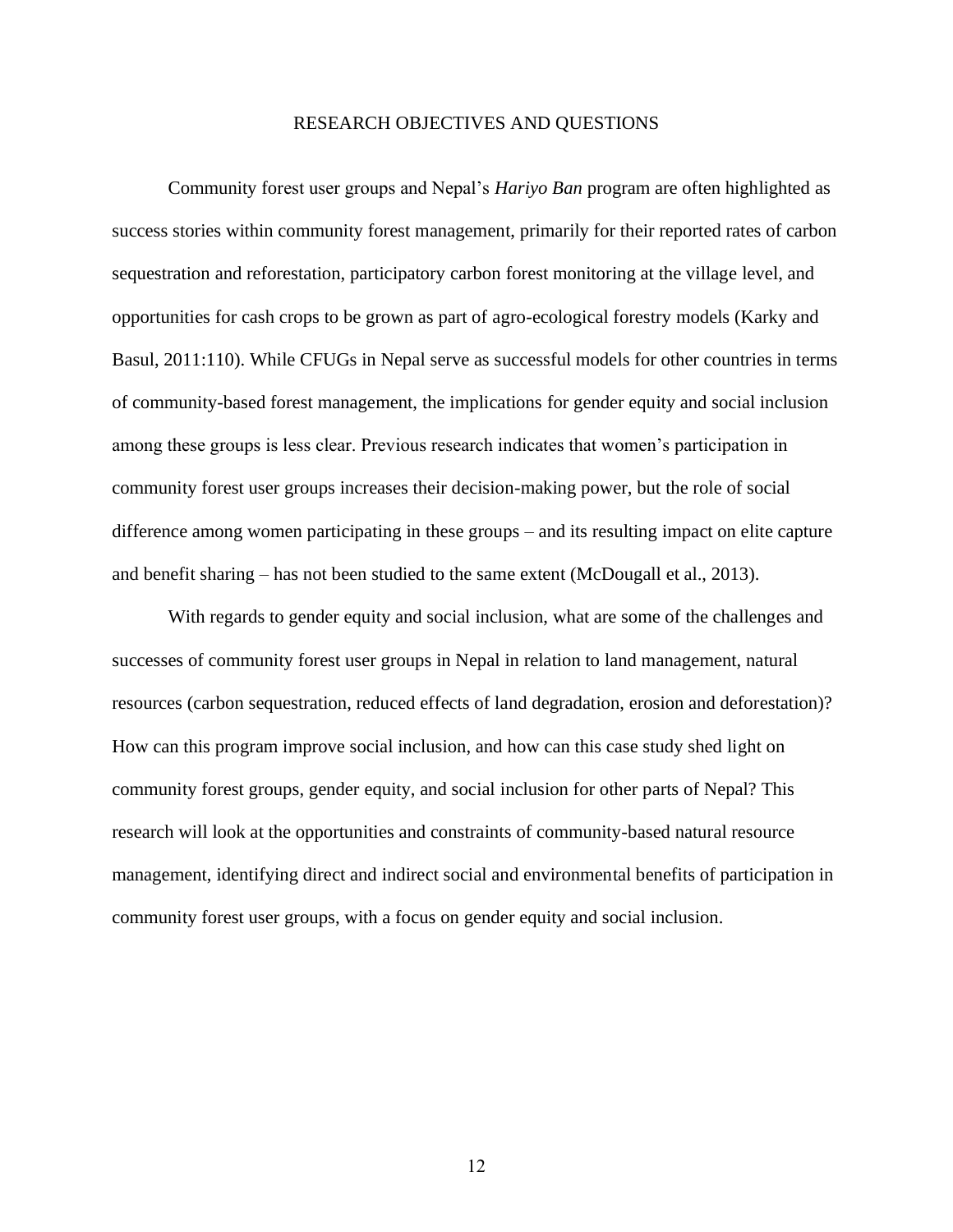## LITERATURE REVIEW

<span id="page-20-0"></span>The primary goal of this literature review is a thorough discussion of gender equity and social inclusion in Nepal, as well as the barriers to equitable participation that perpetuate elite capture among community-led natural resource management groups. This literature review will discuss the topics mentioned above, as well as share gaps in relevant literature. Finally, we will discuss recommendations for additional research as it pertains to gender equity, social inclusion, elite capture, and benefit sharing as they impact community forest user groups in the mid-hills of Nepal.

## <span id="page-20-1"></span>Community-Led Action & Natural Resource Management

Community natural resource management (NRM) in Nepal through community forest user groups (CFUGs), has been highly successful in terms of reforestation and carbon sequestration efforts (Paudel et. al, 2017). Through CFUGS, community-based natural resource management in Nepal has contributed to reforestation, forest monitoring and management, and sustainable land management through the approved harvesting of non-timber forestry products by CFUG members, with indirect links to household food security and livelihoods (Paudel et. al, 2017).

The Nepali government has formalized these natural resource management systems, , but commercial food production through agroforestry, or indigenous foraging practices, has not been legalized (Adhikari et. al, 2016). This policy shortcoming has resulted in restricting local communities' use of the forest for sustainable food production and decreasing reliance on the forest as a source of medicinal plants and wild edibles (McDougall et. al., 2013).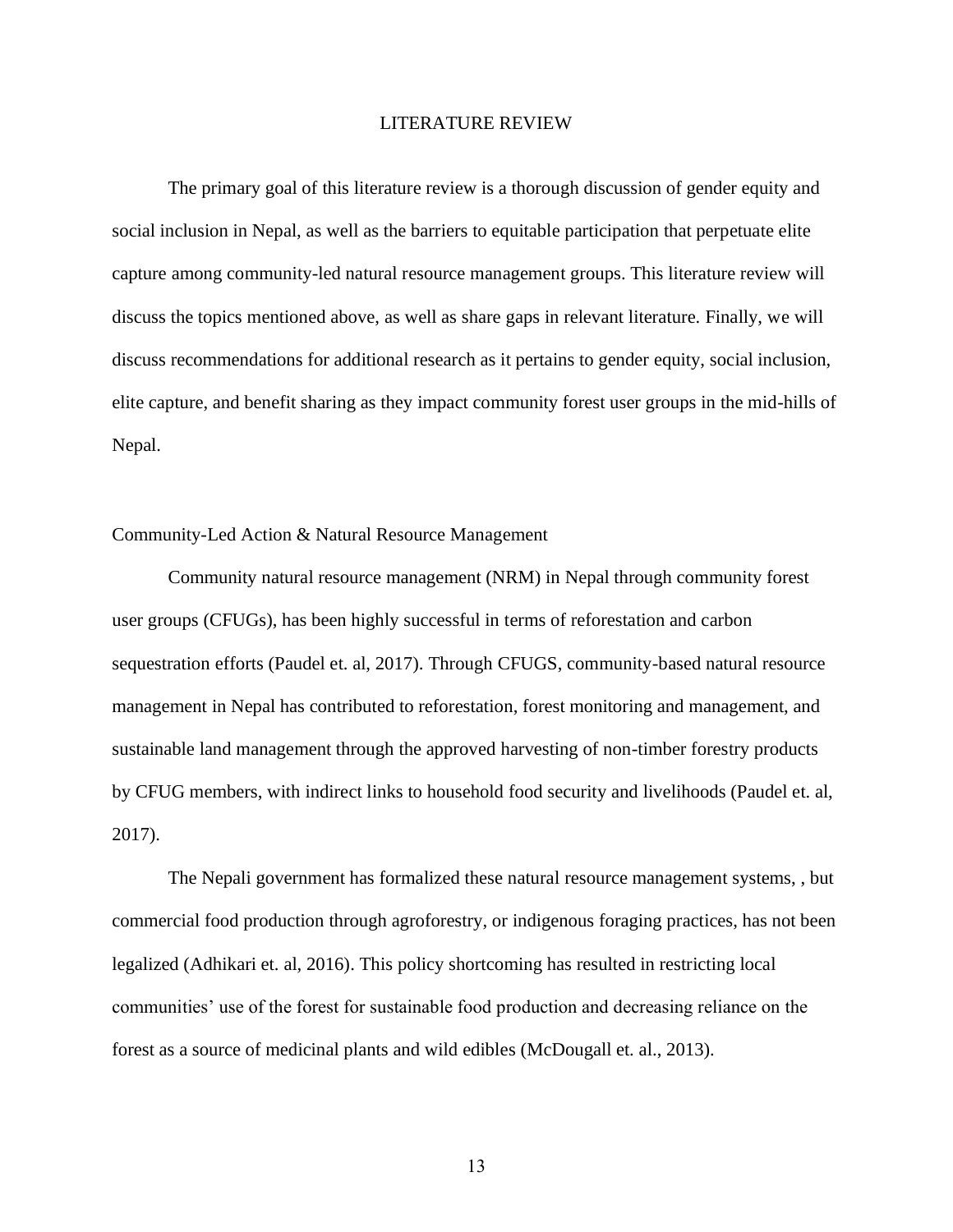According to Karki et. al (2018), there are four pathways in which community-based forest management can improve food security:

- Forests as a source of income and employment, providing means for managing food;
- Forests as inputs (leaf litter, fodder), increasing food production;
- Forests as a source of direct food, providing means of daily diet
- Forests as a source of readily available renewable energy, converting food into consumable forms;

Also worth noting is the importance of land ownership in the context of community forests; lowincome farmers without land depend on community forests for food security more than community members who own their land (Karki et. al., 2018).

To understand the linkages between community forestry, land ownership, and food security, gender and social inclusion must be considered. That is because marginalized populations – low-caste groups and women – are less likely to own land, and therefore more likely to depend on community forests. Early community forestry programs did not explicitly connect to gender and social inclusion, which limited equitable participation of women and other marginalized groups (McDougall et. al., 2013).

<span id="page-21-0"></span>Gender, Food Security, and Community Forestry Management

Critical to the understanding of community forest management in Nepal is the contextualization of gender, social inclusion, and marginalization. Feminist political ecology (FPE) is a theoretical framework that developed through political ecology, women's studies, environmental justice, and feminist development studies in the 1990s, primarily in cross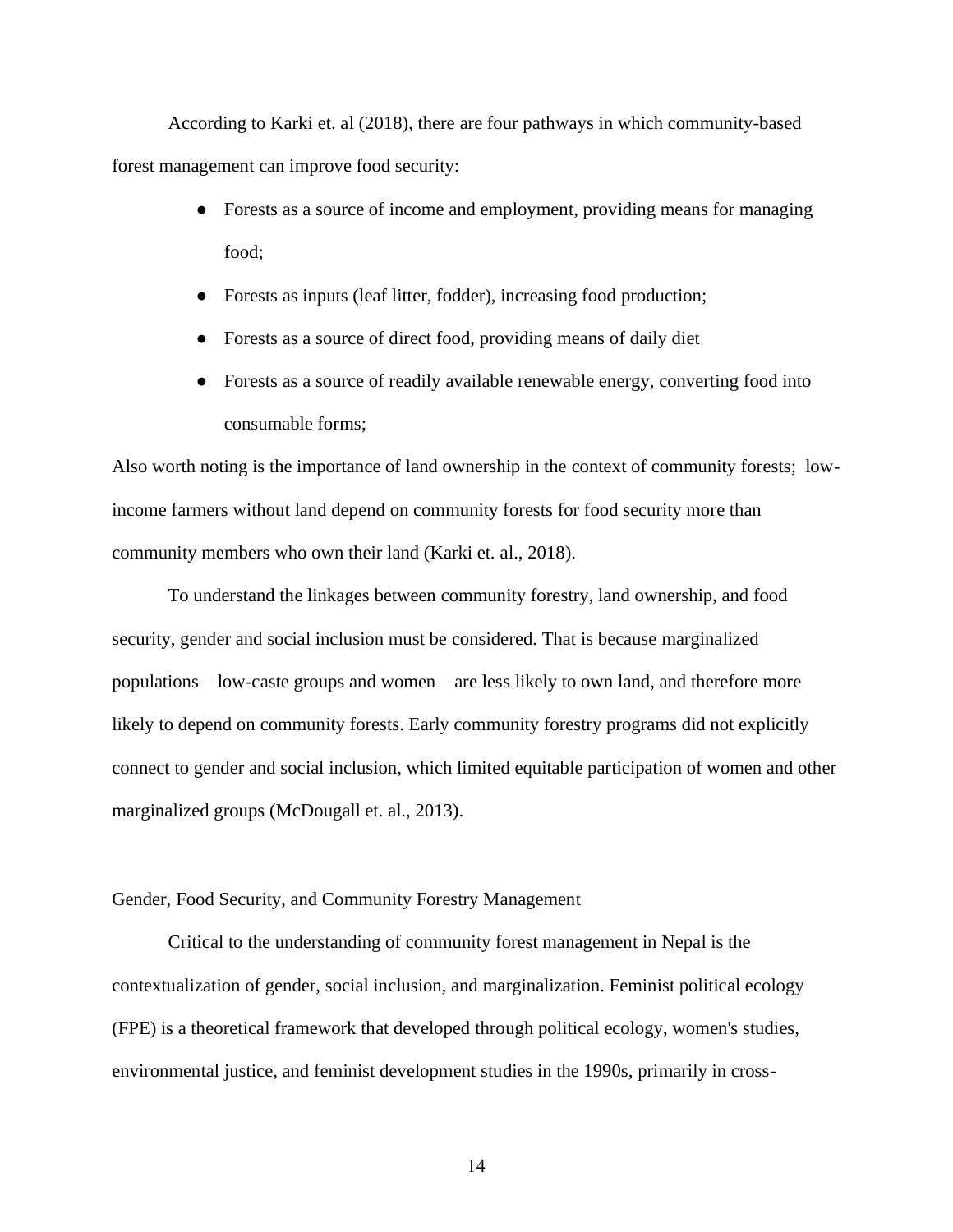disciplinary schools of Western thought (Rocheleau 2010). Three major themes emerged within fpe: gendered knowledge and sciences of survival; gendered rights and responsibilities with respect to land, resources, and environmental decision making; and gendered social movements and organizations (Rocheleau 2010).

Around the same time, Indian feminist environmentalist Vandana Shiva created the theory of ecofeminism, which has many similarities to fpe with a critical difference: ecofeminism looks primarily at the developing world with a lens on gender, natural resource management, forestry, and agriculture (Mies and Shiva 1993). Since the establishment of fpe and ecofeminism, ecofeminism has been incorporated largely into the fpe, and there have been prevalent cultural shifts to emphasize social inclusion, difference, marginality, and equity. In the 1990s, however, these two theories differed significantly on their approach to sustainable development, gender, and power.

In the 1990s, natural resource management (NRM) development initiatives began to incorporate gender-mainstreaming techniques, with mixed results (McDougall et al., 2013). Women were empowered through enhanced participation and increased decision-making power. However, they faced a "participation trap": women participated more in these development projects, but there was no significant increase in women's agency and power in Nepali society (Bhatterai et. al., 2015). At the same time, female-majority CFUGs saw a rise in women's participation and leadership at the local level, but the barriers to formal agriculture extension resulted in a lack of food security-forest linkages. This resulted in greater participation of women – as well as increased responsibilities at home and in community groups (Bhatterai et. al., 2015). Finally, although gender-mainstreaming initiatives began to take hold in Nepal, other drivers of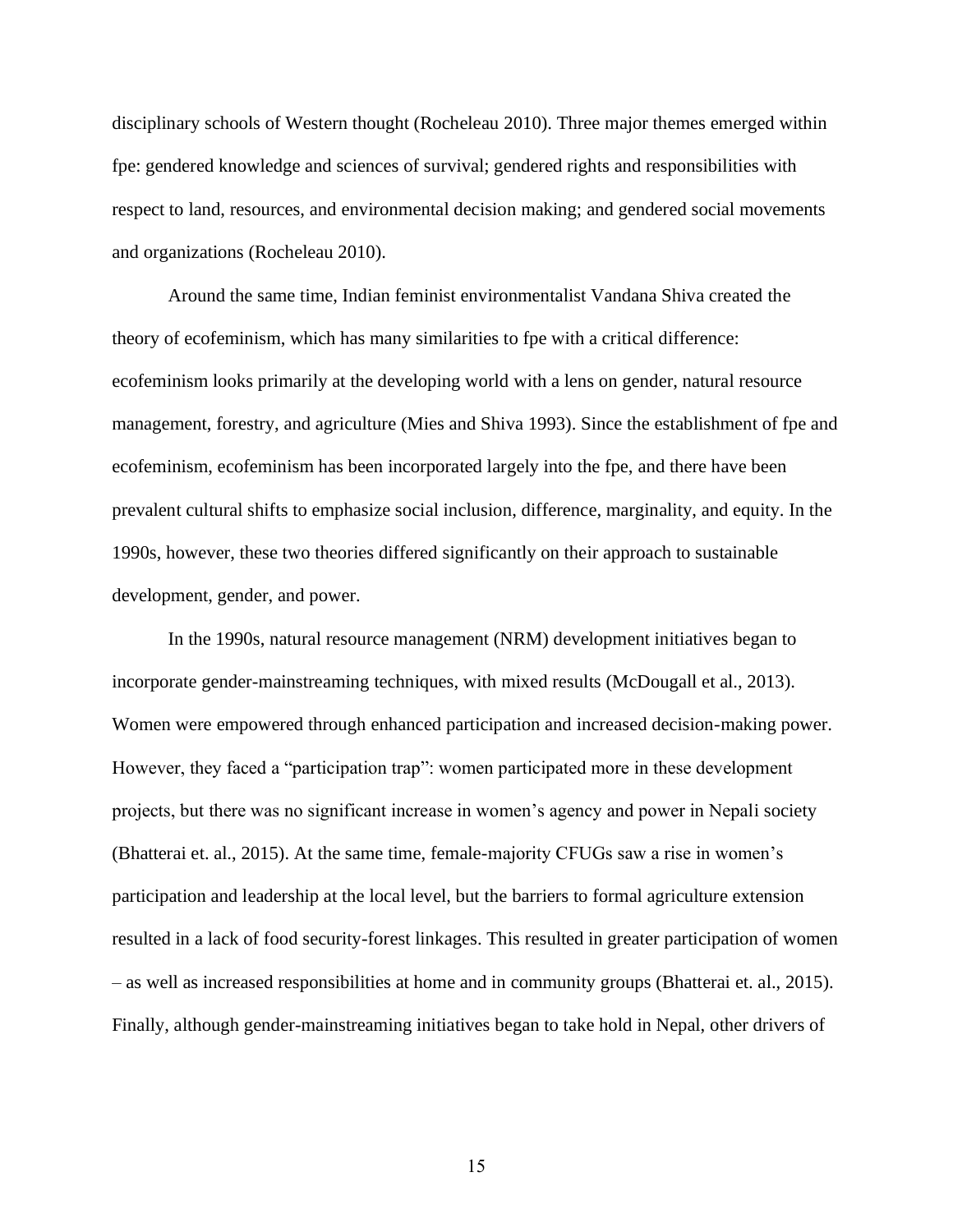social exclusion – such as caste – were not considered, which served as a barrier to participation in forest management programs.

Gender-equitable agriculture can have significant impacts on women's power, social inclusion, and household decision-making for female farmers in rural Nepal. Using a contemporary framework of feminist political ecology, which has shifted focus to incorporate social inclusion and equity (Mollett and Faria, 2013), food security-forest linkages can be better explored as development programs shift from a gender mainstreaming approach to one of gender-transformative adaptation (Hillenbrand et. al., 2015). This theoretical approach to gender equity reflects a commitment to move beyond "women's empowerment" for individuals, and argues that gender equity can only be achieved by transforming the power dynamics and societal structures that reinforce prevalent gendered inequalities (Hillenbrand et. al 2015:5). CARE USA states that this change is measured by three forms of empowerment: agency, relations, and structures (Hillenbrand et. al., 2015:5).

Gender equity and social inclusion practices have potential to increase women's power and equitable participation at the CFUG and smallholder farm level. Incorporating these strategies without an intersectional focus on gender, caste, class, and marginalization at the societal level in Nepal, however, will not show a significant impact in women's empowerment.

Bhatterai et. al (2015) utilized gender and agrarian contexts in Nepal as a case study to analyze this question. The authors identified three gaps in the literature: most studies treat women as individual actors without looking at the broader socio-ecological context; while there is a history of development/aid programs on agrobiodiversity management practices, they fail to link gender in a changing context; finally, changing socio-economic contexts affect the way that gender is reproduced - such as out-migration leading remittances, and female-headed households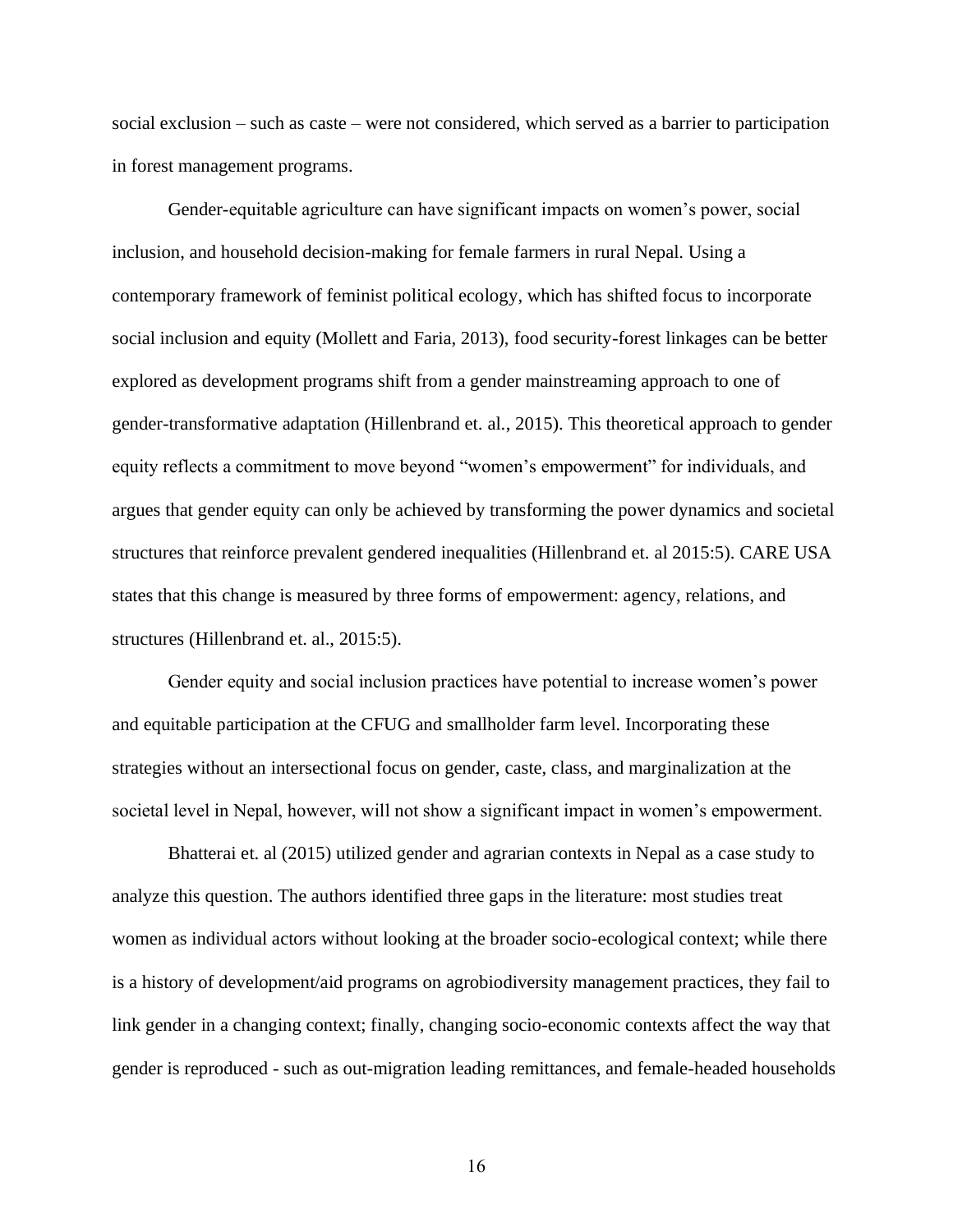that make the primary decisions of agriculture and household nutrition, with only 8% of women in Nepal owning land (CBS, 2007).

For the scope of this research project, the theoretical frameworks of feminist political ecology and gender-transformative adaptation will be used to further explore food securityforestry linkages among women in rural Nepal. Participatory gender-transformative adaptation approaches that are socially inclusive of gender, caste, and class could influence household food security outcomes and women's power at the local level. However, there are significant limitations to the primary gender-mainstreaming that occurs within community forest user groups.

## <span id="page-24-0"></span>Barriers to Social Inclusion and Equitable Participation

Gender, caste, and ethnic exclusion in Nepal can constrain the health outcomes, socioeconomic status, educational attainment, and access to resources for marginalized populations, such as Dalits (lowest caste) and women (World Bank and DFID, 2006). Agarwal (2001) states that, "while women overall have less access to resources and less input to decision making than men in community forestry throughout South Asia, women's household and public power vary." Societal structure in Nepal - which is multidimensional and hierarchical categorizes difference in terms of relational power. This categorization of difference has strong implications for social participation, agency, and decision-making within Nepalese society. For example, while Brahmin women are higher caste, Dalit women may have more agency to voice their opinions, due to cultural norms that limit the public voice of Brahmin women (Agarwal, 2001). As a whole, the caste system and gender discrimination "pose significant challenges to the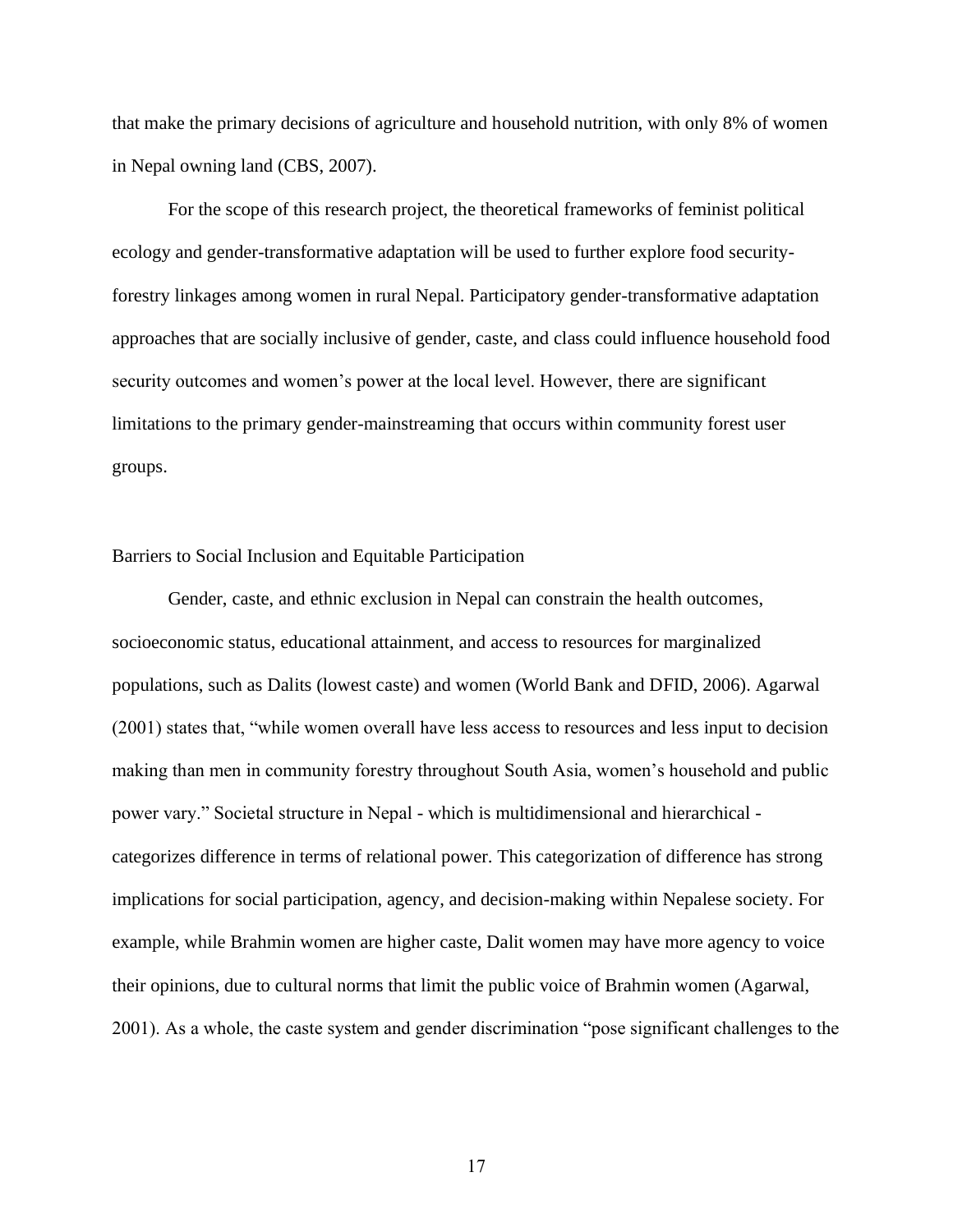development of effective participatory decision making in Nepal" (World Bank and DFID, 2006).

Although the government of Nepal has acted to increase gender-mainstreaming initiatives, many policies and societal practices still actively exclude marginalized caste groups, women, and the poor. Traditionally marginalized populations, which include the poor, Dalit and lower caste groups, women, and low-caste indigenous populations, tend to be socially excluded from forest governance (Agarwal 2001). Lachapelle et. al (2004) assert that, "despite Nepal's well-established devolution of forest use rights, marginalized peoples – such as women and the poor – who rely deeply and directly on and affect forests tend to have little effective voice in community-based forest governance," (Lachapelle et. al., 2004 as cited by Pelletier et. al., 2016).

## <span id="page-25-0"></span>Social Capital and Elite Capture

 Community-based development was proposed as a more effective poverty reduction method than traditional, top-down approaches to alleviating poverty in developing countries. Locally managed community user groups have a better understanding of local context as well as social capital, which Platteau (2004) describes as "the dense network of continuous interactions among individuals that constitute community life." Social capital consists of relationships, power held in a community or group, social norms, social bonds and bridges, and the networks that make up a community.

However, several studies have shown that community-based development initiatives caused greater social disparities within a community. In instances of high inequality, marginalized groups are more easily oppressed by local power groups or those with higher socioeconomic status, who likely have larger social capital within the community as well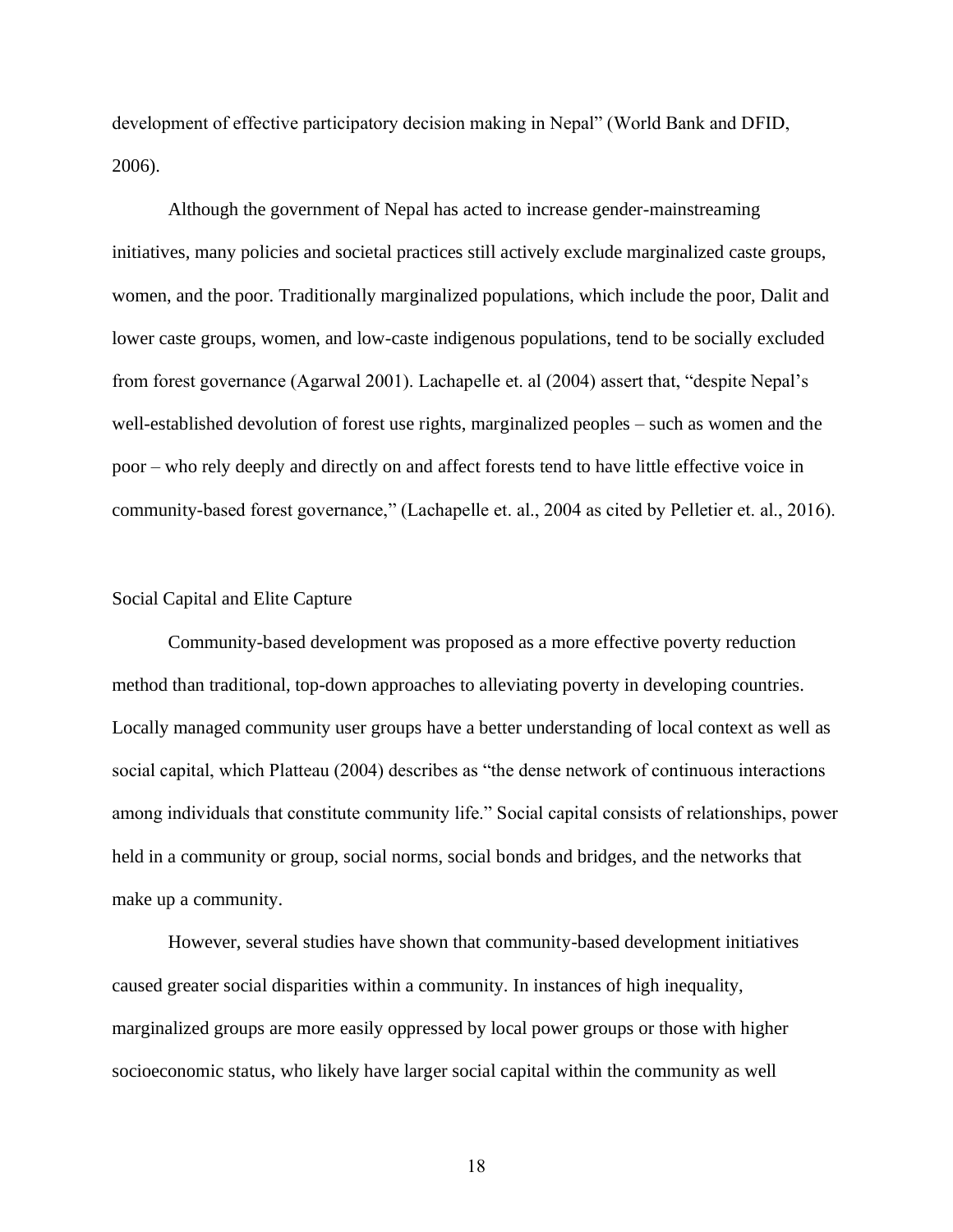(Platteau, 2004). This is referred to as elite capture; in community-based development programs, the dominant group can leverage its social capital against the poorest, most vulnerable members of the community. While this is rarely the intended outcome of community-based development initiatives, decentralized governance limits the likelihood of marginalized populations' participation in community-based development initiatives. The lower the level of government, the higher the rate of elite capture, due to the decentralized nature of community-based development (Platteau, 2004). Local governments tend to over provide services to local elites, which further enhances social disparities among poorer and more affluent groups within the community.

<span id="page-26-0"></span>Elite Capture and Social Disparities in Nepal's Community Forestry Programs

There are 400,000 local-level community groups in Nepal. The community forest program is one of the oldest and most successful, but the decentralized community-based governance model extends to mother's groups, women's groups, farmer groups, and local politics. In Nepal, elite capture can limit the extent to which gender equity and social inclusion is incorporated among these locally-governed groups. A study by Gurung et. al (2013) showed that participation in community forest user groups led to increased income-generating activities by group members, but social disparity and inequitable benefit-sharing challenges persisted. Over the course of their research in three districts in Nepal, most of the CFUGs were led by elite groups, and socioeconomic inequality paired with barriers to entry for poor and marginalized groups perpetuated their exclusion from community forestry (Gurung et. al., 2013).

Gurung et. al (2013) also found that the community forestry programs further exacerbated economic disparities among the elite and marginalized, as policies to protect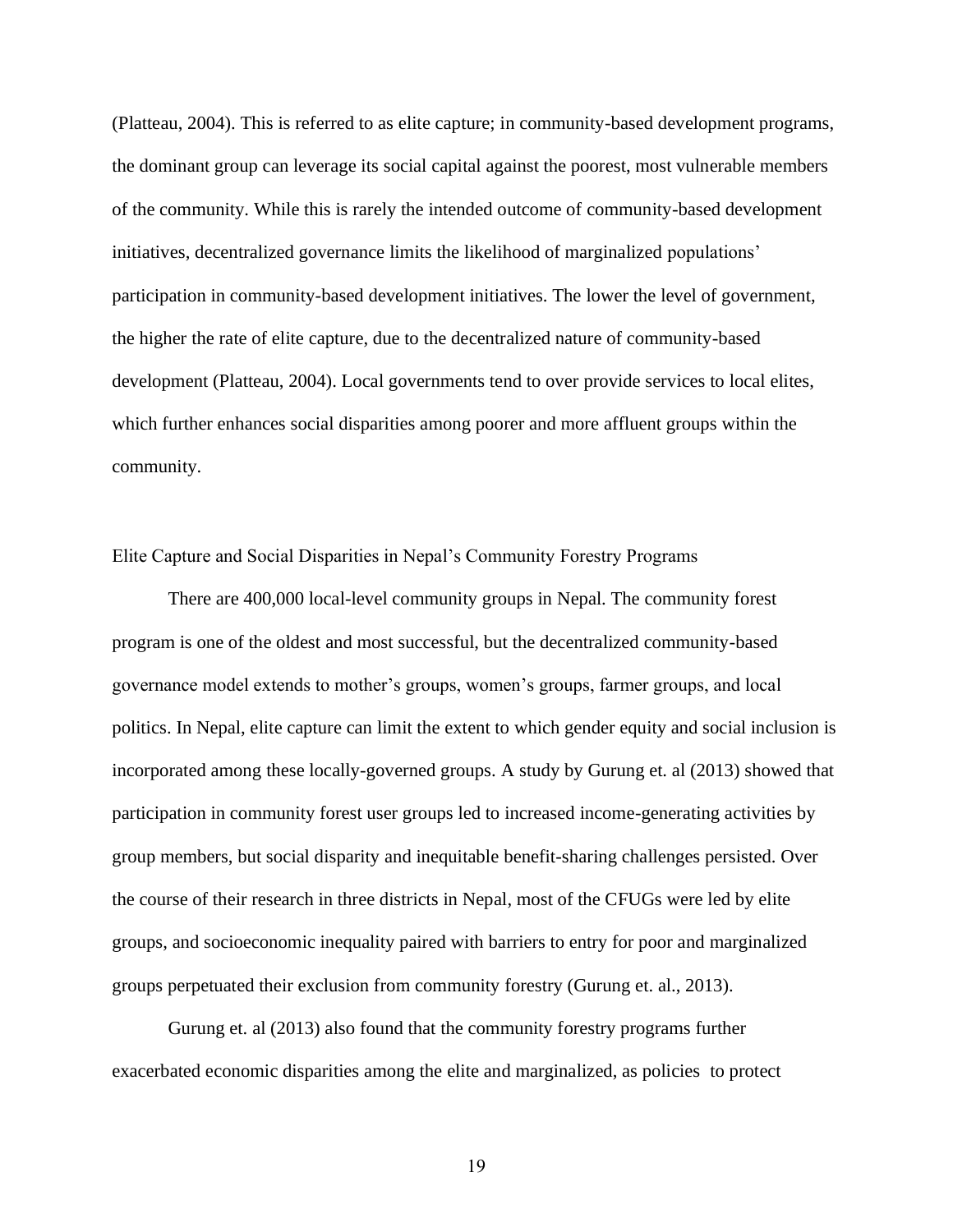community forests limited the livelihood strategies for poor community members who previously utilized forest resources without restriction (Gurung et. al., 2013).

Nepal's community forest program is inclusive – for those that are able to participate or serve in leadership roles among local community forest user groups. Participants experience many benefits, such as ecosystem services, improved forest conditions, and income-generating opportunities from the sale of non-timber forestry products. However, the community forest program has widened socioeconomic disparities between elite and marginalized populations at the village level, as well as exacerbated barriers to participation for traditionally socially excluded populations. According to Gurung et. al (2013), "the community forestry policy does not optimally support the sustainable and market-oriented management of the forest resources….more attention needs to be paid in making forest user groups more equitable, inclusive and pro-poor in practice." While women's participation has greatly increased in community forest groups, elite capture perpetuates the social exclusion of poor, marginalized populations.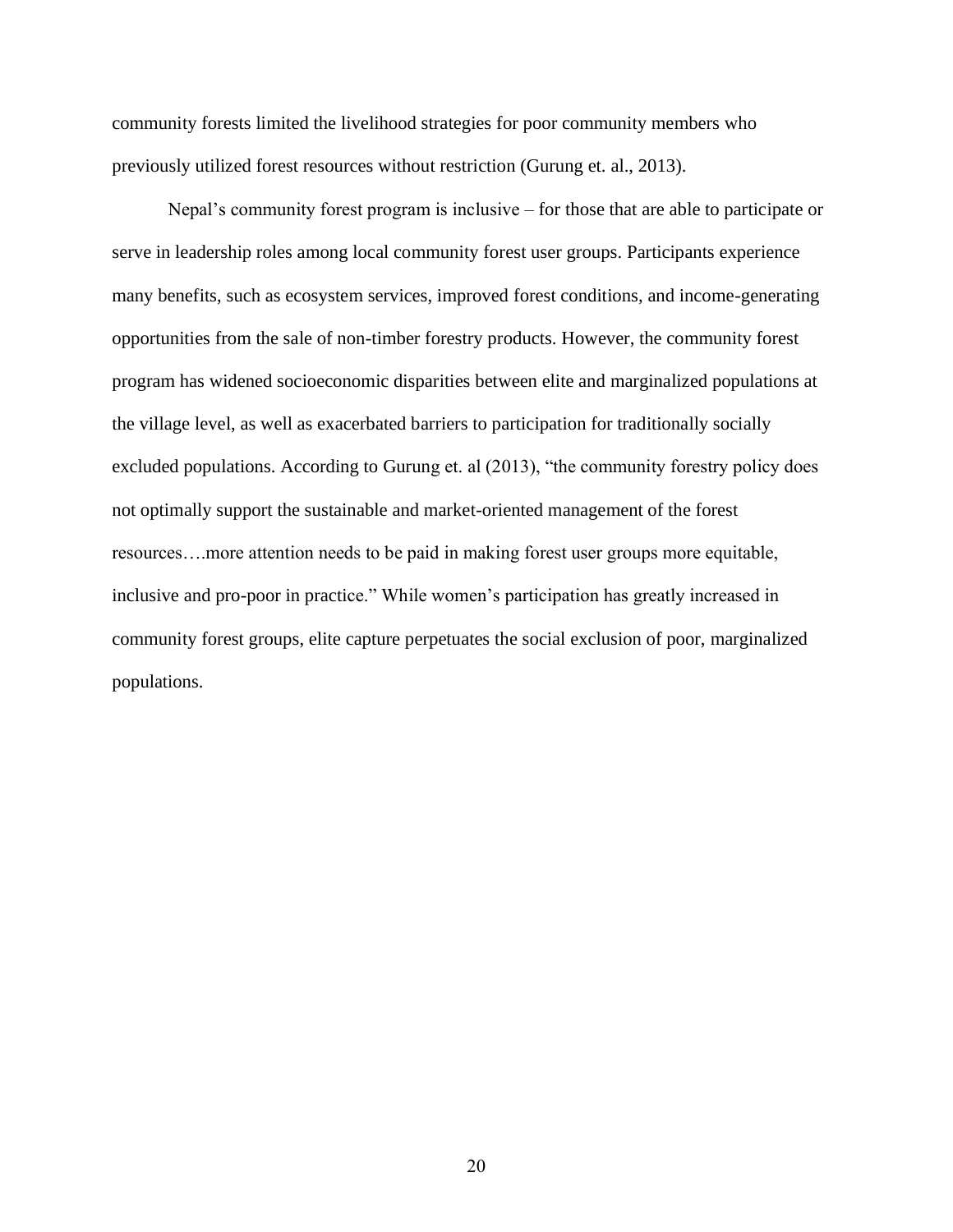#### RESEARCH DESIGN & METHODOLOGY

## <span id="page-28-1"></span><span id="page-28-0"></span>**Overview**

Both community forest user groups (CFUGs) and the *Hariyo Ban* program are often highlighted as success stories within community forest management, primarily for their reported rates of carbon sequestration and reforestation, participatory carbon forest monitoring at the village level, and opportunities for cash crops to be grown as part of agro-ecological forestry models (Karky and Basul, 2011:110). However, the implications of gender equity, social inclusion and food security within community-based natural resource management in Nepal has not been a priority in previous research. Looking at community forest user groups in Nepal with regards to land tenure and gender equity, how does CFUG membership influence food security outcomes at the household level? To what extent, and in what ways do CFUGs influence social inclusion, especially among women?

This research was conducted using a qualitative approach, relying on both primary and secondary data collection. Primary research in the form of qualitative focus groups and observation was done in Lamjung, Nepal, over the course of three weeks. Primary data collection and its resulting analysis was further substantiated with an in-depth content analysis of annual reports, evaluations and publications written by CARE Nepal, USAID and WWF. The literature review provided context and justification for the research, as well as highlighted gaps in the literature. For the scope of this capstone, primary research in the form of fieldwork was conducted in Nepal for three weeks over the Cornell winter session. Two focus group discussions were facilitated with female-headed households and CFUG members in Chiti, Lamjung, in Western Nepal, where I served as a Peace Corps volunteer in 2014-2015.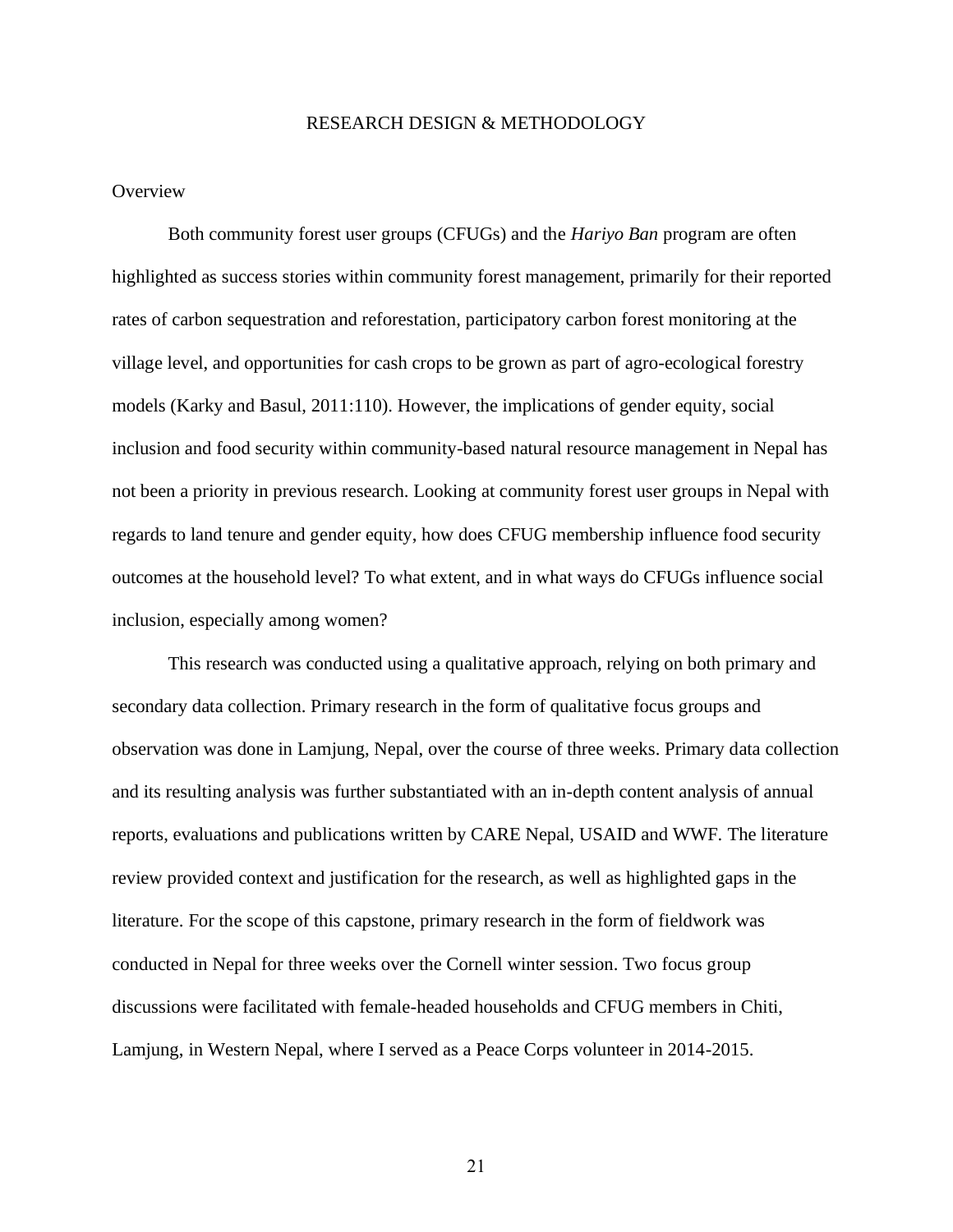<span id="page-29-0"></span>Research Setting

Lamjung, a district in the mid-hills of Western Nepal with a population of 167,724, is a medium-sized district within the mountainous agro-ecological zone (NepalMap, 2019). Approximately 49% is covered by forestland (DFO 2014 cited in Gyawali et. al., 2017). Within that forested area, about 28% (18,849.96 Ha) of that land is included in the Annapurna Conservation Area, which is managed by the National Trust for Nature Conservation (DFO 2014 cited in Gyawali et. al., 2017). 30% of the remaining forest land is community-managed forest land (DFO 2014 cited in Gyawali et. al., 2017), and the rest of the forest land is managed by the Lamjung District Forest Department. Lamjung has 317 CFUGs, made up of 25,284 households (84.68% of households in the district) which manage 39.1% of the district's total forest area (DFO 2014 cited in Gyawali et. al., 2017).

Much like other mid-hills regions in Nepal, Lamjung is abundant in natural resources; this has led to recent natural resource extraction projects, such as hydropower dams on the Marshyangdi River. Road infrastructure development – including the China-India transnational highway – has led to a decrease in public forested land in the past few years. Lamjung is comparable to other districts of similar size in terms of household size, home/land ownership, and migration patterns (NepalMap, 2019). Lamjung is mixed-caste, and has the largest Gurung population (ethnic minority group) by district in Nepal.

Within Lamjung, two villages within the *nagarpalika*, or local government region, of Chiti were selected for the research setting. The villages are Siaut and Chiti Tillahar. Chiti, Lamjung is an ideal typical case for examining the research questions, as it is a mid-size area of 5,166 residents, consisting of many small villages, and a main town bazaar (NepalMap, 2019). The demographic makeup in particular is what makes Chiti an ideal typical case study: it is very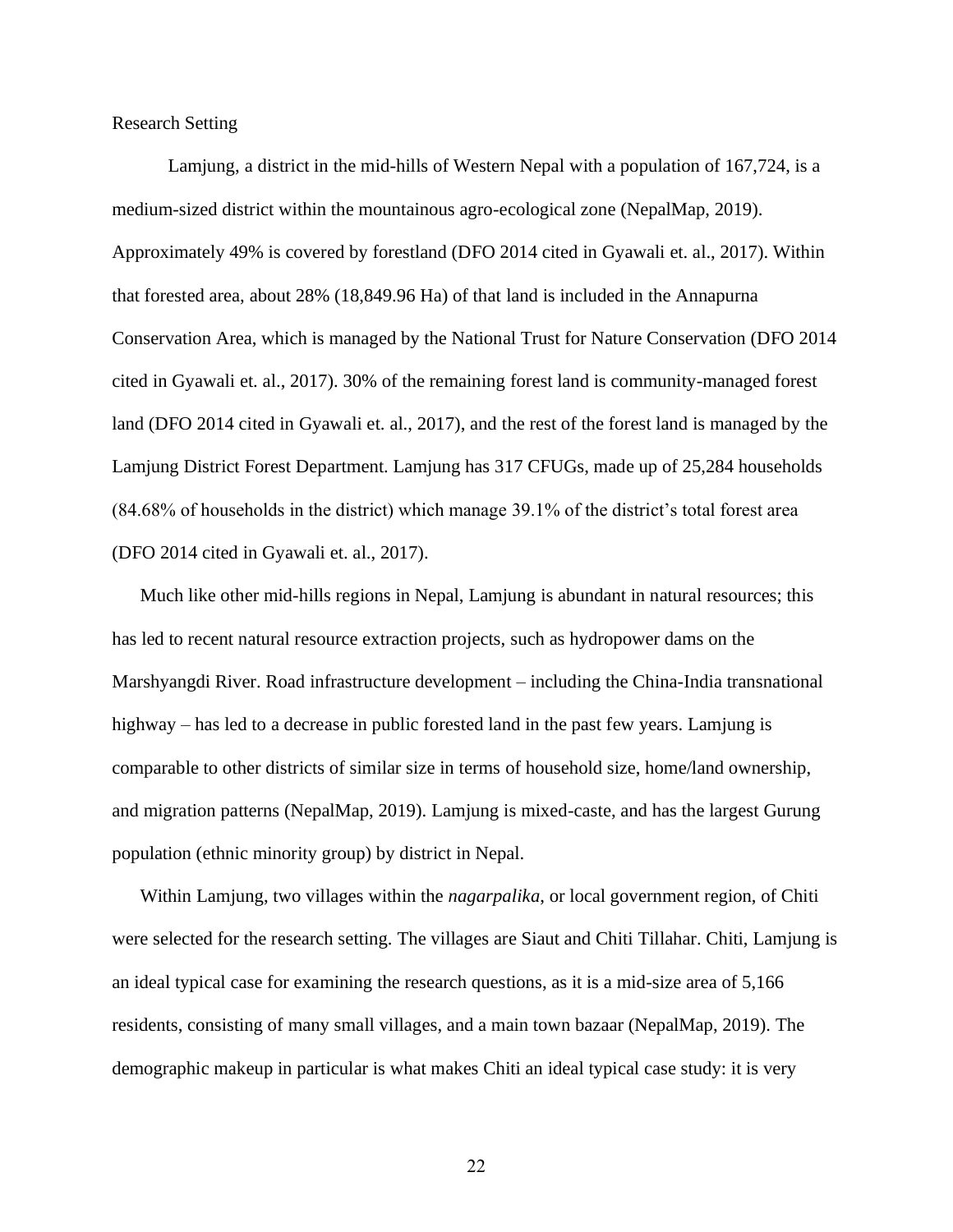mixed-caste, comparable to Nepal's overall caste makeup, as well as mixed in terms of socioeconomic status and land ownership. I served as a Food Security Volunteer with Peace Corps Nepal in Chiti in 2014-2015, and am familiar with the region, community members, and community leaders of different groups in the area; this all contributed to research setting selection.

## <span id="page-30-0"></span>Sampling Plan

With the support of my research assistant, I met with community forest user group leaders at the research site of Chiti, Lamjung. My research assistant and I organized focus group discussions, which the research assistant facilitated. Observation was also done throughout the three weeks to better understand how rural populations utilize forests for daily life, livelihoods, and food security outcomes. I am familiar with the research setting and the prevalent food security and gender equity and social exclusion issues there. I established rapport with community leaders, who helped organize times for the focus group discussions. Focus group participants with diverse caste groups, age, and socioeconomic status were selected. All participants were women as well as members of the village community forest user groups of Siaout and Chiti Tilahar, respectively. Focus group questions were developed in part from the Household Food Insecurity Access Scale (Pandey and Bardsley, 2019) as well as key indicators from the Nepal DHS regarding food security, gender equity, land use and tenure, and community-based forest management.

This sampling plan is based on a literature review of natural resource management and socio ecological research conducted on forest user groups, gender equity, and/or food security, such as the study on collaborative governance among CFUG members by McDougall et. al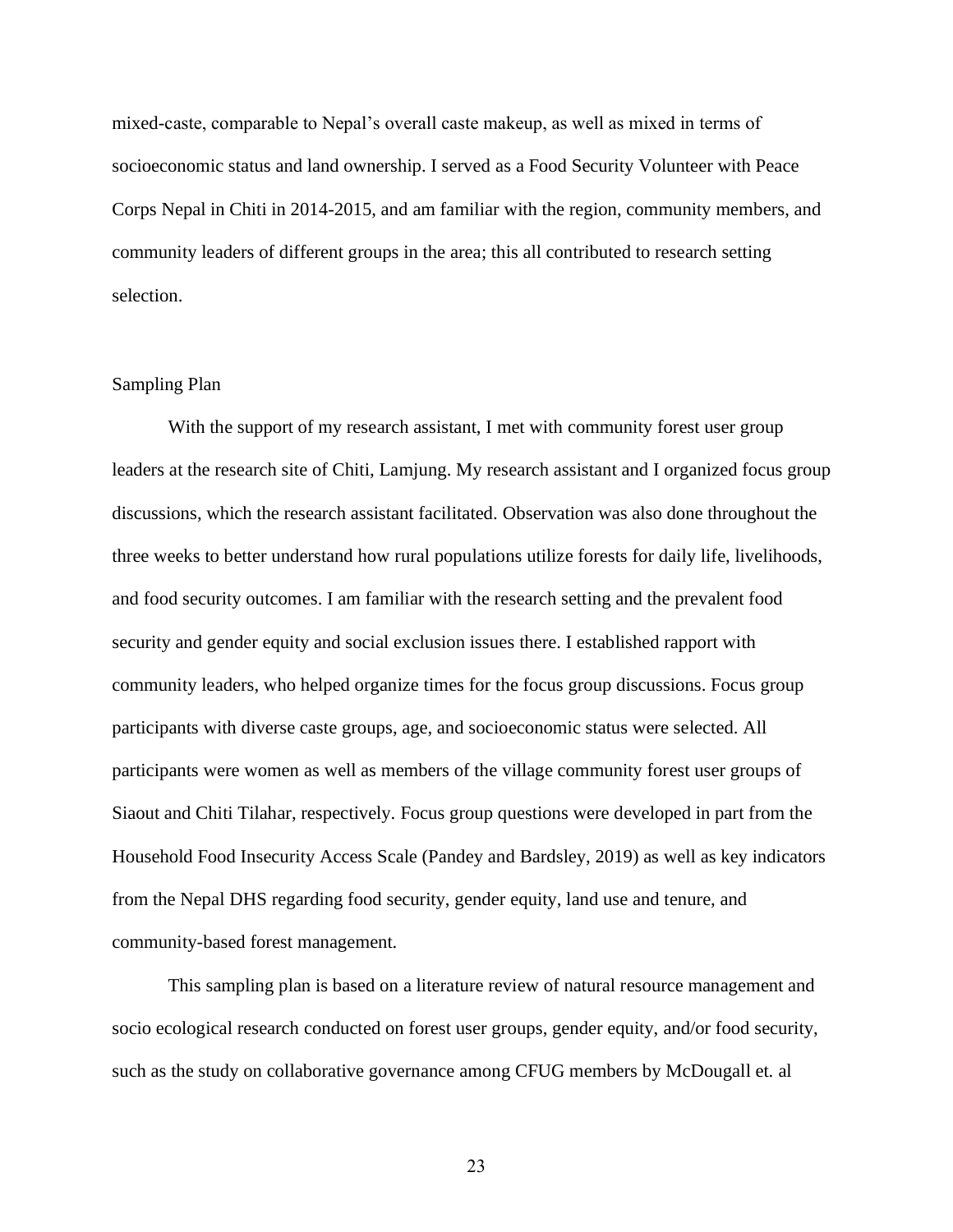(2013), the work of Bhattarai et. al (2015) on gender adaptation and climate change resilience, and forest-food security implications for forest group members by Khatri et. al (2017). These three articles used case studies as the primary methodology for qualitative data collection. McDougall et. al (2013) and Bhattari et. al (2015) both used mixed-methods approaches in their case study assessments. I plan to model my mixed-methods data collection approach on their studies. Although I would love to conduct participatory action research (PAR) and collect data from longitudinal case studies, as was the case of McDougall et. al (2013), due to time constraints of this research, these longer qualitative data collection tools are beyond the scope of this work.

## <span id="page-31-0"></span>Data Collection Tools

## <span id="page-31-1"></span>I. Interviewing Methods

In Nepal, I facilitated focus group interviews with community members from two villages in Chiti, Lamjung. Participants in both focus groups had similar demographics (caste, gender, socioeconomic status, etc.). Discussions consisted of groups of 5-10 participants per session, and took place at community centers in town on Saturdays, as individuals were typically more available on Saturdays to meet. Questions ranged from more general (name, age, household size) to more specific (related to forest usage and foraging habits, household dietary habits, land rights, and household-level agricultural practices).

Specifically, questions centered on three main themes:

1) How do rural smallholder women describe the impact of recent changes in household composition (specifically the large-scale out-migration of men) – how does this change household resources and time allocation?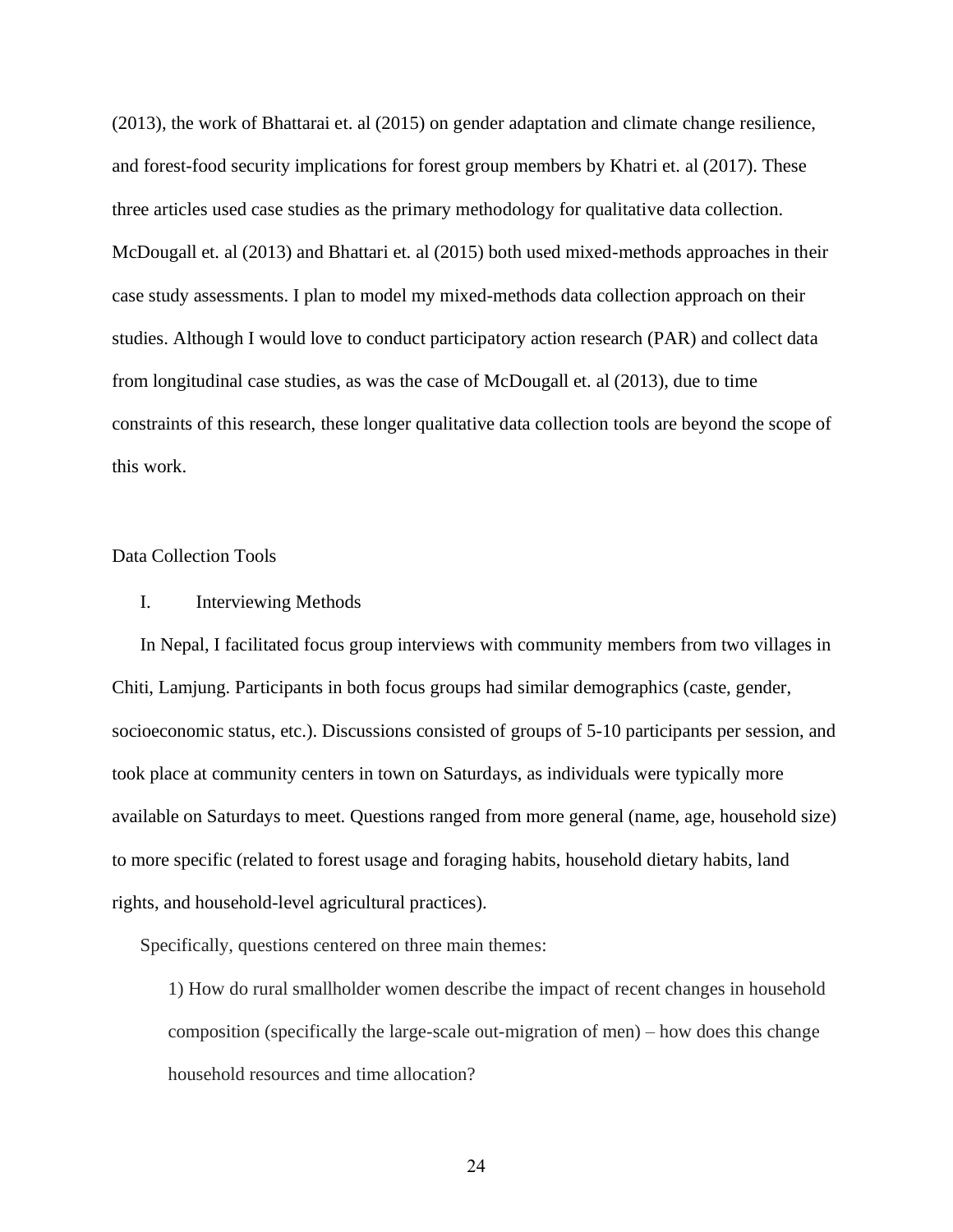2) How do households utilize forest resources (such as non-timber forest products) and what are the perceived effects on household nutrition and food security?

3) How does CFUG membership change community participation; how do the caste makeup of these CFUG groups compare with their village's caste demographics?

## <span id="page-32-0"></span>II. Observational Methods

Every day, observation was done to see how households incorporate forest usage into their day-to-day activities. Guiding questions included: how many villagers go to the forest to collect fodder for livestock, compared to collecting fodder from their private land? How many people forage in the forest, and what are commonly foraged foods? Are these foods used primarily for medicinal purposes, or to improve household nutrition? Daily deliverables for the observation stage of fieldwork included walking through forested land, joining community members to collect fodder and/or forage in the forest, and visiting farms to see agroforestry practices used and how forest products factored into agricultural production among households.

## <span id="page-32-1"></span>III. Content Analysis

The community forestry program in Nepal, a USAID-funded project, is in its second stage – *Hariyo Ban Phase II*. A content analysis was conducted to analyze the ways in which gender, caste, and class were discussed among the main program donors, United States Agency for International Development (USAID), and implementing agencies involved: Cooperative for Assistance and Relief Everywhere (CARE) Nepal and World Wildlife Fund. The content analysis provided insight into the community forestry donor landscape. It relied on communications materials and annual reports from the international agencies involved. Local partners, Federation of Community Forest Users in Nepal (FECOFUN) and National Trust for Nature Conservation (NTNC), did not have publicly available annual reports or publications in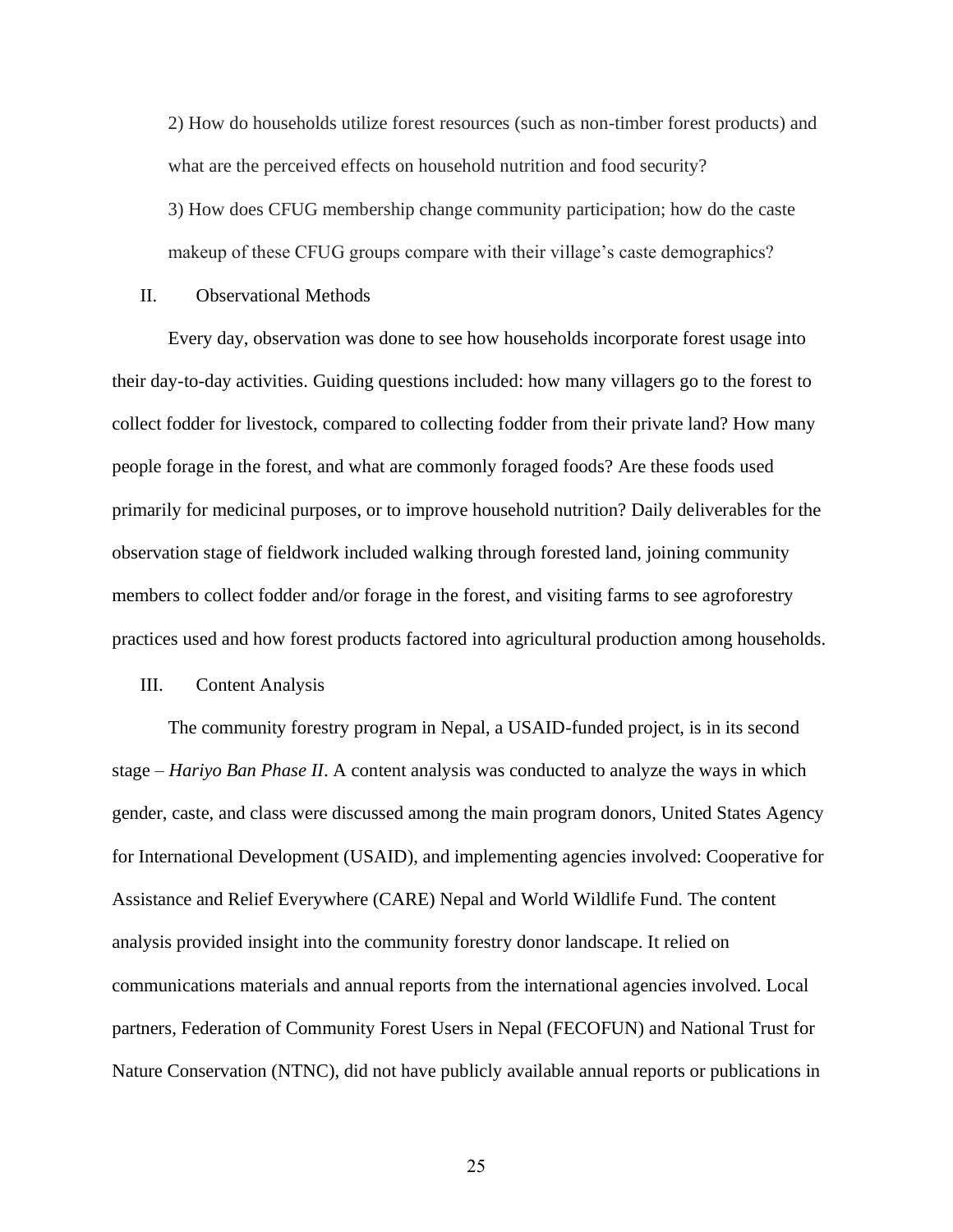English. Due to the lack of relevant publications to analyze, and because their work is more involved in community governance and biodiversity corridor management, they were not included in the content analysis.

The main question guiding the content analysis was, "how are marginalized groups involved in community forestry in Nepal?" A longer discussion of the ways in which components of gender equity and social inclusion (GESI) is included – or not – is found in the findings/discussion section of this paper. Finally, the table below (Table 2) highlights the primary stakeholders and their respective roles in the implementation of the *Hariyo Ban Phase II* project.

| ınıe<br>╭ |  |
|-----------|--|
|-----------|--|

| <b>HB Partner Roles and Responsibilities</b>  | Role                                             |
|-----------------------------------------------|--------------------------------------------------|
| World Wildlife Fund-US (WWF)                  | Prime awardees                                   |
|                                               | Technical leadership                             |
|                                               | Program management and reporting, grant          |
|                                               | management, and monitoring $&$ evaluation        |
|                                               | Natural resource, biodiversity conservation, and |
|                                               | ecosystem-related activities                     |
|                                               | Lead on biodiversity and sustainable landscape   |
|                                               | components                                       |
| <b>CARE</b>                                   | Lead on climate change adaptation component plus |
|                                               | GESI and governance                              |
| National Trust for Nature Conservation        | Protected area and buffer zone management        |
| (NTNC)                                        |                                                  |
| <b>Federation of Community Forestry Users</b> | Mobilizes participation of Community Forest User |
| Nepal (FECOFUN)                               | Groups (CFUG)                                    |
|                                               | Issues-based advocacy and governance             |

Source: Gyawali, Saroj, Acharya, Sujan, Rajan Koirala, and Shrestha, Basanta. 2017. "Final Evaluation Report of CARE Nepal, Hariyo Ban Program." Social Welfare Council Nepal. Pp. 1-126.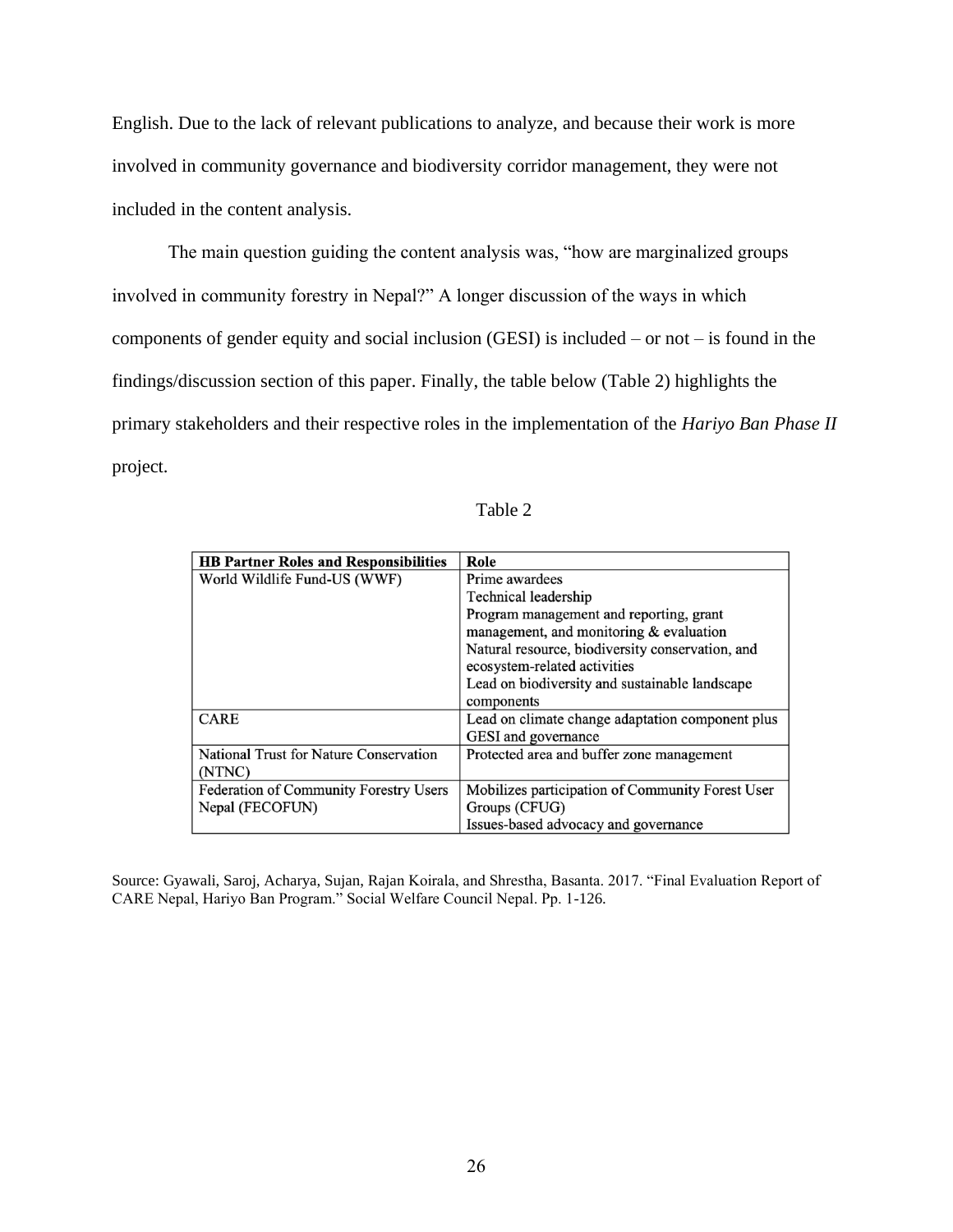## DATA ANALYSIS

### Primary: Findings from Qualitative Fieldwork

<span id="page-34-2"></span><span id="page-34-1"></span><span id="page-34-0"></span>Evidence of Direct Benefits

Focus group participants in both groups discussed several direct benefits of participating in community forest user groups in Chiti, Lamjung. The primary direct benefit mentioned by both focus groups was improved household nutrition from the availability of wild, edible foods from the forest. Depending on the season, a variety of wild, edible plants can be foraged in community forests. These plants include mangos, fiddlehead ferns, gooseberries, lamb's quarter, stinging nettle, taro, among others. Participants stated that the availability of these wild foods improved their family's nutrition; they also shared that they would sell some for extra income.

Income-generating activities were one of the most frequently discussed direct benefits. In addition to wild foods foraged and sold by CFUG members, other income-generating activities were mentioned, including non-timber forestry products, medicinal herbs, and the contribution of fodder to households' livestock health. Women shared that they will sustainably harvest and sell extra firewood, medicinal herbs, and non-timber forestry products for additional household income.

Agroforestry practices were also mentioned, both in relation to income-generating activities and learning about sustainable landscape management. Several women mentioned that they took agroforestry techniques learned through attending CFUG meetings and incorporated them into their private agricultural land. For example, the main agroforestry practice discussed was intercropping Nepalese alder *(Alnus nepalensis)* trees with shade-grown cardamom for increased cardamom production. A nitrogen fixer, Nepalese alder is utilized in companion planting and green manure practices throughout the country, and encourages cardamom growth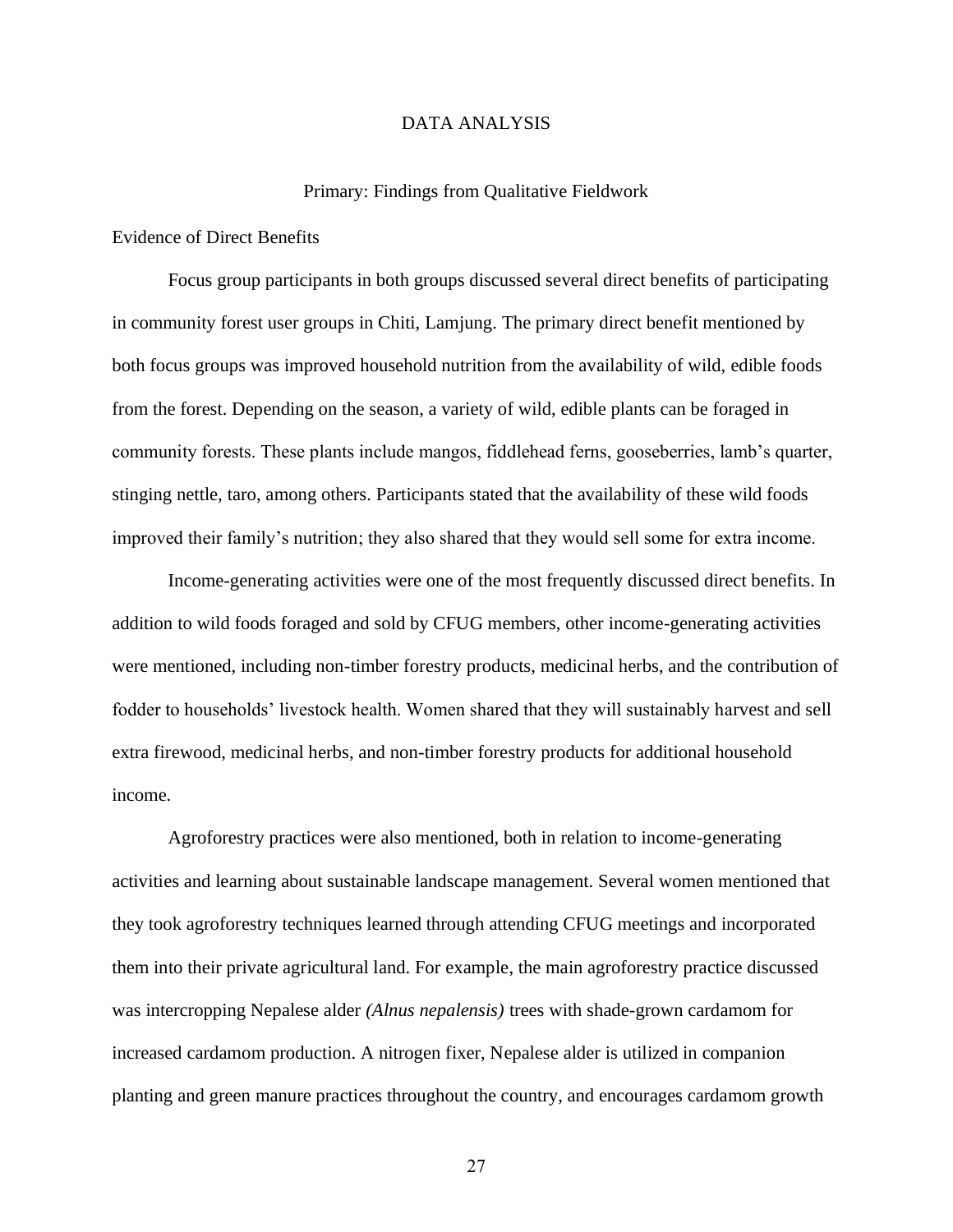when intercropped. Women learned about the benefits of intercropping these two plants during CFUG discussions, and visited the District of Forestry office to get Nepalese alder trees to plant. This agroforestry practice was highly sought out by CFUG members, as cardamom is expensive, and the demand is high.

Fodder, another important direct benefit, was mentioned several times. The availability of nutritious fodder for livestock was said to improve their livestock's milk production, benefiting household nutrition outcomes as well as providing an extra source of income, as several CFUG participants said that they sell extra milk to their neighbors. Participants stated that the availability of fodder, as well as the income generated from selling milk, contributed to their decision-making around the purchase of additional small ruminants.

In terms of social benefits, women spoke about spending time outside of the home with friends, being able to learn about forest conservation during monthly meetings, being seen as knowledgeable on environmental conservation throughout the community, and the social learning that is gained through group participation.

## <span id="page-35-0"></span>Evidence of Indirect Benefits

Focus group participants discussed a variety of indirect benefits gained from community forest user group participation. These included access to improved soil health and water retention, climate change adaptation and mitigation knowledge gained, to the role of forests in sustainable landscape management.

Several women mentioned improved soil health as an indirect benefit. Participants used nutrient rich forest soil in their kitchen gardens at the household level. An emphasis on organic gardening was brought up by both groups, and they shared that improved soil impacted their organic vegetable yields as well. Related is the perceived benefit of water retention on soil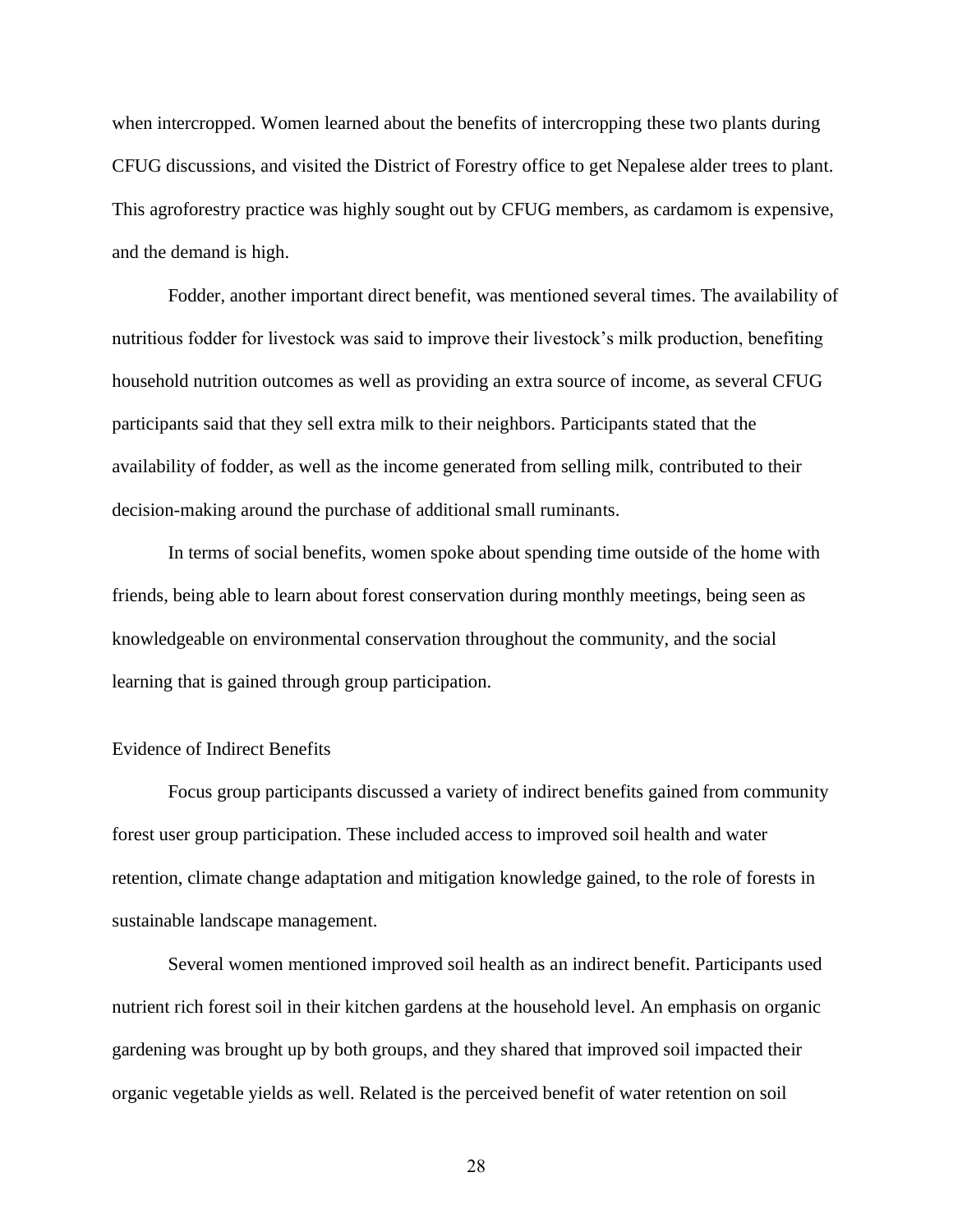health, and in turn produce yields. One focus group participant shared that, "The forest preserves moisture so the water stays on the farm and there isn't run-off," highlighting the environmental knowledge developed through group participation, as well as this indirect participation benefit.

Focus group respondents shared several climate change adaptation and mitigation strategies that are indirect benefits of their participation. Many climate change approaches are cross-cutting both adaptation and mitigation, so they will be discussed together. This is also an indication of the indirect benefits at a landscape level, representative of sustainable landscape initiatives that Nepal facilitates in part through climate change strategies that community forest user group members engage in.

In one focus group, members talked about building stone retention walls before the monsoon season to prevent landslides, as well as mitigation measures taken after two major earthquakes in the spring of 2015. Community forest user group members shared that role assisting in disaster management and mitigation, as well as teaching others in their community how to prevent erosion and landslides at the onset of the monsoon season. Focus group participants shared the importance of planting trees, as well as educating others in their community on how to sustainably source firewood rather than cutting down trees in the forest. Respondents seemed proud to talk about their role in reforestation efforts and community outreach.

#### <span id="page-36-0"></span>Gender Equity and Social Inclusion Among CFUGs

Previously, women were not allowed to join community forest user groups. Focus group respondents discussed women forming their own, informal groups seven to eight years ago because they were denied entry to the local CFUGs. Women's participation and leadership among CFUG members interviewed has significantly increased in the past five to six years. This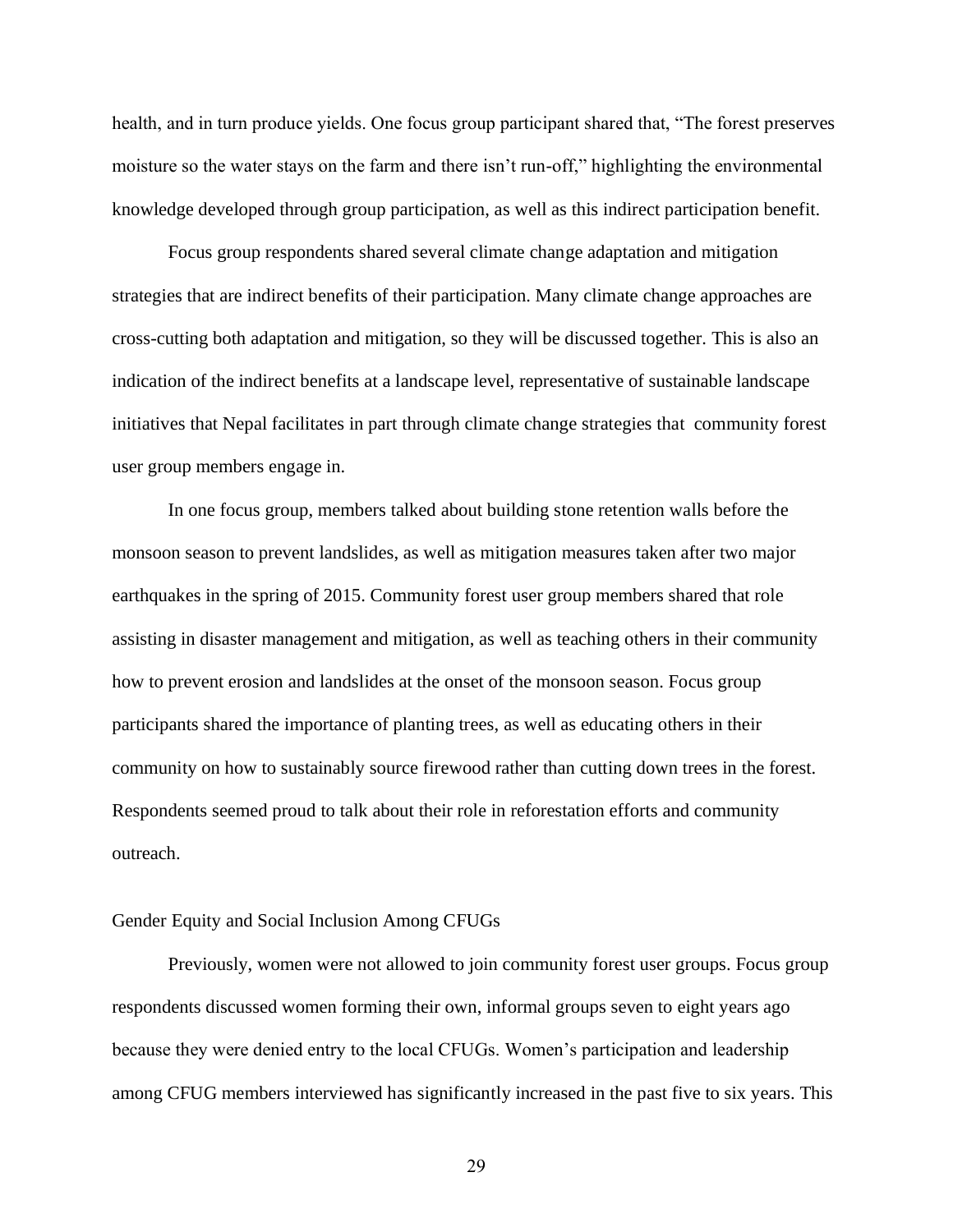was most apparent when speaking to CFUG members of Siaout. They recalled that seven or eight years ago women were unable to participate in community forest user groups. They expressed frustration at not being able to join previously. "Compared to men, women use the forest more and get more benefits than men, so it was important for women to be able to join the group," one respondent stated.

A few respondents said they were directly involved with the establishment of early informal CFUGs for women, as well as worked to petition the male CFUGs to disband and establish new groups that allowed women to formally participate. They petitioned the previous group to disband and allow women to join, and five or six years ago women first became members. Over time, the rules have changed, and now leadership (president/vice president) must be composed of one man and one woman. While gender mainstreaming efforts have increased women's participation, most women I spoke to in the Siaout group were high-caste Brahmin, with the exception of one low-caste Dalit woman.

The other focus group, consisting of women from the more mixed-caste community of Chiti Tilahar, an area that includes the town's main bazaar, was much more integrated in terms of caste. Although a Brahmin woman was the vice president, the group was fairly diverse, and included disadvantaged groups, Dalits, and higher-caste women. Women of all caste groups were chatting and joking with one another openly.

In terms of social benefits, women from Chiti Tilahar shared that they enjoyed the social aspect of the group. They said one of the best parts of group participation was being able to meet with one another and discuss environmental/forest conservation issues. They also shared that others in the community see them as a source of knowledge on forest conservation, and that it is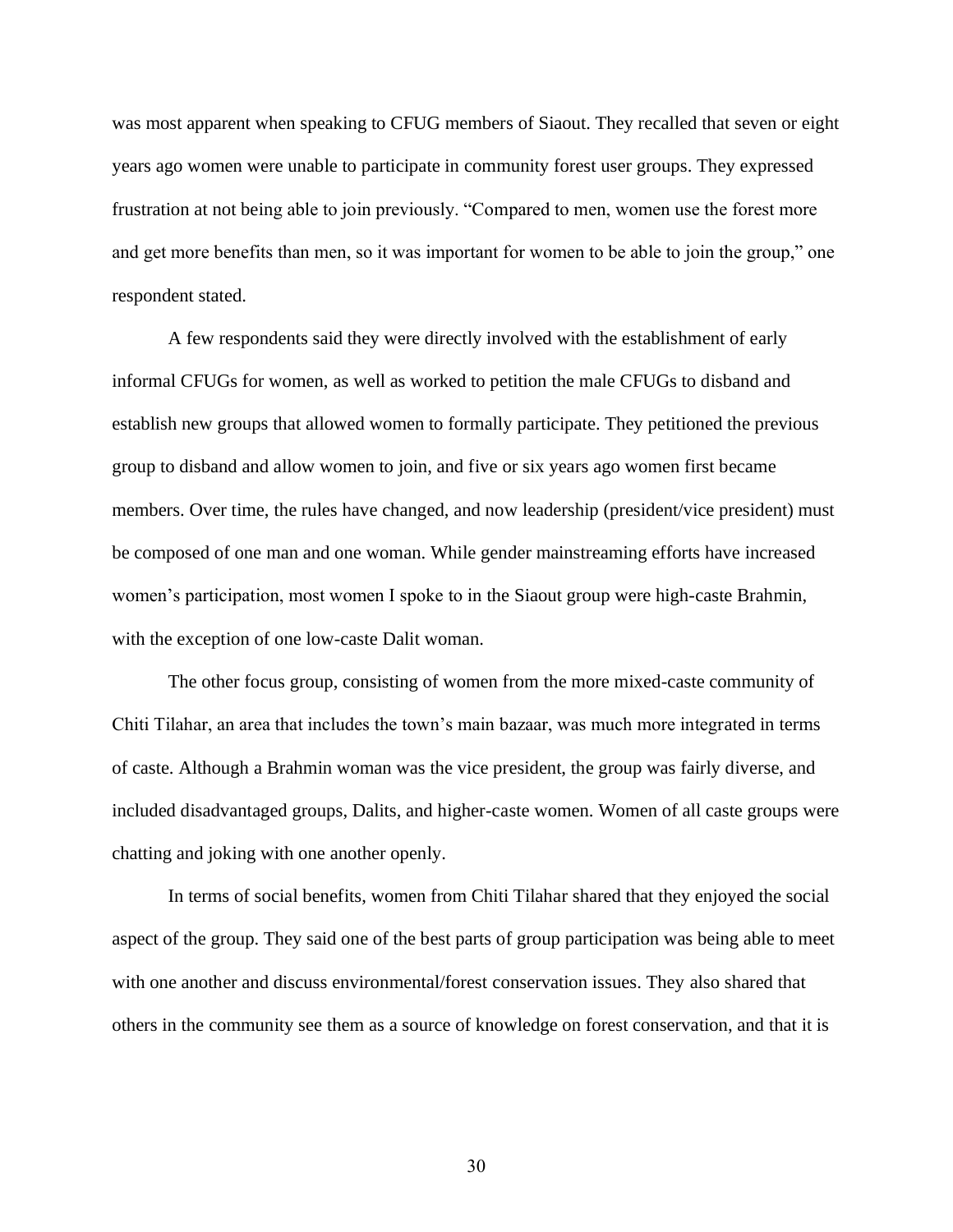their responsibility to teach people about environmental issues, which they learn about during monthly forest user groups meetings.

## <span id="page-38-0"></span>Participatory Exclusion (Social Exclusion and Elite Capture)

Although the past five or six years have seen women included in CFUGs and increased representation of Dalit women and members of disadvantaged groups is found among these groups, social exclusion still persists. An exclusive selection process of CFUG members by members of the local village government office, as well as restrictions placed on participation eligibility perpetuate elite capture. In order to participate in community forest user groups, people must own their own land, either in their own name or their husband or family's name. While policies that seek to include women, Dalits, and other marginalized populations in CFUG participation exist, the exclusion of low-income, landless tenants continues to exacerbate elite capture in Chiti, Lamjung.

Landless populations, composed of low-caste and "ultra-poor" households, are ineligible for CFUG participation, which has not been discussed much in previous CFUG literature. When focus group respondents were asked about landless tenants' perceptions of CFUGs, several women shared that they did not think landless tenants would be interested in CFUG participation; this statement can likely be attributed to class-based perceptions of interest in formalized utilization of community forests in the area.

Statements such as, "If anyone wants to participate, they can bring land rights documentation saying that they started living there, but they have to show documentation that they are living here in order to join," highlight the societal reinforcement of land tenancy for inclusion in CFUGs. It also highlights the social norms that influence elite capture among CFUGs, and the barriers to inclusion that are normatively enforced by group members. The next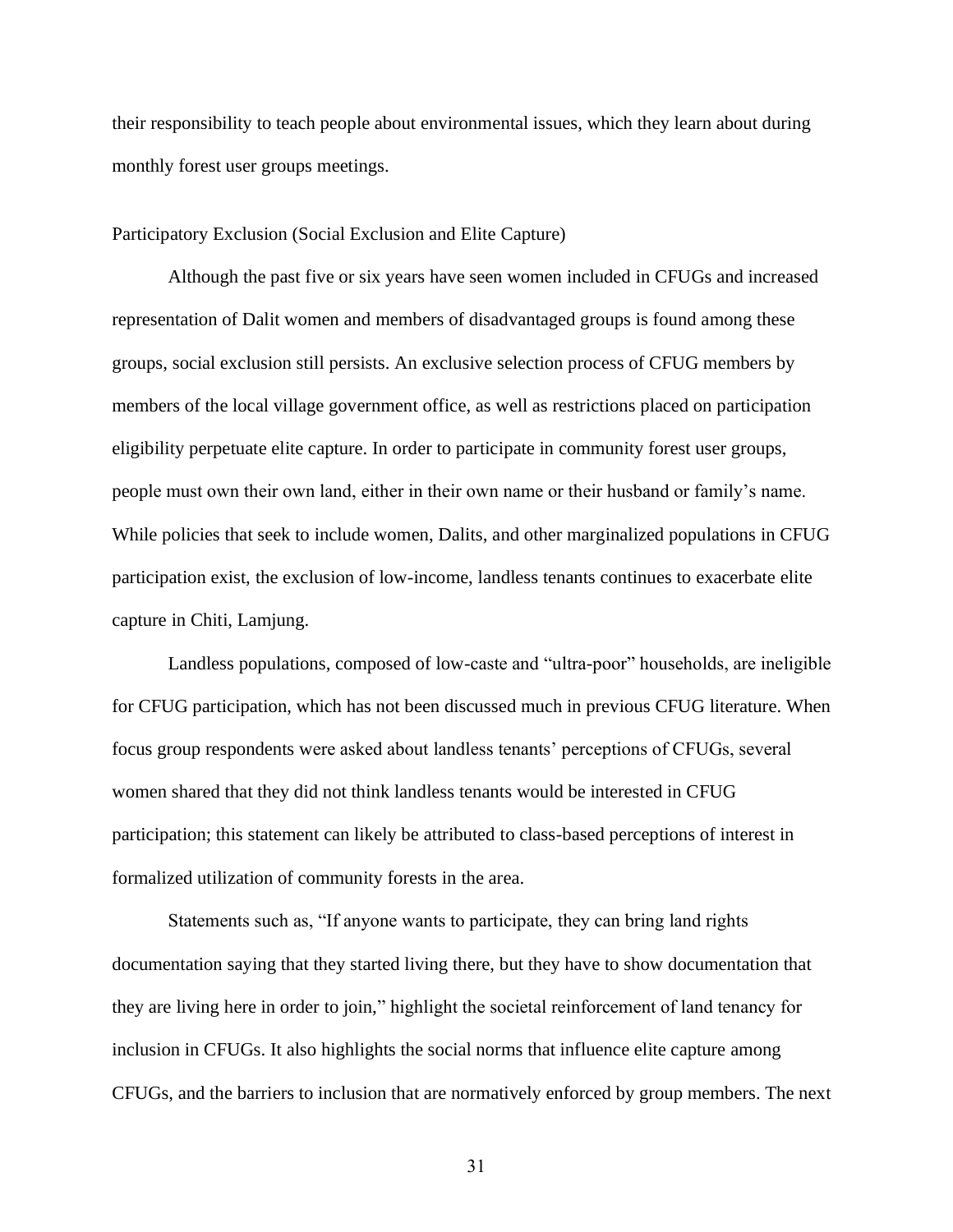section analyzes gender equity and social inclusion as the topics are discussed throughout a

content analysis conducted of the primary project implementing partners: CARE Nepal, USAID,

<span id="page-39-0"></span>and World Wildlife Fund.

| Organization       | Discussion of Gender, Caste and Class                                                                                                                                                                                                                                                                                                                                                                                                                                                                                                                                                                                                                                                                                                                                                                                                                                                                                | Direct Quote                                                                                                                                                                                                                                                                                                                                                                                                                                                                        |
|--------------------|----------------------------------------------------------------------------------------------------------------------------------------------------------------------------------------------------------------------------------------------------------------------------------------------------------------------------------------------------------------------------------------------------------------------------------------------------------------------------------------------------------------------------------------------------------------------------------------------------------------------------------------------------------------------------------------------------------------------------------------------------------------------------------------------------------------------------------------------------------------------------------------------------------------------|-------------------------------------------------------------------------------------------------------------------------------------------------------------------------------------------------------------------------------------------------------------------------------------------------------------------------------------------------------------------------------------------------------------------------------------------------------------------------------------|
| <b>CARE Nepalı</b> | Lead on GESI mainstreaming for Hariyo Ban program<br>$\bullet$<br>Programmatic outcomes: improved policies that promote climate<br>$\bullet$<br>adaptation approaches that are gender sensitive and socially<br>inclusive; greater discussion of social inclusion, emphasizes<br>differentiated forms of marginality<br>GESI mainstreaming: adopted by multiple national policies,<br>women and traditionally socially excluded populations including<br>youth increased their participation and decision-making within<br><b>CFUGS</b><br>GESI outcomes were stated to increase participation of poor,<br>vulnerable women, and socially excluded groups to improve<br>livelihoods and natural resource management<br>CARE has most appropriately incorporated GESI (not just gender)<br>as a cross-cutting theme in the Hariyo Ban program, as well as<br>effectively described GESI strategy and project outcomes | "GESI is mainstreamed in the<br>climate adaptation component<br>through addressing differential<br>impacts of climate change on<br>women, poor, marginalized and<br>other vulnerable groups." (pg<br>36)<br>"CARE has vast experience<br>and capacity in GESI, and<br>strongly recognizes that<br>empowerment of women and<br>socially excluded groups are<br>essential for strengthening their<br>stewardship role in biodiversity<br>conservation and climate<br>change." (pg 60) |
| USAID <sub>2</sub> | GESI is mentioned but gender, class and caste are conflated; for<br>$\bullet$<br>example, the quote highlights a 30% increase of leadership among<br>women, ethnic and marginalized members - but this could refer to<br>any of these groups; does not address issues of social exclusion,<br>elite capture<br>GESI mainstreaming is said to promote and scale up successful<br>approaches of Hariyo Ban Phase I but approaches are not listed<br>This report conflated gender, caste and class; needs improvement                                                                                                                                                                                                                                                                                                                                                                                                   | "Over 30% increase of women,<br>ethnic and marginalized<br>members in leadership<br>positions of local groups"<br>(USAID's Hariyo Ban Phase II<br>Fact Sheet, page 3)                                                                                                                                                                                                                                                                                                               |
| WWF <sub>3</sub>   | GESI's scope was limited in <i>Hariyo Ban</i> Phase I; WWF states that<br>$\bullet$<br>it has been made a cross-cutting theme for Phase II with the<br>anticipated outcomes of improved internal GESI policies, greater<br>rates of women, youth and marginalized populations' leadership in<br>CFUGs, and more equitable access to community forestry, benefit<br>sharing<br>Focus on equitable benefit sharing, enhanced participation of<br>$\bullet$<br>women and marginalized populations<br>Overall this report sometimes differentiates between gender, caste<br>$\bullet$<br>and class; occasionally includes them all as one group                                                                                                                                                                                                                                                                          | "More equitable access to and<br>benefit sharing from natural<br>resources for women and<br>marginalized groups" (WWF<br>Hariyo Ban Fact Sheet, page 4)                                                                                                                                                                                                                                                                                                                             |

## Secondary: Content Analysis Findings – Table 3

1 Gyawali, Saroj, Acharya, Sujan, Rajan Koirala, and Shrestha, Basanta. 2017. "Final Evaluation Report of CARE Nepal, Hariyo Ban Program." Social Welfare Council Nepal. Pp. 1-126.

2 USAID Nepal. 2016. "Hariyo Ban Program: Phase II." Retrieved April 20, 2020.

(https://www.usaid.gov/sites/default/files/documents/1861/Hariyo\_Ban\_II\_-\_Fact\_Sheet\_-\_Draft\_09142017.pdf).

3 WWF Nepal. 2016. "Hariyo Ban Program." Retrieved on April 20, 2020.

(http://awsassets.panda.org/downloads/hariyo\_ban\_program\_second\_phase\_brochure.pdf).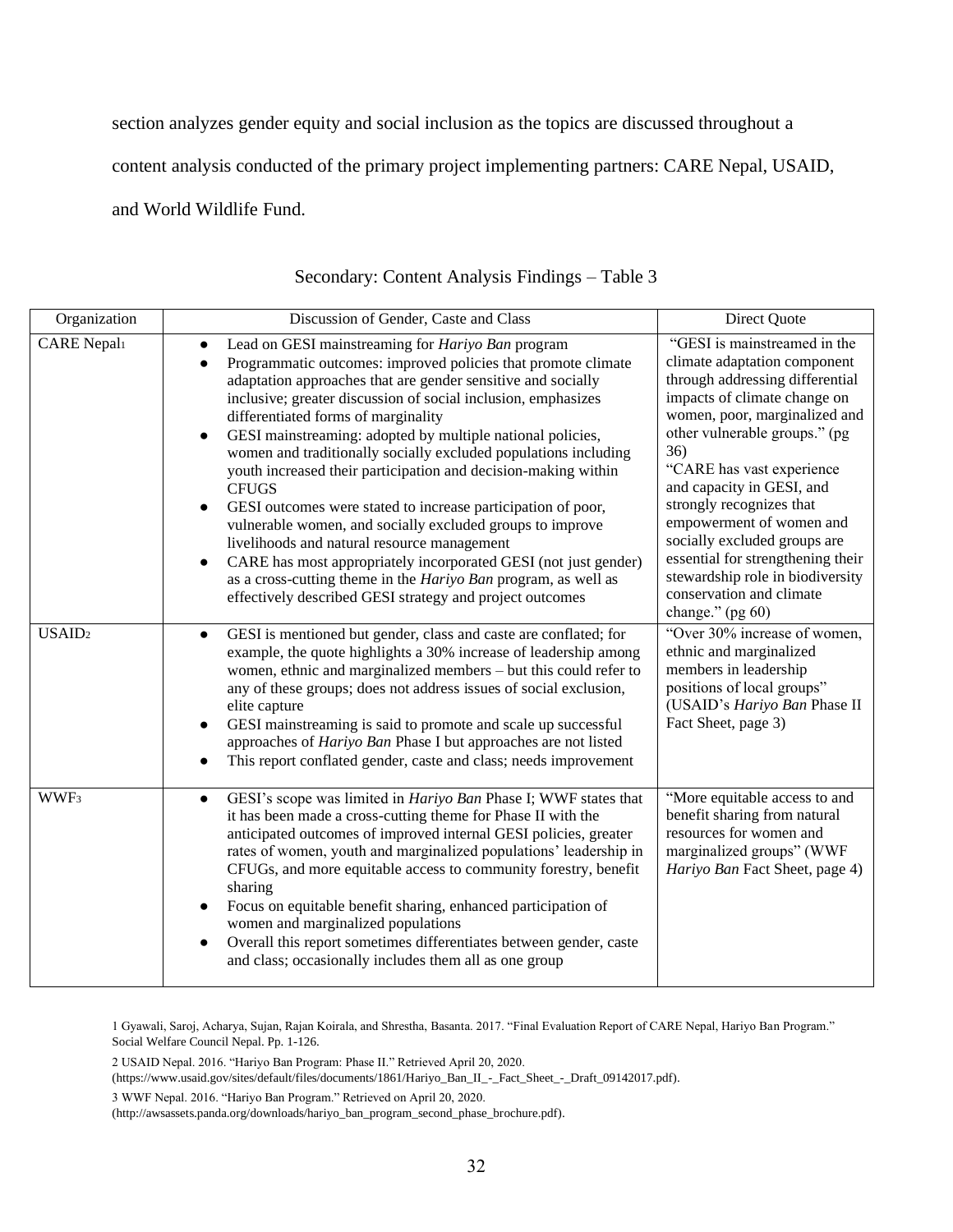<span id="page-40-0"></span>Main Takeaways:

## <span id="page-40-1"></span>I. CARE Nepal

CARE Nepal most effectively discussed the integration of gender equity and social inclusion (GESI) within the *Hariyo Ban II* program, citing that, "Hariyo Ban highly focused on GESI and major GESI actions include: promoting improved internal governance of forest groups; increasing women and decision makers' engagement in promoting leadership of women and marginalized groups of change agents for social transformation," (CARE Nepal Mid-Term Evaluation). CARE Nepal was the only organization to explicitly mention both gender mainstreaming and the empowerment of women and marginalized populations, which makes sense as CARE took the lead on gender equity, social inclusion, and governance of the *Hariyo Ban II* program.

While GESI outcomes were appropriately stated throughout the report, and examples were cited that GESI led to increased participation of poor, vulnerable women, and socially excluded groups to improve livelihoods and natural resource management, the extent to which women and marginalized populations were differentially impacted by gender-mainstreaming and socially inclusive practices over the course of the project is unclear. CARE was the only organization to appropriately discuss gender equity and social inclusion as a cross-cutting theme in the *Hariyo Ban* program, describing the GESI strategy and project outcomes with a lens of social stratification and difference.

## <span id="page-40-2"></span>II. USAID

Although gender equity and social inclusion are mentioned throughout *USAID's Hariyo Ban II* reports, gender, class and caste are conflated. The quote in the table above highlights that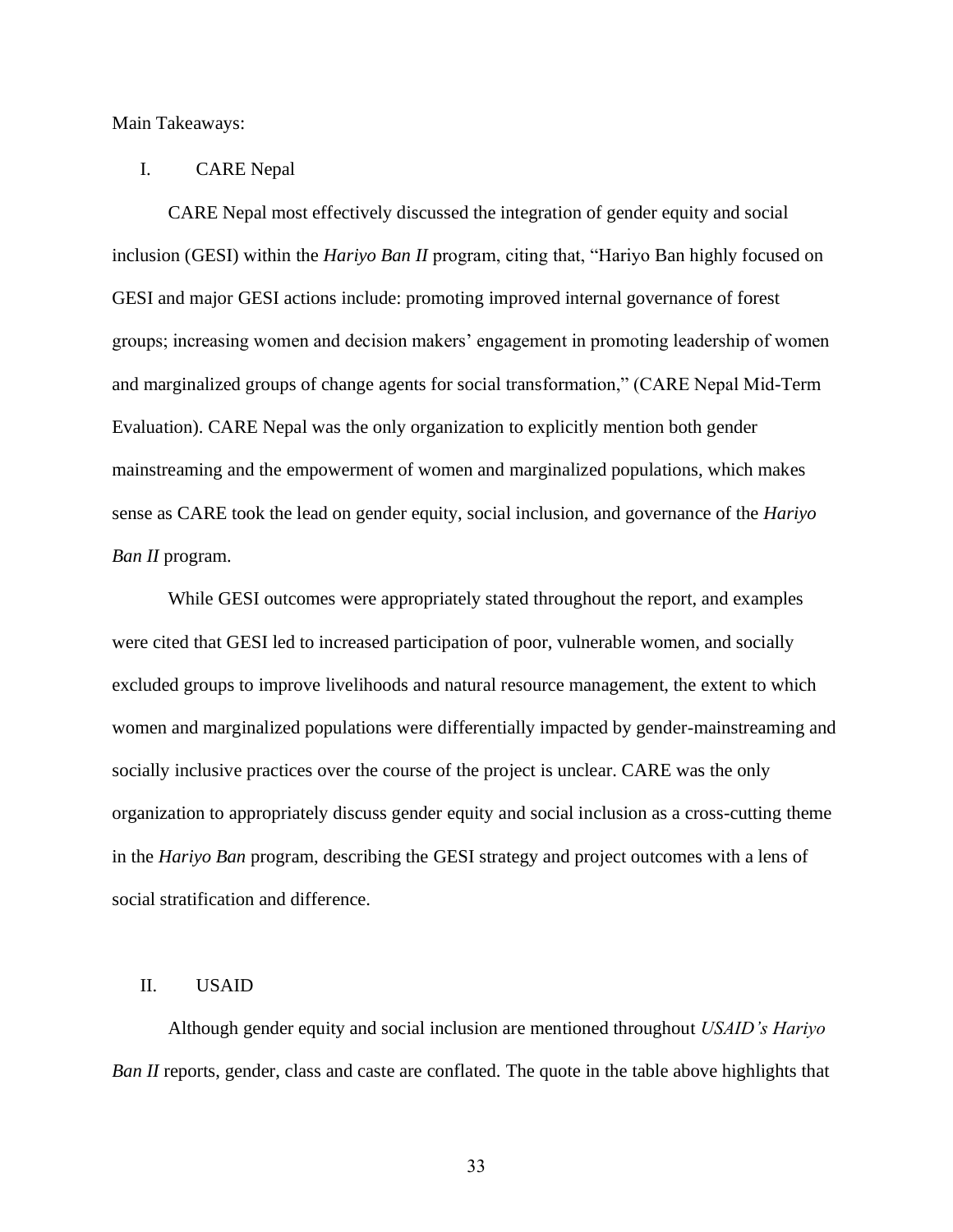programmatic outcomes included a 30% increase of leadership among women, ethnic and marginalized members, but this statistic could consist of any of these groups. It could refer to a 30% increase of leadership among high-caste women, or a mixture of males of various ethnic minorities, or marginalized populations regardless of gender. USAID's report failed to effectively address issues of social exclusion, elite capture, and social difference among community forest user groups.

Finally, although gender-mainstreaming approaches are said to promote and scale up the successes of *Hariyo Ban* Phase I, there are no references to specific approaches from the *Hariyo Ban* I phase of this program. The WWF report discussed the lack of gender inclusion in *Hariyo Ban* I, but the USAID publication makes a vague reference to its successes in terms of gender equity. Overall, this report conflates gender, caste and class; it needs improvement, and fails to discuss gender equity and social inclusion, instead contributing vague statements about the increased leadership of traditionally socially excluded groups – women, ethnic minorities, and marginalized populations.

## <span id="page-41-0"></span>III. WWF

According to WWF's most recent publications, gender equity and social inclusion had a limited scope in *Hariyo Ban Phase I*. WWF states that it has been made a cross-cutting theme for Phase II. Anticipated outcomes are improved institutional governance, enhanced gender equity and social inclusion policies, greater leadership rates of women and marginalized populations, and more equitable access to benefit sharing of community forestry. There is an implicit focus on equitable benefit sharing and enhanced participation of women and marginalized populations throughout this publication. However, gender, class and caste are at times treated differently and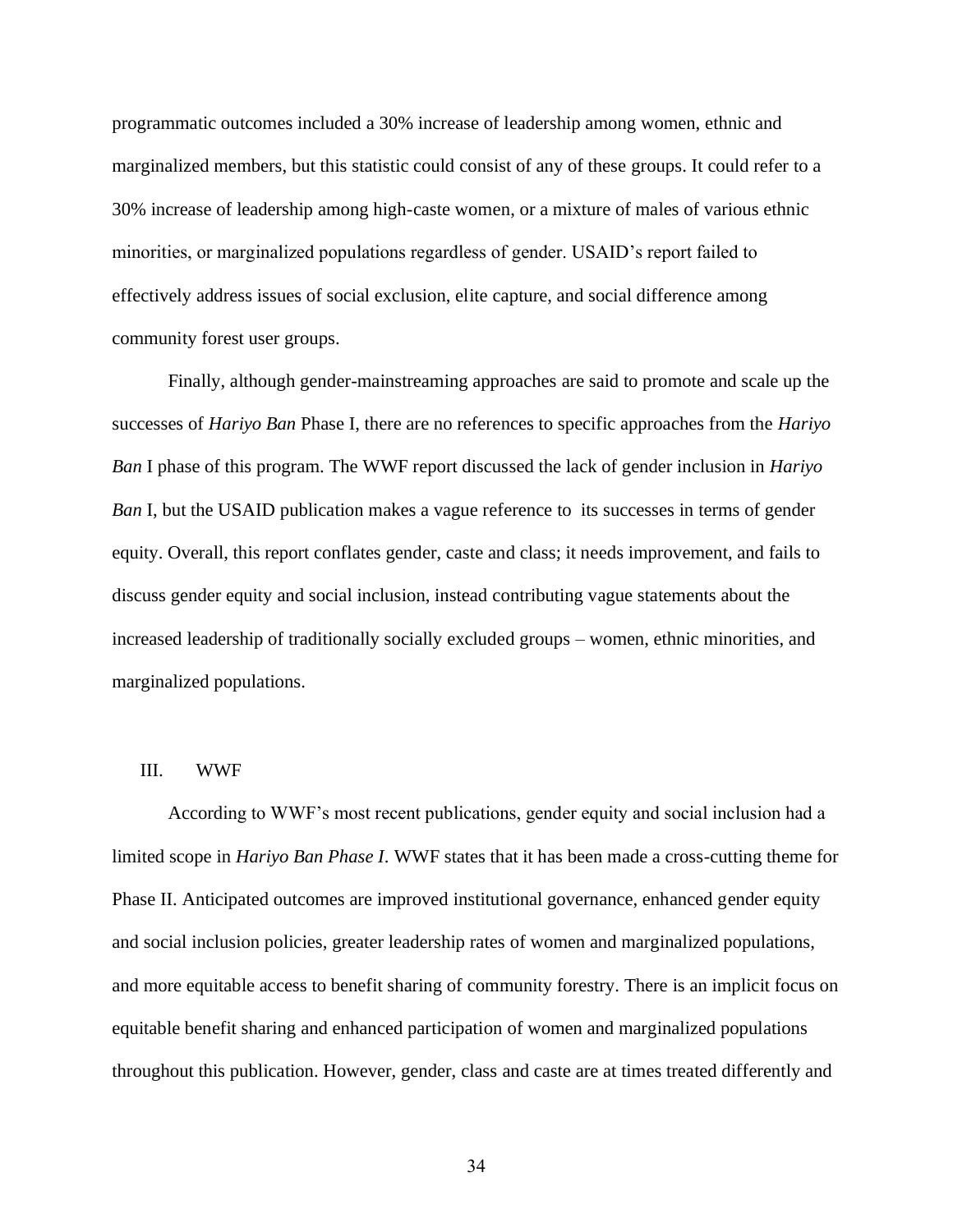other times conflated as one topic. The WWF report does a better job noting the limitations of gender inclusion in *Hariyo Ban Phase I* compared to USAID. However, the conflation of gender, class and caste signifies that WWF could improve upon its discussion of gender equity and social inclusion outcomes.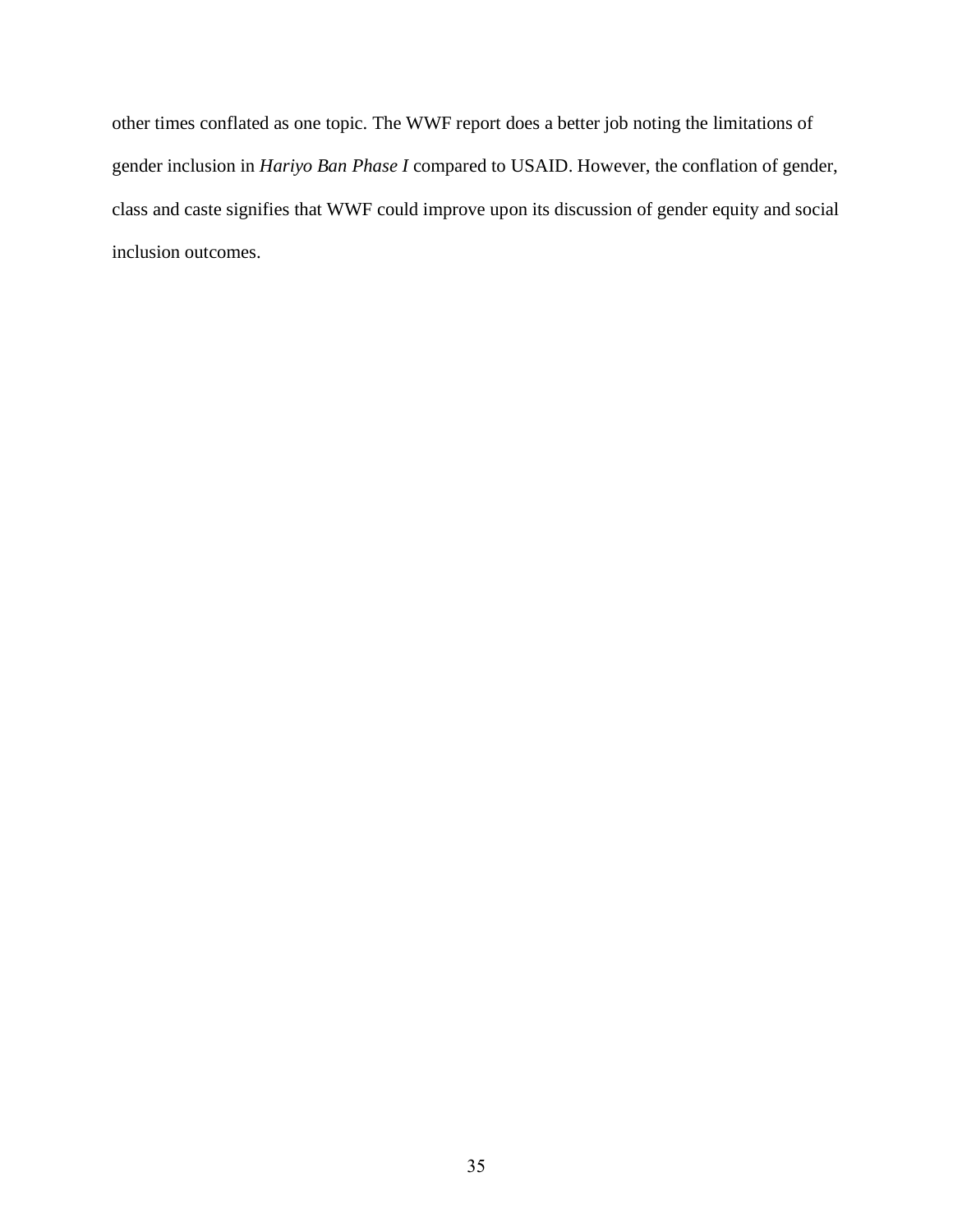## **CONCLUSION**

<span id="page-43-0"></span>Community forest user groups in Nepal have significantly improved the reforestation of degraded landscapes, local communities' knowledge and prioritization of environmental conservation, and climate change adaptation and mitigation strategies at the landscape level. However, gender equity and social inclusion (GESI) have had mixed results. While the participation of women, Dalits, and other marginalized groups has increased among CFUGs in the past decade, these trends are limited to middle and upper-class groups that are landowners, and landless tenants – primarily the "ultra-poor" – lack equitable benefit sharing among CFUGs. This exclusionary practice perpetuates elite capture, and is likely not limited to this particular community forestry development initiative in Nepal. Nepal's community-based forestry program has been replicated in other countries, but in terms of GESI, there is still work to be done in order for these groups to be socially inclusive, incorporating class and social differences to limit elite capture. Gender mainstreaming has allowed women to participate and lead community forest user groups. This enhances their decision-making power by creating environments for gender-inclusive policies and practices. While gender mainstreaming is one component of GESI, social inclusion must be considered as well.

Social difference – including age, caste, class, and ethnicity – is harder to measure than gender. The conflation of gender equity and social inclusion as one term within international development makes it complicated to analyze the measurable impact. It is easier to count the number of women than it is to critically examine social differences in the context of who benefits from programs like Nepal's community forestry initiative. The government of Nepal, in partnership with non-governmental organizations and private sector implementing organizations, needs to create an enabling environment for policies that promote gender equity and social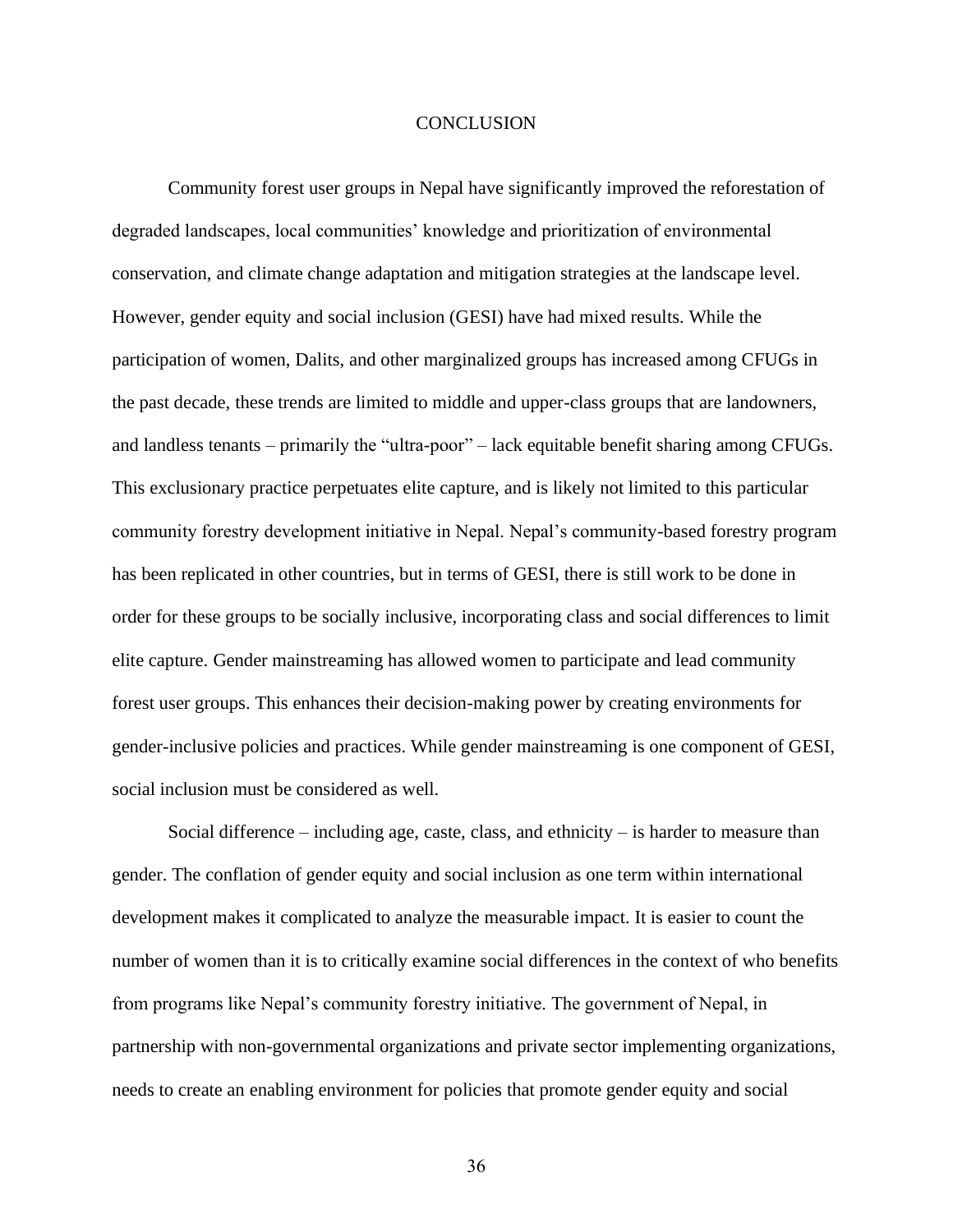inclusion, and see them as two different components of inclusive development. At the local level, benefit-sharing must be inclusive of caste, class, and gender, both in community forest user groups and other locally governed groups. Building upon the environmental conservation benefits of Nepal's community forestry program, incorporating gender equity and social inclusion as two distinct markers of social difference could be a powerful example used to improve inclusion in other development programs around the world.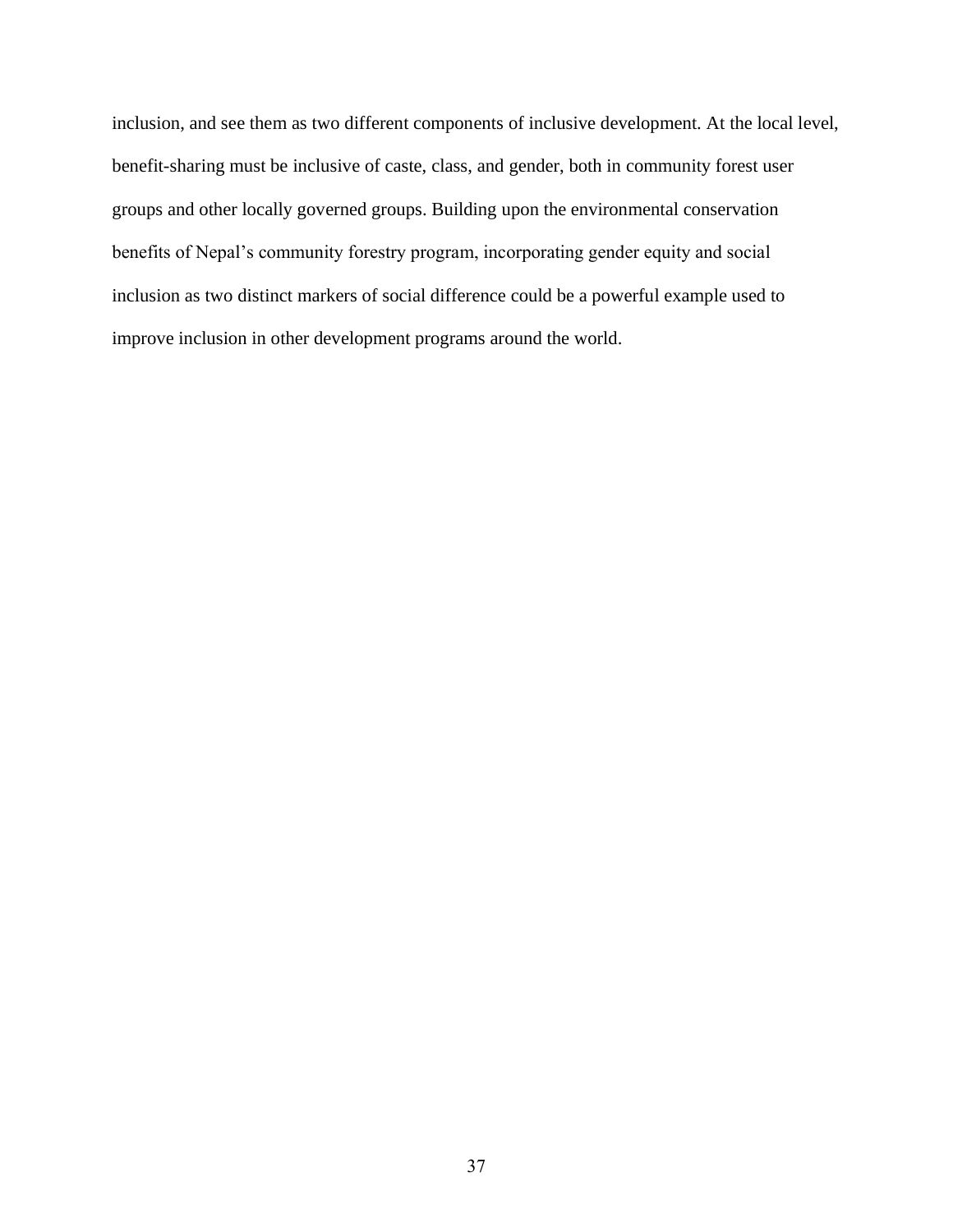## REFERENCES

<span id="page-45-0"></span>Adhikari, J., H. Ojha, and B. Bhattarai. 2016. "Edible Forest? Rethinking Nepal's Forest Governance in the Era of Food Insecurity." International Forestry Review 18(3):265–79.

- Agarwal, Bina. 2001. "Participatory Exclusions, Community Forestry, and Gender: An Analysis for South Asia and a Conceptual Framework." World Development 29(10):1623–48.
- Amatya, S. M. and S. M. Newman. 1993. "Agroforestry in Nepal: research and practice." Agroforestry Systems 21: 215-222.

Anon. 2019. "NepalMap Profile: Lamjung." NepalMap. Retrieved October 23, 2019 [\(https://nepalmap.org/profiles/district-37-lamjung/\)](https://nepalmap.org/profiles/district-37-lamjung/).

Bhattarai, Basundhara, Ruth Beilin, and Rebecca Ford. 2015. "Gender, Agrobiodiversity, and Climate Change: A Study of Adaptation Practices in the Nepal Himalayas." World Development 70:122–32.

CBS. (2007). Statistical year book Nepal. Kathmandu, Nepal: Central Bureau of Statistics, National Planning Commission.

ClientEarth. 2018. "What Can We Learn From Community Forests in Nepal?" London, England: ClientEarth. Retrieved September 10, 2019. [\(https://www.clientearth.org/what-can-welearn-from-community-forests-in-nepal/\)](https://www.clientearth.org/what-can-welearn-from-community-forests-in-nepal/)

FAO. 2019. "FAO Country Profiles: Nepal." *Food and Agriculture Organization of the United Nations*. Retrieved March 2, 2020 [\(http://www.fao.org/countryprofiles/index/en/?iso3=NPL\)](http://www.fao.org/countryprofiles/index/en/?iso3=NPL).

Feed the Future: The U.S. Government's Hunger and Food Security Index. 2018. The Global Food Security Strategy (GFSS): Nepal Country Plan. Retrieved on September 25, 2019 from (https://cg-281711fb-71ea-422c-b02c-ef79f539e9d2.s3.us-gov-west 1.amazonaws.com/uploads/2018/11/GFSS-Nepal-Country-Plan.pdf).

Gurung, Anup, Rajesh Bista, Rahul Karki, Shanti Shrestha, Dharam Uprety, and Sang-Eun Oh. 2013. "Community-Based Forest Management and Its Role in Improving Forest Conditions in Nepal." Small-Scale Forestry 12(3):377–88.

Gyawali, Saroj, Acharya, Sujan, Rajan Koirala, and Shrestha, Basanta. 2017. "Final Evaluation Report of CARE Nepal, Hariyo Ban Program." Social Welfare Council Nepal. Pp. 1-126.

Hillenbrand, Emily, Nidal Karim, Pranati Mohanraj and Diana Wu. 2015. "Measuring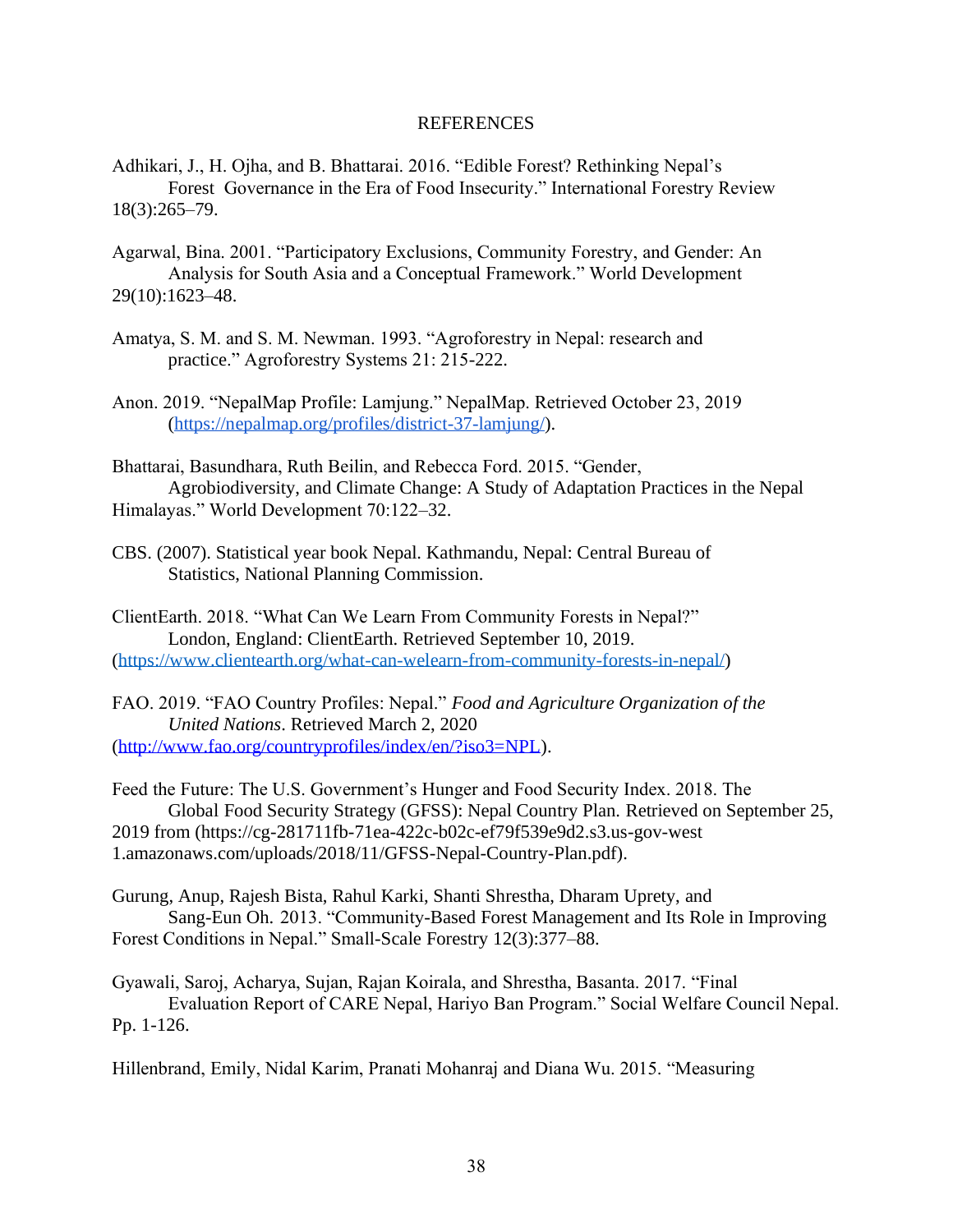gender transformative change A review of literature and promising practices." CARE USA for WorldFish and the CGIAR Research Program on Aquatic Agricultural Systems 1-52.

Karki, Rahul, Krishna K. Shrestha, Hemant Ojha, Naya Paudel, Dil B. Khatri, Ian Nuberg, and Anukram Adhikary. 2018. "From Forests to Food Security: Pathways in Nepal's Community Forestry." Small-Scale Forestry 17(1):89–104.

Karky, Bhaskar S. and Golam Rasul. 2011. "The Cost to Communities of Participating in REDD+ in Nepal." Pp. 107-118 in Community Forest Monitoring for the Carbon Market: Opportunities Under REDD, Edited by Margaret Skutsch (2011). Earthscan, London, UK.

Katri-Chhetri, Arun, Poudel, Bikash and Paresh Shirsath. 2016. "Assessment of Climate-SmartAgriculture (CSA) Options in Nepal." CGIAR & LI-BIRD. Retrieved October 23, 2019.

Khatri, Dil, Krishna Shrestha, Hemant Ojha, Govinda Paudel, Naya Paudel, and Adam Pain. 2017. "Reframing Community Forest Governance for Food Security in Nepal." Environmental Conservation; Cambridge 44(2):174–82.

Lachapelle, Paul, Patrick Smith and Stephen McCool. 2004. "Access to Power or Genuine Empowerment? An Analysis of Three Community Forest Groups in Nepal." Human Ecology Review, Vol. 11:1.

McDougall, Cynthia L., Cees Leeuwis, Tara Bhattarai, Manik R. Maharjan, and Janice Jiggins. 2013. "Engaging Women and the Poor: Adaptive Collaborative Governance of Community Forests in Nepal." Agriculture and Human Values; Dordrecht 30(4):569–85.

Mies, María and Vandana Shiva. 1993. Ecofeminism. Fernwood Publications.

Mollett, Sharlene and Caroline Faria. 2013. "Messing with Gender in Feminist Political Ecology." Geoforum 45:116–25.

Pain, A., Ojha, H. R. & Adhikari, J. (2014) Social inequality and food insecurity in Nepal: risks and responses. In: New Challenges to Food Security: From Climate Change to Fragile States, eds I. Christoplos & A. Pain, pp. 221–240. London, UK, and New York, NY, USA, Routledge.

Pandey, Rishikesh and Douglas K. Bardsley. 2019. "An Application of the Household Food Insecurity Access Scale to Assess Food Security in Rural Communities of Nepal." Asia & the Pacific Policy Studies 6(2):130–50.

Lavrakas, Paul. 2008. "Multi-Stage Sample." in Encyclopedia of Survey Research Methods. 2455 Teller Road, Thousand Oaks California 91320 United States of America: Sage Publications, Inc.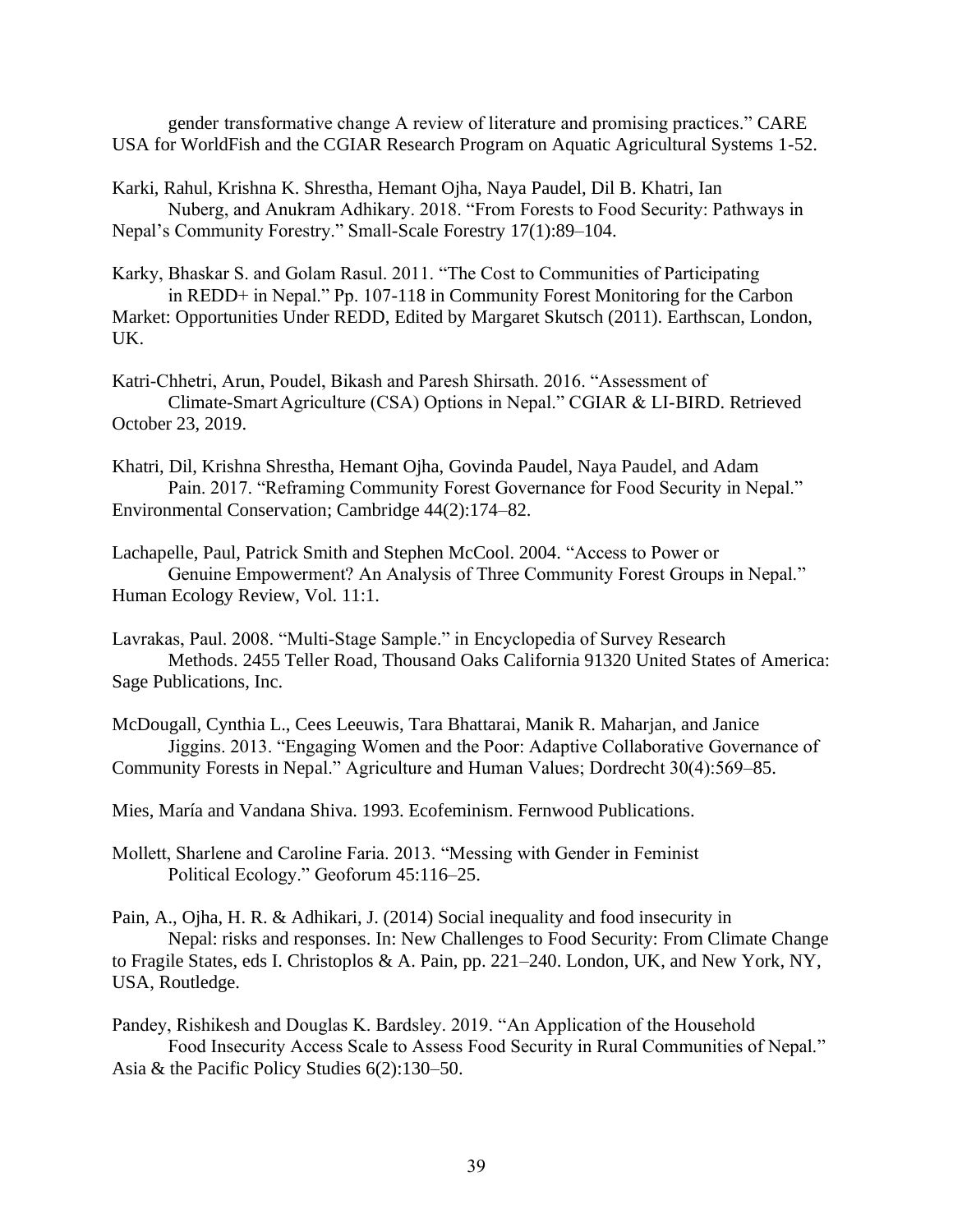Paudel, Deepa; Krishna Raj Tiwari, Roshan Man Bajracharya, Nani Raut, and Bishal K. Sitaula. 2017. "Agroforestry System: An Opportunity For Carbon Sequestration And Climate Change Adaptation In The Mid-Hills Of Nepal." Octa Journal of Environmental

Research; Dehradun 5(1).

Pelletier, Johanne, Nancy Gelinas and Margaret Skutch. 2016. "The Place of Community Forest Management in the REDD+ Landscape." Forests (7):170.

Platteau, Jean-Phillipe. 2004. "Community-Based Development in the Context of Within Group Heterogeneity." The International Bank for Reconstruction and Development / The World Bank: Annual World Bank Conference on Development Economics 2004, pps. 241-255.

Rocheleau, Dianne E. 2010. "Feminist Political Ecology." Pp. 1101–1102 in Encyclopedia of Geography. Thousand Oaks: SAGE Publications, Inc.

Singh, B. K., and D. P. Chapagain. 2005. FAO. "Trends in Forest Ownership, Forest Resources Tenure and Institutional Arrangements: Are They Contributing to Better Forest Management and Poverty Reduction?"

Skutsch, Margaret and Michael McCall. 2011. "Why Community Forest Monitoring?" Pp. 3-15 in Community Forest Monitoring for the Carbon Market: Opportunities Under REDD,Edited by Margaret Skutsch (2011). Earthscan, London, UK.

"The DHS Program - Nepal: Standard DHS, 2016." Retrieved October 9, 2019. (https://dhsprogram.com/what-we-do/survey/survey-display-472.cfm).

UNDP. 2016. "UNDP Nepal Gender Equity and Social Inclusion Report."

USAID Nepal. 2015. "Mid-Term Performance Evaluation of the Hariyo Ban Project."

World Bank and DFID. 2006. Unequal citizens: Gender, caste, and ethnic exclusion in Nepal. Kathmandu: World Bank and DFID. Accessed on October 14, 2019. [http://siteresources.worldbank.org/EXTSOCIALDEV/Resources/3177394116861540441/Nepal GSEASummaryReport-part1.pdf].

- WWF. 2019. "Hariyo Ban Program." WWF. Retrieved September 12, 2019 (http://www.wwfnepal.org/hariyobanprogram/).
- WWF Nepal (2018). WWF Nepal 2018 Annual Report. [online] Kathmandu, Nepal: WWF, pp.1-13. Retrieved September 10, 2019. (https://d2ouvy59p0dg6k.cloudfront.net/downloads/wwf\_nepal\_annual\_report\_2018.pdf)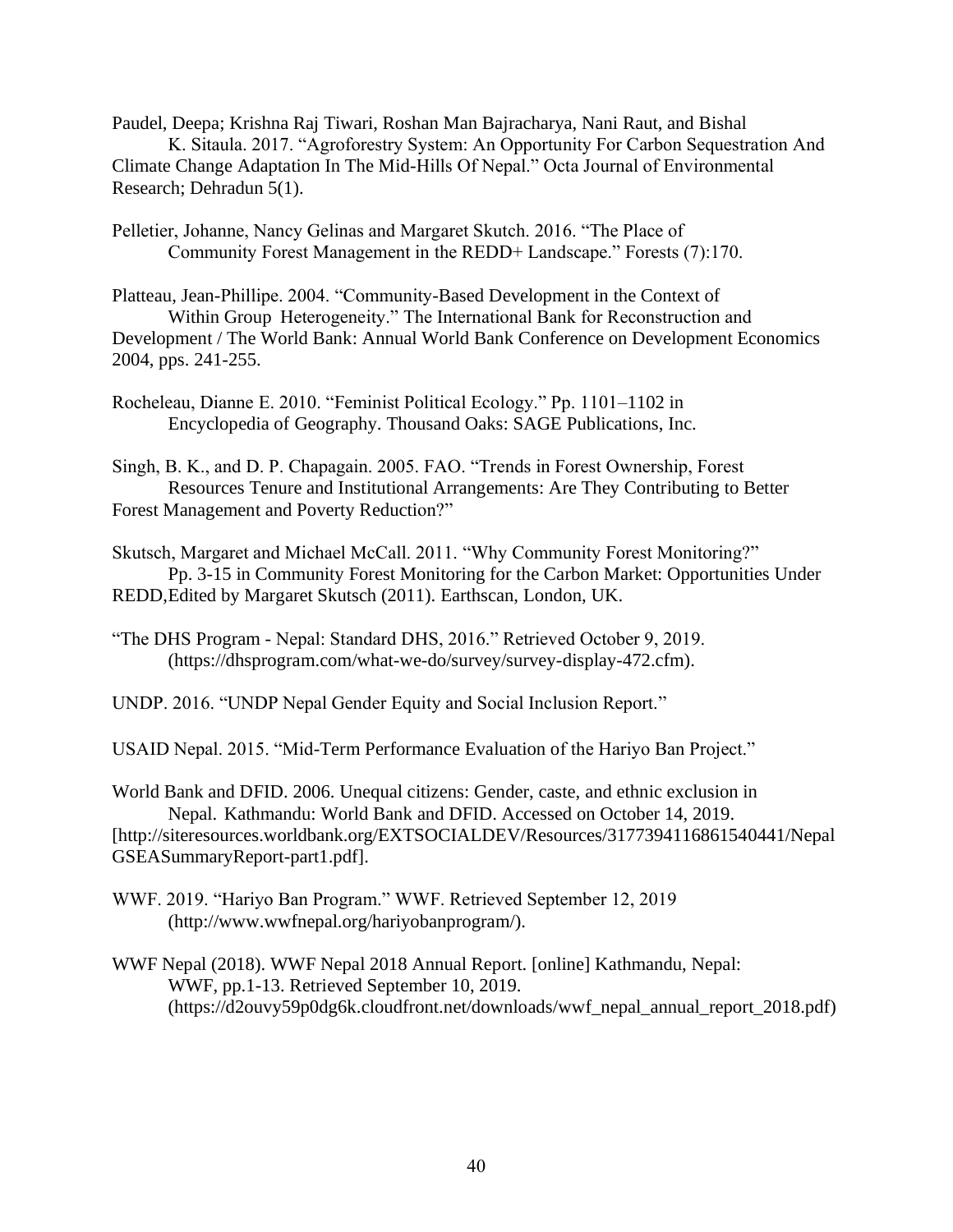## APPENDIX

## A. Interview Questions for Focus Groups

<span id="page-48-0"></span>Introduction: (परिचय)

● Please share your name, age, and household size, as well as what ward you live in

# १ तपाईंको नाम, उमेर र परिवारको संख्या अनि तपाईं कुन वडामा बस्नुहुन्छ भन्नुहोस्।

● How long have you participated in the program, and what is your favorite thing about the program?

२ तपाईं समुदायिक वनमा सहभागी हुनुभएको कति समय भयो ? अनि यसमा तपाईंलाई सबैभन्दा मन पर्ने करा चाहिं के हो?

Part 1: Participation in Community Forest User Groups (भाग १ : प्रयोगकर्ता समूहहरुको सामुदायिक वनमा सहभागिता)

● How did you join this program?

# १ तपाईंले सामुदायिक वनको कार्यक्रममा कसरि भाग लिनुभयो ?

● Why did you want to join this program?

२ तपाईंले सामुदायिक वनको कार्यक्रममा भाग लिनुको कारण के हो ?

● What are the benefits of the program?

# ३ सामुदानयक वनको कायाक्रममा भाग नलएि तपाईंलाई के फाइदा भयो ?

● What kinds of things do you get from the forest, and what do you use them for?

# ४ तपाईं सामुदायिक वन के को लागि प्रयोग गर्नुहुन्छ ?

● What are the challenges of participating?

# ५ तपाईँ लाई यो कार्यक्रममा भाग लिन केही कुराले गाह्रो बनाएको छ?

● How do you think participating in this program has helped your income, family, and/or nutrition?

६ यो कायाक्रममा भाग नलएि तपाईंलाई के फाइदा भयो? अ) आम्दामी बढ्यो। आ) घर परिवारमा राम्रो भयो। इ) स्वास्थ्य खानेकुरा प्राप्त भयो।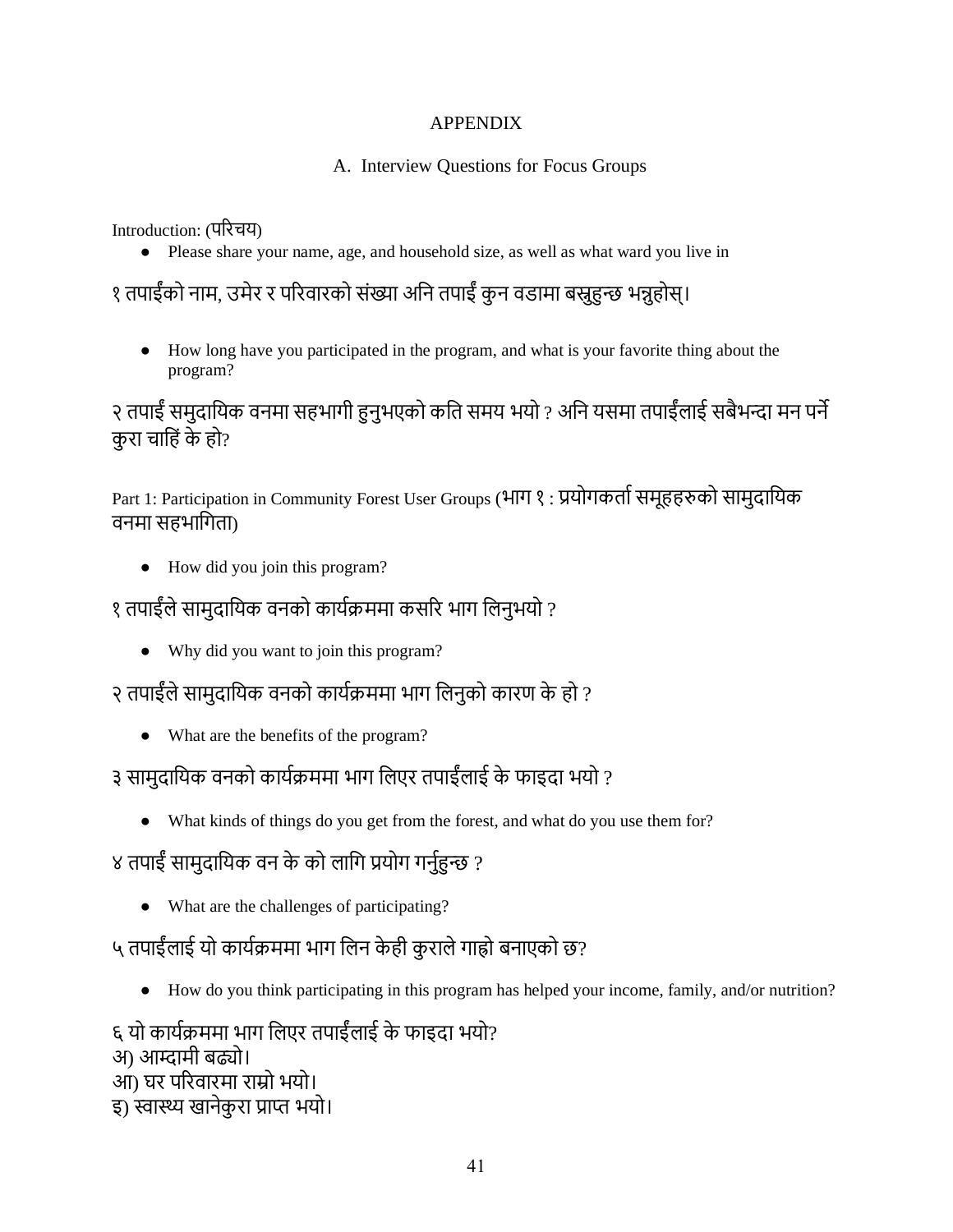# ई) के ही फाइदा भएन।

## Part 2: Migration (भाग २: बसाइ सिाइ)

● How many of you have a family member working abroad?

१ तपाईंको परिवारको कोही व्याक्ति नेपाल बाहिर गएर काम गर्दै हुनुहुन्छ ?

• Does your spouse live with you? In a different city? Abroad?

# २ तपाईंको श्रीमान्/श्रीमती तपाईंसँगैबस्नुहुन्छ?

● How has your household changed over time?

# तपाईँको परिवारमा श्रिमान् र श्रीमतीको काममा के फरक छ? यो कार्यक्रममा भाग लिएपछि पहिला र अहिले गर्ने काममा के-कस्तो परिवर्तन भएको छ?

Part 3: Land Rights (भाग ३: जमिनको अधिकार)

● Do you own your house? Do you own your land? Who owns the land/house - you or your spouse?

१ तपाईंको आफ्नै घर छ? २ तपाईंको आफ्नै जमिन छ? ३ तपाईंको घर वा जमिन कसको नाममा छ?

● If you do not own land/house, how do you grow your food? o How does this influence your use of the forest?

४ तपाईंको आफ्नै जमिन हुनु र नहुनुले सहभागितामा के फरक पछे? ५ तपाईंको आफ्नै जमिन छैन भने कसरी बालीनाली लगाउनुहुन्छ?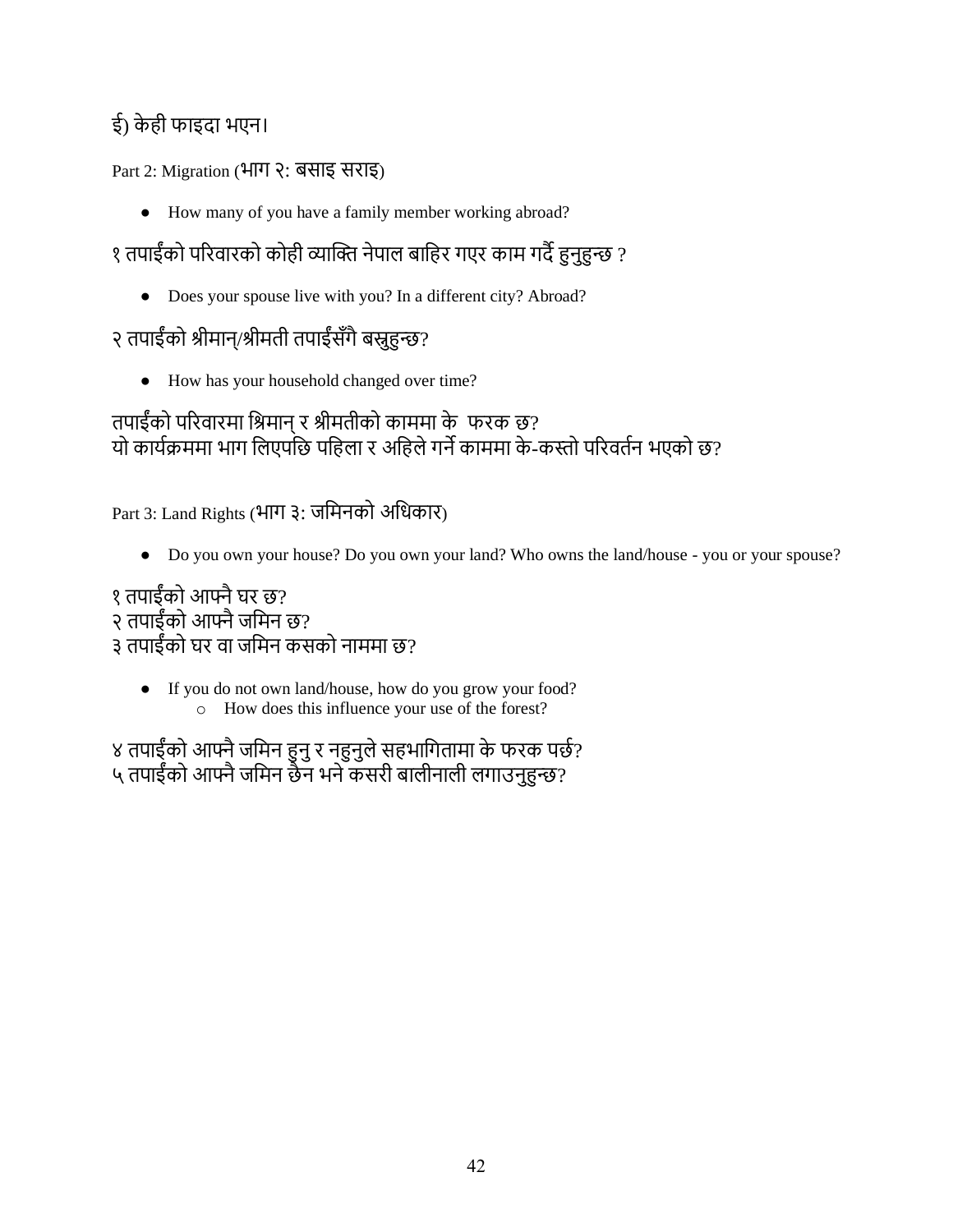B. Consent Form (English) Submitted to Cornell University, October 2019



**Cornell University** 

I am asking you to participate in a research study titled "Forest Usage among Women in Nepal." I will describe this study to you and answer any of your questions. This study is being led by Leala Rosen, Global Development candidate at Cornell University. The Faculty Advisor for this study is Dr. Sarah Giroux, Development Sociology at Cornell University.

## What the study is about

The purpose of this research is to understand the ways that women in community forest user groups use the forest – daily and weekly use, what supplies are collected and for what purpose, what the benefits are to participation in forest groups, and what the challenges are.

## What we will ask you to do

For the next hour, I will ask you to share your experience as a member of the community forest group, and answer some questions about it. I ask that you share your honest opinion of the program, and that you respect other group member's opinions. We will be talking in a group, so if someone else is speaking please wait for them to finish before sharing your opinion.

Risks and discomforts

I do not anticipate any risks from participating in this research.

## Benefits

We hope to learn more about the role of community forests in food and nutrition in Nepal. This research may benefit other people in the future, by improving community forest and agriculture programs. An indirect benefit of participating is the time for you to reflect on your experience as a member of the community forest group.

## Compensation for participation

You will be given a stipend of 200 rupees for participating in this study. We appreciate you taking the time out of your day for this study.

## Audio/Video Recording

This focus group will be recorded so that the responses given can be transcribed. The audio recording will not be shared with anyone, other than the researcher and her Nepali professor, who will help with translation.

## Photo Recording

Photos may be taken during or after the focus group, which may be shared in future presentations on this research in the U.S. Your name or any other identifying features will not be shared at any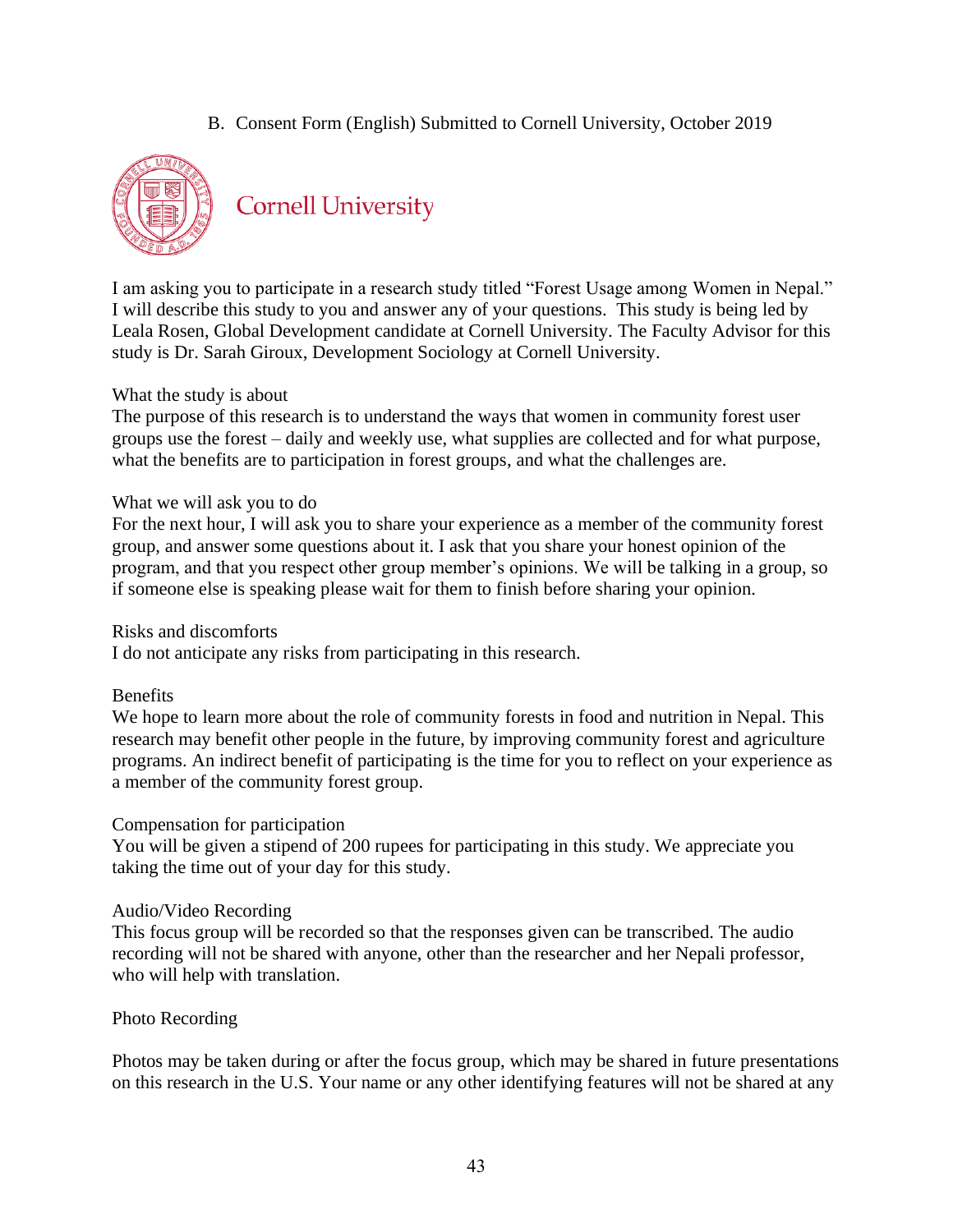time. If you are agree to have your photograph taken, please sign below. You will not receive compensation for any photos taken.

Please sign below if you are willing to have this interview recorded, and photographs taken.

I am willing to have this interview recorded and my picture taken:

Signed: Date:

- I do not want to have this interview recorded, or my photograph taken.
- I am willing to have this interview recorded, but do not want my picture taken.

## Privacy/Confidentiality/Data Security

The researcher will not share your name, identity, or other information with anyone. Only the researcher will have access to any information used to identify you. De-identified data from this study may be shared with the research community. We will remove any personal information that could identify you before files are shared with other researchers so that no one will be able to identify you from the information we share. Despite these measures, we cannot guarantee anonymity of your personal data.

## Taking part is voluntary

Your participation in this research project is voluntary, and your information will not be shared with anyone. You can refuse to participate at any time, or stop participating during the focus group if you no longer want to participate. You do not have to answer any questions that make you feel uncomfortable.

If you have questions If you have questions contact Leala Rosen or Ramila Baral in Chiti Tilahar, Besisahar-11, Lamjung until January 3rd 2020.